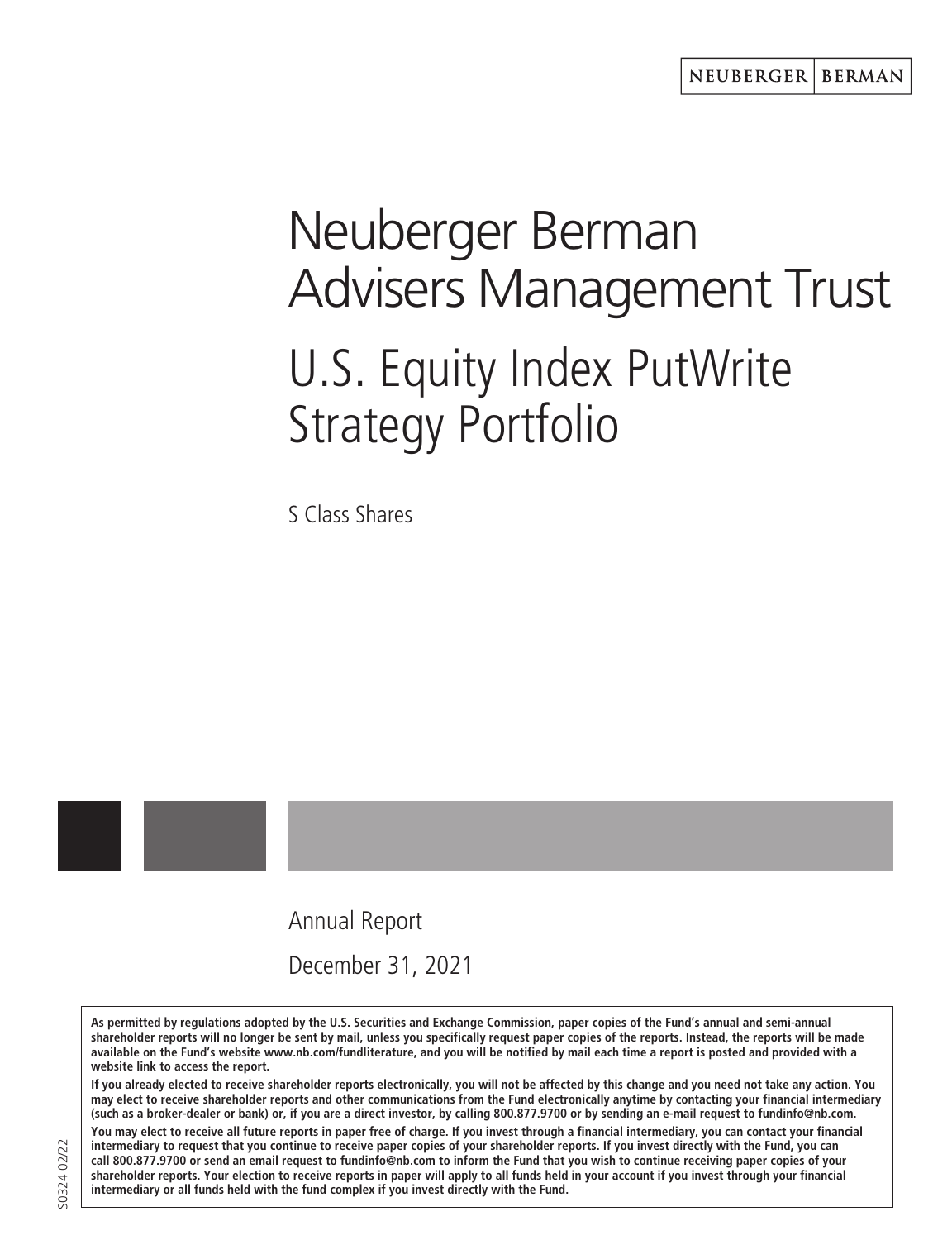## U.S. Equity Index PutWrite Strategy Portfolio Commentary (Unaudited)

The Neuberger Berman Advisers Management Trust U.S. Equity Index PutWrite Strategy Portfolio Class S generated a total return of 17.94% for the fiscal year ended December 31, 2021 (the reporting period), outperforming its benchmark, a blend consisting of 42.5% CBOE S&P 500 One-Week PutWrite Index/42.5% CBOE S&P 500 PutWrite Index/7.5% CBOE Russell 2000 One-Week PutWrite Index/7.5% CBOE Russell 2000 PutWrite Index (collectively, the Index), which posted a total return of 15.69% for the same period.

The S&P 500® Index's 28.71% total return cast a very long shadow over most investment strategies in 2021. Despite the many headlines of the long awaited return of alternative 'strategies'—2021 was to be an encore year. In December, markets rallied to end the year on a strong note, making 2021 the third consecutive year of stellar performance in equity markets. Despite the prevalence of the Omicron variant and an overall seasonal increase in infections, markets were buoyed by initial studies out of South Africa and the U.K. that indicated a reduced severity compared to previous variants of COVID-19. During the reporting period, as expected, the Fund lacked the full equity exposure to match the total return of the blended 85% S&P 500 Index/15% Russell 2000® Index of 26.63%. The CBOE S&P 500 PutWrite (PUT) and CBOE Russell 2000 PutWrite (PUTR) returned 21.79% and 20.50%, respectively.

In the wake of 2020, option premiums (implied volatility levels) remained elevated over 2021 relative to the years preceding the pandemic, providing a good reminder that implied volatility levels only need to be near historic averages to provide ample 'revenue' for our portfolio to seek to produce attractive returns. With higher revenues generally come higher profits (option implied volatility premiums), which has been the case in the quarters following since a remarkable negative implied volatility premium in the first quarter of 2020. Over the reporting period, the CBOE S&P 500 Volatility Index (VIX) was down –5.5 points with an average 30-day implied volatility premium of 6.7 at the end of the reporting period. Of equal importance, the CBOE R2000 Volatility Index (RVX) was lower by –7.0 points with an average 30-day implied volatility premium of 5.4 at the end of the reporting period.

Over the reporting period, the Fund's S&P 500 PutWrite sleeve was the strongest contributor to the Fund's performance as it posted a gain but failed to match the PUT's return of 21.79%. Over the same period, the Fund's S&P 500 PutWrite sleeve outperformed the CBOE S&P 500 One-Week PutWrite (WPUT)'s weekly rolling strategy, which returned 12.11% and trailed the monthly rolling of the PUT by –968 basis points. Meanwhile, the Russell 2000 PutWrite sleeve was also a positive contributor to Fund performance for the reporting period but underperformed the PUTR return of 20.50%. Over the same period, the Fund's Russell 2000 PutWrite sleeve outperformed the weekly rolling strategy and avoided the loss posted by the CBOE Russell 2000 One-Week PutWrite (WPTR) Index which returned –1.45%. The Fund's collateral holdings detracted from overall performance as they declined slightly in aggregate versus the ICE BofA 0-3 Month U.S. Treasury Bill Index's modest total return of 0.05%. For the reporting period, average option notional exposure remained consistent with our strategic targets of 85% S&P 500 Index and 15% Russell 2000 Index.

While the COVID-19 pandemic has proved to be a catalyst for higher implied volatility levels, market and economic risks have manifested such that we continue to believe implied volatility/risk levels are likely to remain near or above longterm averages for the foreseeable future. Looking at the VIX futures market, investors seemingly continue to price mid-to-longer dated VIX futures at levels well above long-term averages. While spot and shorter-dated futures are near or below long-term averages, they have been quick to adjust at the first sign of market sentiment around macro conditions. Hence, we believe we are squarely in the middle innings of the current volatility regime.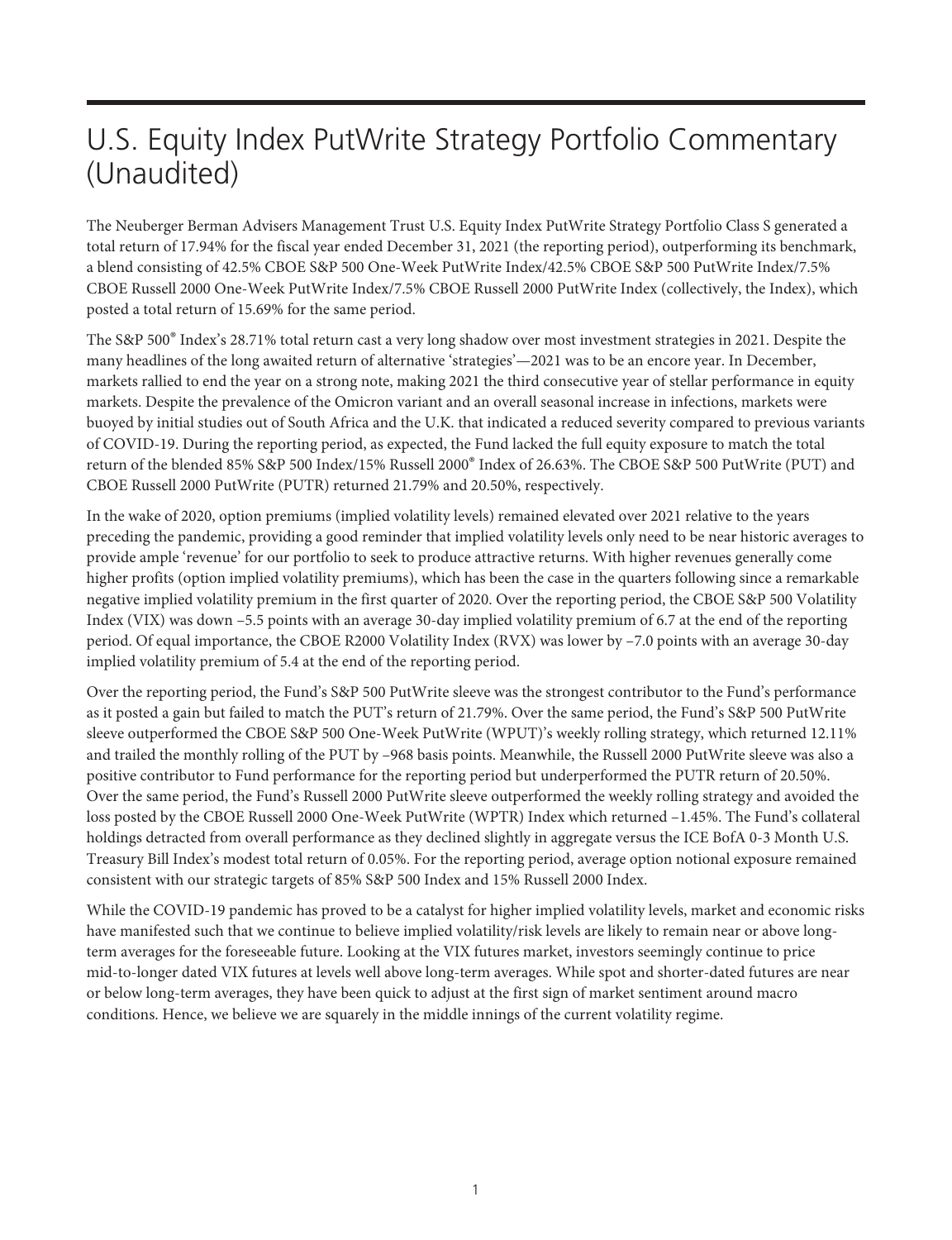Sincerely,

DEREK DEVENS AND RORY EWING PORTFOLIO MANAGERS

#### **Information about principal risks of investing in the Fund is set forth in the prospectus and statement of additional information.**

The portfolio composition, industries and holdings of the Fund are subject to change without notice.

The opinions expressed are those of the Fund's portfolio managers. The opinions are as of the date of this report and are subject to change without notice.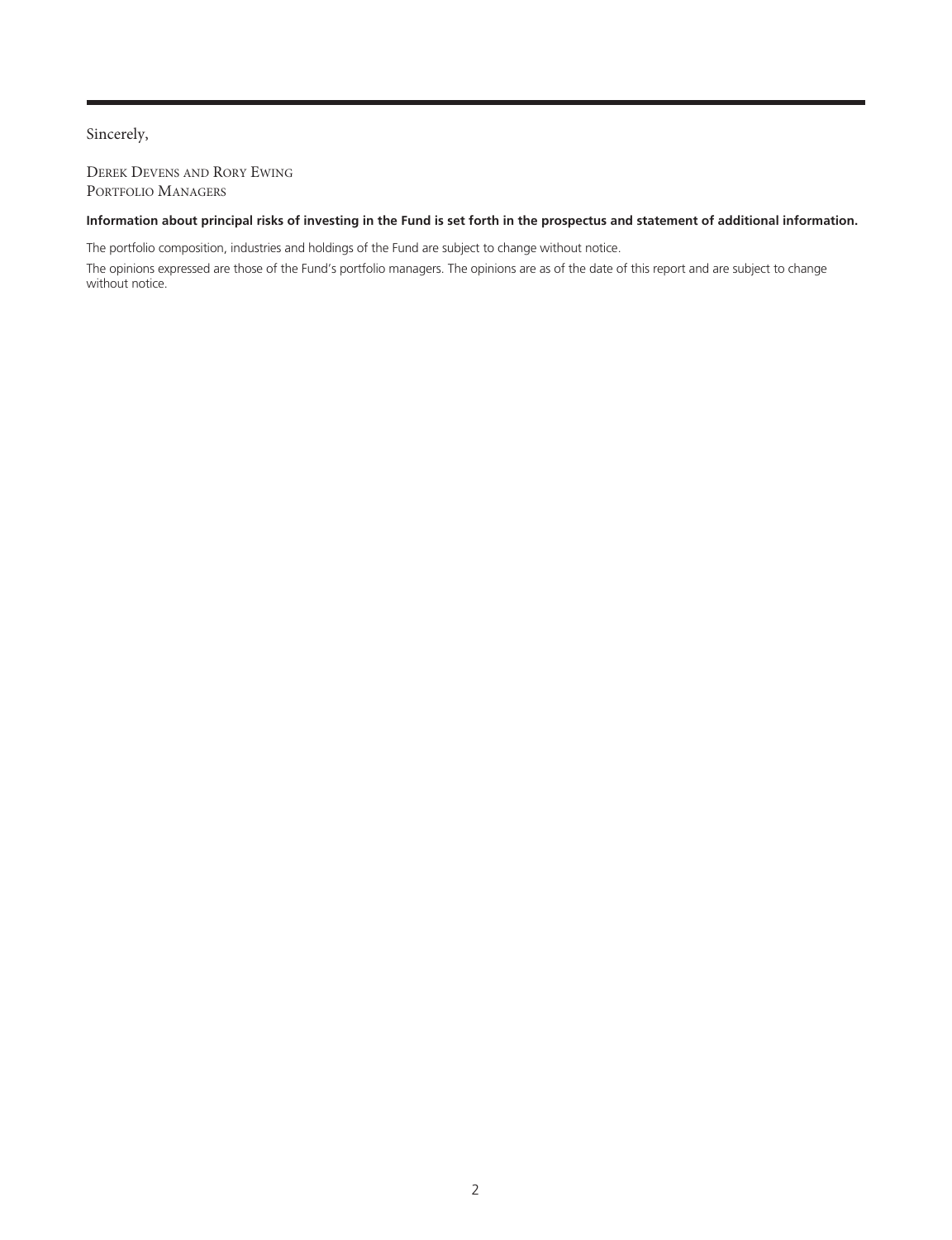## U.S. Equity Index PutWrite Strategy Portfolio (Unaudited)

#### **PORTFOLIO BY TYPE OF INVESTMENT**

#### **(as a % of Total Net Assets)**

| <b>Rights</b>                     | $0.0\%$ |
|-----------------------------------|---------|
| U.S. Government Agency Securities | 62.1    |
| U.S. Treasury Obligations         | 25.1    |
| <b>Put Options Written</b>        | (0.8)   |
| <b>Short-Term Investments</b>     | 13.0    |
| Other Assets Less Liabilities     | 0.6     |
| Total                             | 100.0%  |

#### **PERFORMANCE HIGHLIGHTS1**

|                                                                                                                                                                                              |                   |        | <b>Average Annual Total Return</b><br>Ended 12/31/2021 |                        |
|----------------------------------------------------------------------------------------------------------------------------------------------------------------------------------------------|-------------------|--------|--------------------------------------------------------|------------------------|
|                                                                                                                                                                                              | Inception<br>Date | 1 Year | 5 Years                                                | Life of<br><b>Fund</b> |
| Class $S^*$                                                                                                                                                                                  | 05/01/2014        | 17.94% | 7.91%                                                  | 4.29%                  |
| 42.5% CBOE S&P 500 One-Week<br>PutWrite Index/42.5% CBOE S&P 500<br>PutWrite Index/7.5% CBOE Russell 2000<br>One-Week PutWrite Index/7.5% CBOE<br>Russell 2000 PutWrite Index <sup>2,3</sup> |                   | 15.69% | 4.53%                                                  | 4.53%                  |
| 85% S&P 500 <sup>®</sup> Index/15% Russell 2000 <sup>®</sup><br>Index <sup>2,3</sup>                                                                                                         |                   | 26.63% | 17.56%                                                 | 14.50%                 |

\* Prior to May 1, 2017, the Fund had different investment goals, fees and expenses, principal investment strategies and portfolio managers. Please also see Endnote 1.

**The performance data quoted represent past performance and do not indicate future results. Current performance may be lower or higher than the performance data quoted. For current performance data, including current to the most recent month-end, please visit http://www.nb.com/amtportfolios/performance.**

#### **The results shown in the table reflect the reinvestment of income dividends and other distributions, if any.** The results do not reflect the effect of taxes a shareholder would pay on Fund distributions or on the redemption of Fund shares. The results do not reflect fees and expenses of the variable annuity and variable life insurance policies or the qualified pension and retirement plans whose proceeds are invested in the Fund.

#### **The investment return and principal value of an investment will fluctuate and shares, when redeemed, may be worth more or less than their original cost.**

Returns would have been lower if Neuberger Berman Investment Advisers LLC ("NBIA") had not reimbursed certain expenses and/or waived a portion of the investment management fees during certain of the periods shown. Repayment by a class (of expenses previously reimbursed and/or fees previously waived by NBIA) will decrease the class's returns. Please see Note B in the Notes to Financial Statements for specific information regarding expense reimbursement and/or fee waiver arrangements.

As stated in the Fund's most recent prospectus, the total annual operating expense ratio for fiscal year 2020 was 1.63% for Class S shares (before expense reimbursements and/or fee waivers, if any). The expense ratio was 1.07% for Class S shares after expense reimbursements and/or fee waivers. The expense ratios for the annual period ended December 31, 2021 can be found in the Financial Highlights section of this report.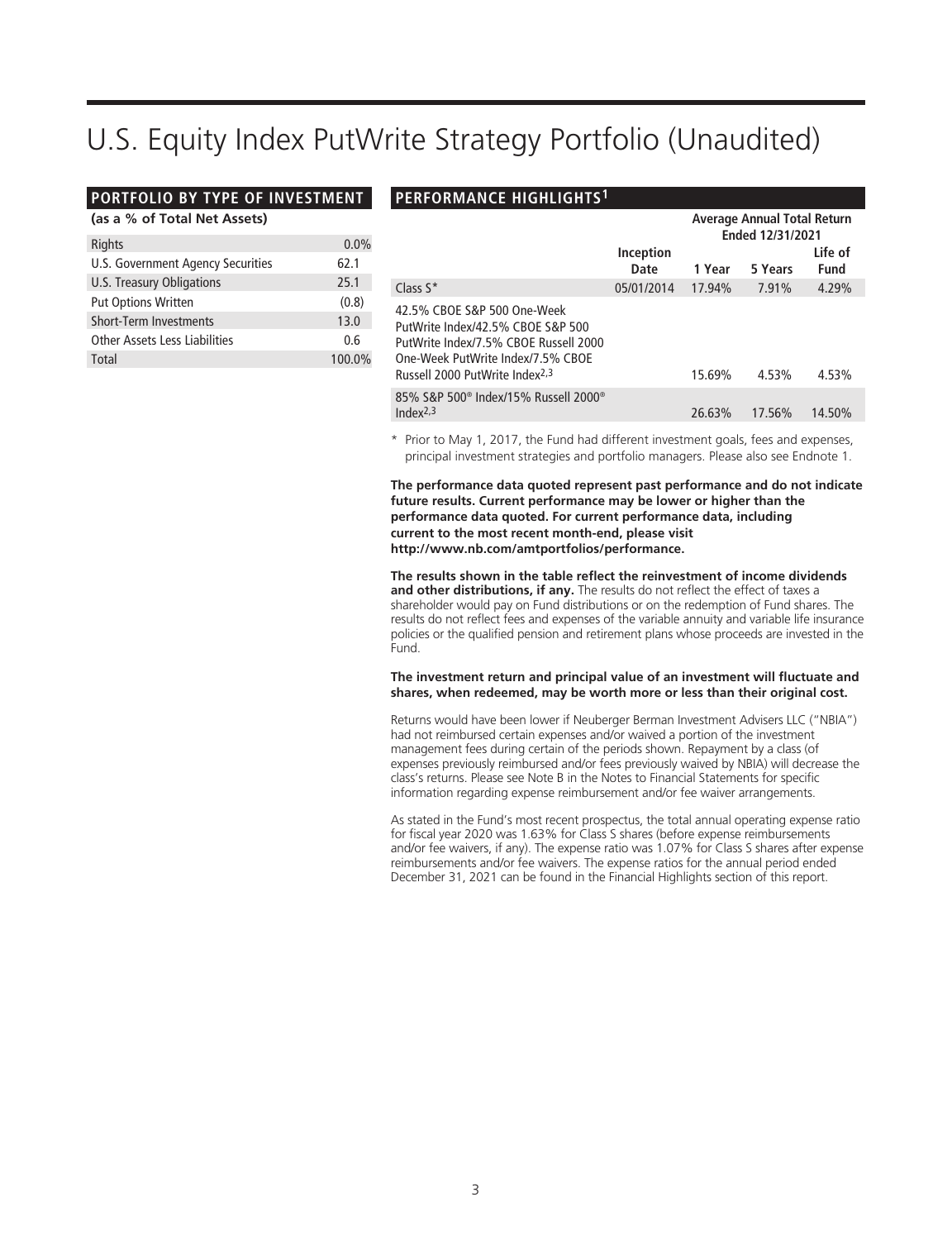## U.S. Equity Index PutWrite Strategy Portfolio (Unaudited)



This graph shows the change in value of a hypothetical \$10,000 investment in the Fund over the past 10 fiscal years, or since the Fund's inception if it has not operated for 10 years. The result is compared with benchmarks, which include a broad-based market index and may include a more narrowly based index. Market indices described in this report do not take into account any fees, expenses or tax consequences of investing in the individual securities that they track. The results shown in the graph reflect the reinvestment of income dividends and other distributions, if any. The results do not reflect the effect of taxes a shareholder would pay on Fund distributions or on the redemption of Fund shares. The results do not reflect fees and expenses of the variable annuity and variable life insurance policies or the qualified pension and retirement plans whose proceeds are invested in the Fund. Results represent past performance and do not indicate future results.

Please see Endnotes for additional information.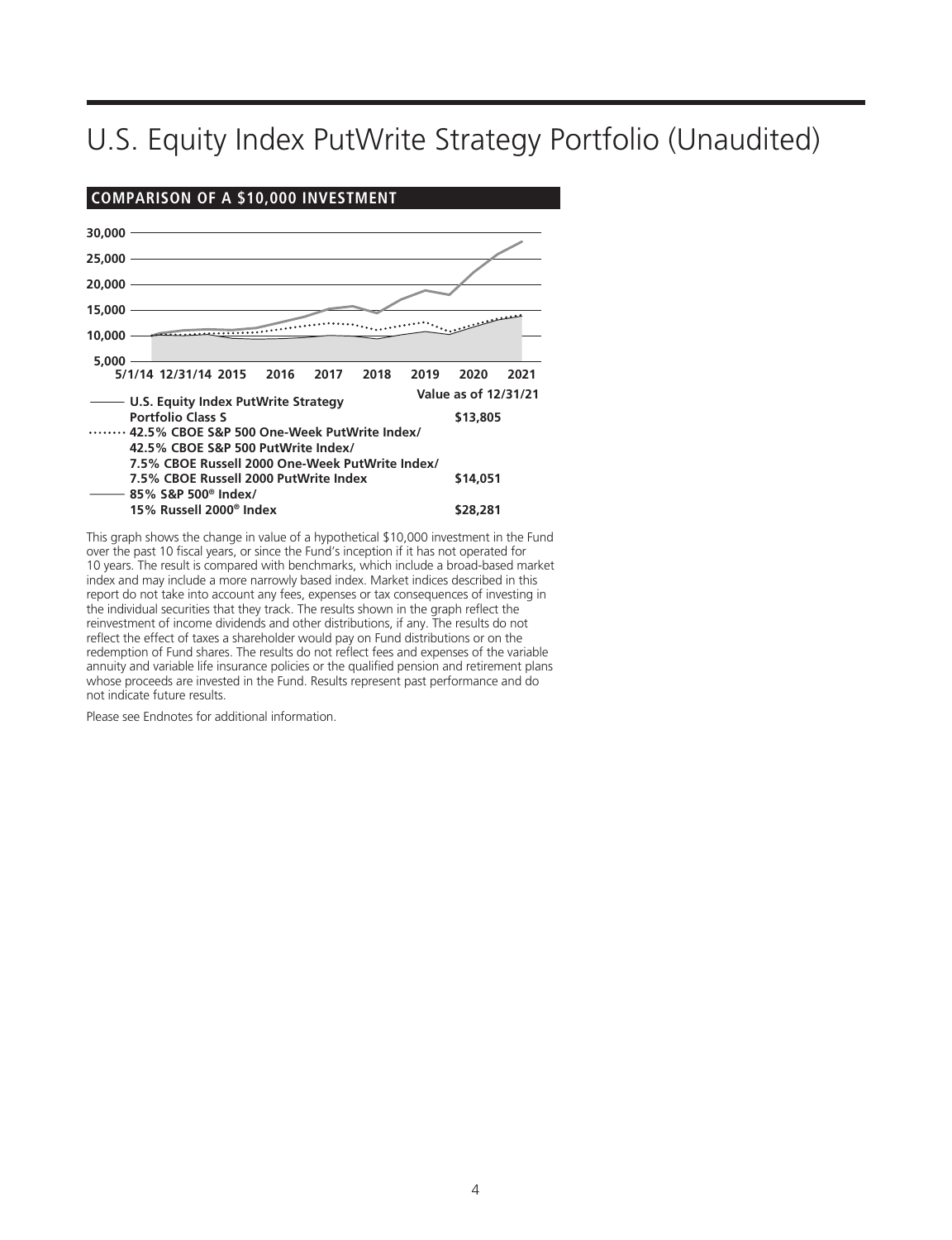## Endnotes (Unaudited)

- **1** The Fund was relatively small prior to December 31, 2014, which could have impacted Fund performance. The same techniques used to produce returns in a small fund may not work to produce similar returns in a larger fund. Effective May 1, 2017, Absolute Return Multi-Manager Portfolio changed its name to the U.S. Equity Index PutWrite Strategy Portfolio and changed its investment goal, fees and expenses, principal investment strategies, risks and portfolio manager(s). Prior to that date, the Fund had a higher management fee, different expenses, a different goal and principal investment strategies, which included a multi-manager strategy, and different risks. Its performance prior to that date might have been different if the current fees and expenses, goal, and principal investment strategies had been in effect.
- **2** The date used to calculate Life of Fund performance for the index is May 1, 2014, the Fund's commencement of operations.
- **3** The 42.5% CBOE S&P 500 One-Week PutWrite Index/42.5% CBOE S&P 500 PutWrite Index/7.5% CBOE Russell 2000 One-Week PutWrite Index/7.5% CBOE Russell 2000 PutWrite Index is a blended index composed of 42.5% CBOE S&P 500 One-Week PutWrite Index/42.5% CBOE S&P 500 PutWrite Index/7.5% CBOE Russell 2000 One-Week PutWrite Index/7.5% CBOE Russell 2000 PutWrite Index, and is rebalanced monthly. The CBOE S&P 500® One-Week PutWrite Index is designed to track the performance of a hypothetical strategy that sells an at-the-money (ATM) S&P 500 Index (SPX) put option on a weekly basis. The maturity of the written SPX put option is one week to expiry. The written SPX put option is collateralized by a money market account invested in one month Treasury bills. The index rolls on a weekly basis, typically every Friday. The CBOE S&P 500 PutWrite Index (PUT) is designed to represent a proposed hypothetical short put strategy. PUT is an award-winning benchmark index that measures the performance of a hypothetical portfolio that sells SPX put options against collateralized cash reserves held in a money market account. The PUT strategy is designed to sell a sequence of one-month, ATM SPX puts and invest cash at one- and three-month Treasury Bill rates. The CBOE Russell 2000® One-Week PutWrite Index is designed to track the performance of a hypothetical strategy that sells an ATM Russell 2000 Index put option on a weekly basis. The maturity of the written Russell 2000 put option is one week to expiry. The written Russell 2000 put option is collateralized by a money market account invested in one-month Treasury bills. The index rolls on a weekly basis, typically every Friday. The CBOE Russell 2000 PutWrite Index is designed to represent a proposed hypothetical short put strategy that sells a monthly ATM Russell 2000 Index put option. The written Russell 2000 put option is collateralized by a money market account invested in one-month Treasury bills. The 85% S&P 500® Index/15% Russell 2000® Index is a blended index composed of 85% S&P 500 Index and 15% Russell 2000 Index, and is rebalanced monthly. The S&P 500 Index is a float-adjusted market capitalization weighted index that focuses on the large-cap segment of the U.S. equity market, and includes a significant portfolio of the total value of the market. The Russell 2000 Index is a float-adjusted market capitalization-weighted index that measures the performance of the small-cap segment of the U.S. equity market. It includes approximately 2,000 of the smallest securities in the Russell 3000® Index (which measures the performance of the 3,000 largest U.S. public companies based on total market capitalization). The index is rebalanced annually in June. Please note that individuals cannot invest directly in any index. The indices described in this report do not take into account any fees, expenses or tax consequences of investing in the individual securities that they track. Data about the performance of an index are prepared or obtained by Neuberger Berman Investment Advisers LLC and reflect the reinvestment of income dividends and other distributions, if any. The Fund may invest in securities not included in a described index and generally does not invest in all securities included in a described index.

The investments for the Fund are managed by the same portfolio manager(s) who manage one or more other registered funds that have names, investment objectives and investment styles that are similar to those of the Fund. You should be aware that the Fund is likely to differ from those other mutual fund(s) in size, cash flow pattern and tax matters. Accordingly, the holdings and performance of the Fund can be expected to vary from those of the other mutual fund(s).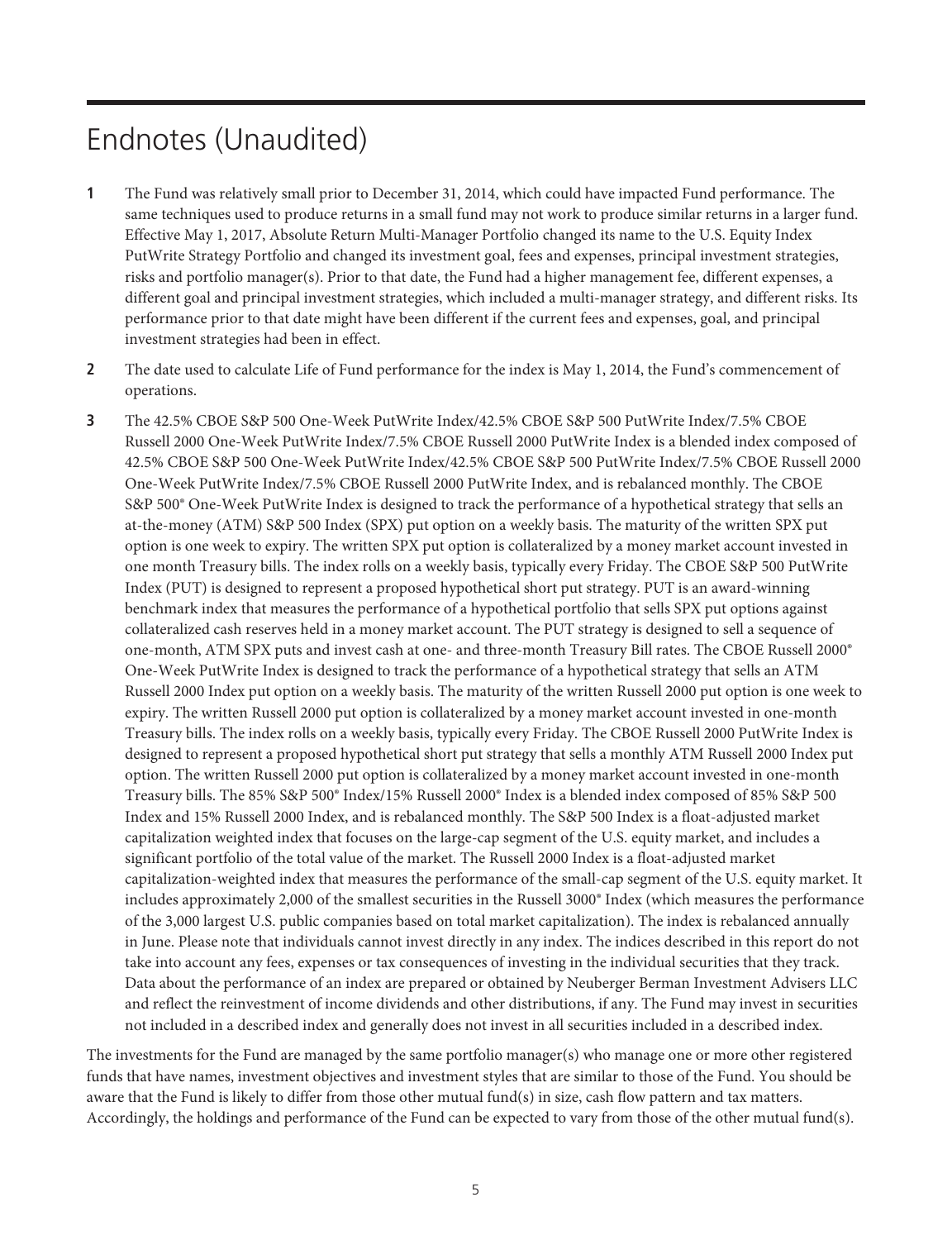## Endnotes (Unaudited) (cont'd)

Shares of the separate Neuberger Berman Advisers Management Trust Portfolios, including the Fund, are not available to the general public. Shares of the Fund may be purchased only by life insurance companies to be held in their separate accounts, which fund variable annuity and variable life insurance policies, and by qualified pension and retirement plans. Statistics and projections in this report are derived from sources deemed to be reliable but cannot be regarded as a representation of future results of the Fund. This report is prepared for the general information of shareholders and is not an offer of shares of the Fund. Shares are sold only through the currently effective prospectus, which must precede or accompany this report.

The "Neuberger Berman" name and logo and "Neuberger Berman Investment Advisers LLC" name are registered service marks of Neuberger Berman Group LLC. The individual Fund name in this piece is either a service mark or registered service mark of Neuberger Berman Investment Advisers LLC, an affiliate of Neuberger Berman BD LLC, distributor, member FINRA.

© 2022 Neuberger Berman BD LLC, distributor. All rights reserved.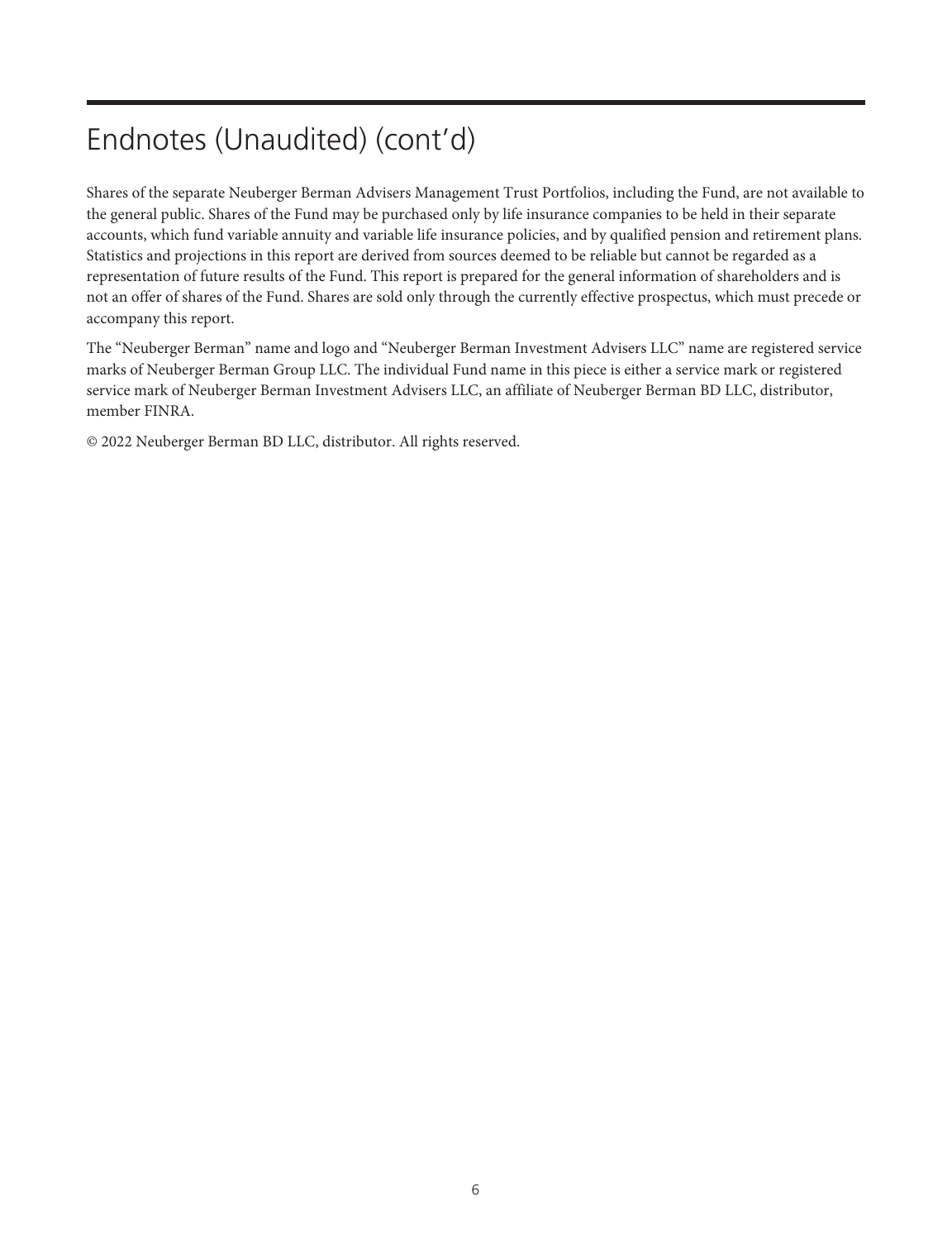## Information About Your Fund's Expenses (Unaudited)

As a Fund shareholder, you incur two types of costs: (1) transaction costs such as fees and expenses that are, or may be, imposed under your variable contract or qualified pension plan; and (2) ongoing costs, including management fees, distribution and/or service (12b-1) fees (if applicable), and other Fund expenses. This example is intended to help you understand your ongoing costs (in U.S. dollars) of investing in the Fund and compare these costs with the ongoing costs of investing in other mutual funds.

This table is designed to provide information regarding costs related to your investments. The following examples are based on an investment of \$1,000 made at the beginning of the six month period ended December 31, 2021 and held for the entire period. The table illustrates the Fund's costs in two ways:

**Actual Expenses and Performance:** The first section of the table provides information about actual account values and actual expenses in dollars, based on the Fund's actual performance during the period indicated. You may use the information in this line, together with the amount you invested, to estimate the expenses you paid over the period. Simply divide your account value by \$1,000 (for example, an \$8,600 account value divided by  $$1,000 = 8.6$ ), then multiply the result by the number in the first section of the table under the heading entitled "Expenses Paid During the Period" to estimate the expenses you paid over the period.

**Hypothetical Example for Comparison Purposes:**

The second section of the table provides information about hypothetical account values and hypothetical expenses based on the Fund's actual expense ratio and an assumed rate of return at 5% per year before expenses. This return is not the Fund's actual return. The hypothetical account values and expenses may not be used to estimate the actual ending account balance or expenses you paid for the period. You may use this information to compare the ongoing costs of investing in this Fund versus other funds. To do so, Compare the expenses shown in this 5% hypothetical example with the 5% hypothetical examples that appear in the shareholder reports of other funds.

Please note that the expenses in the table are meant to highlight your ongoing costs only and do not include any transaction costs, such as fees and expenses that are, or may be imposed under your variable contract or qualified pension plan. Therefore, the information under the heading "Hypothetical (5% annual return before expenses)" is useful in comparing ongoing costs only, and will not help you determine the relative total costs of owning different funds. In addition, if these transaction costs were included, your costs would have been higher.

## Expense Example (Unaudited)

### NEUBERGER BERMAN ADVISERS MANAGEMENT TRUST U.S. EQUITY INDEX PUTWRITE STRATEGY PORTFOLIO

| Actual                                          | <b>Beginning Account</b><br>Value<br>7/1/2021 | <b>Ending Account</b><br>Value<br>12/31/2021 | <b>Expenses Paid During</b><br>the Period<br>7/1/2021 - 12/31/2021 |
|-------------------------------------------------|-----------------------------------------------|----------------------------------------------|--------------------------------------------------------------------|
| Class S                                         | \$1,000.00                                    | \$1,057.40                                   | $$5.45$ (a)                                                        |
| Hypothetical (5% annual return before expenses) |                                               |                                              |                                                                    |
| Class S                                         | \$1,000.00                                    | \$1,019.91                                   | \$5.35 <sub>(b)</sub>                                              |

(a) Expenses are equal to the annualized expense ratio of 1.05%, multiplied by the average account value over the period, multiplied by 184/365 (to reflect the one-half year period shown).

(b) Hypothetical expenses are equal to the annualized expense ratio of 1.05%, multiplied by the average account value over the period (assuming a 5% annual return), multiplied by 184/365 (to reflect the one-half year period shown).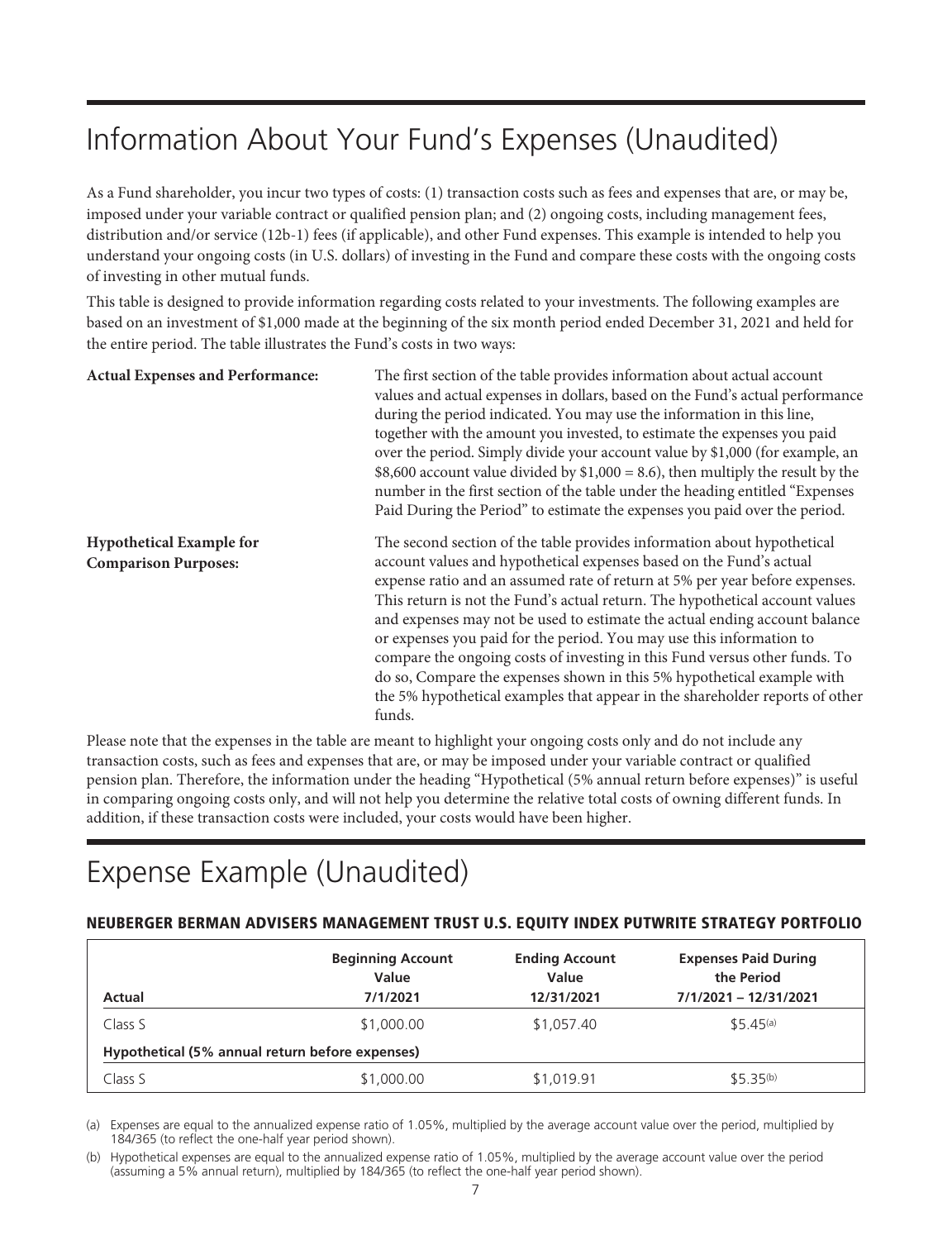## Schedule of Investments U.S. Equity Index PutWrite Strategy Portfolio^ December 31, 2021

| <b>PRINCIPAL AMOUNT</b>  |                                                                                    | <b>VALUE</b>             | <b>NO. OF RIGHTS</b>                                                                                                 | <b>VALUE</b> |
|--------------------------|------------------------------------------------------------------------------------|--------------------------|----------------------------------------------------------------------------------------------------------------------|--------------|
|                          | U.S. Government Agency Securities 62.1%<br>Federal Agricultural<br>Mortgage Corp., |                          | Media 0.0%<br>Media General, Inc., $CVR^{*(c)(d)}$ \$<br>2.550                                                       |              |
| \$2,800,000<br>1,200,000 | 1.59%, 1/10/2024<br>2.62%, 2/26/2024(a)<br>FFCB,                                   | \$2.846.700<br>1,246,518 | <b>Total Rights</b><br>(Cost \$7,171)                                                                                |              |
| 1,000,000<br>1,000,000   | 1.60%, 1/21/2022<br>0.25%, 5/6/2022<br>FHLB,                                       | 1,000,727<br>1,000,426   | <b>SHARES</b>                                                                                                        |              |
| 5,000,000                | 2.13%, 6/10/2022<br>FHLMC.                                                         | 5,041,212                | <b>Short-Term Investments 13.0%</b>                                                                                  |              |
| 5,000,000<br>2,500,000   | 2.38%, 1/13/2022 <sup>(b)</sup><br>0.13%, 7/25/2022<br>FNMA,                       | 5,003,254<br>2,498,646   | <b>Investment Companies 13.0%</b><br>5,380,725<br>Invesco Government &<br>Agency Portfolio,                          | 5,380,725    |
| 7,000,000                | 2.63%, 1/11/2022(a)                                                                | 7,004,025                | Institutional Class, 0.03% (b)(e)                                                                                    |              |
|                          | Total U.S. Government Agency Securities 25,641,508<br>(Cost \$25,662,199)          |                          | Morgan Stanley Institutional<br>1.707<br>Liquidity Funds Treasury<br>Portfolio, Institutional<br>Class, 0.01% (b)(e) | 1.707        |
|                          | U.S. Treasury Obligations 25.1%<br>U.S. Treasury Notes,                            |                          | <b>Total Investment Companies</b>                                                                                    | 5,382,432    |
| 1,500,000                | 2.38%, 3/15/2022                                                                   | 1,506,767                | (Cost \$5,382,432)                                                                                                   |              |
| 1,000,000<br>3,100,000   | 1.75%, 6/15/2022(a)<br>1.50%, 9/15/2022(a)                                         | 1,007,227<br>3,126,519   | Total Investments 100.2%<br>(Cost \$41,438,079)                                                                      | 41,394,804   |
| 2,500,000<br>2,200,000   | 1.63%, 12/15/2022(a)<br>0.50%, 3/15/2023                                           | 2,529,492<br>2,200,859   | Liabilities Less Other Assets (0.2%) <sup>(f)</sup>                                                                  | (72, 727)    |
|                          | <b>Total U.S. Treasury Obligations</b><br>(Cost \$10,386,277)                      | 10,370,864               | Net Assets 100.0%                                                                                                    | \$41,322,077 |

#### NO. OF RIGHTS

#### **Rights 0.0%**

| <b>Biotechnology 0.0%</b> |                      |  |
|---------------------------|----------------------|--|
|                           | OOF Takisa Thomasauk |  |

225 Tobira Therapeutics, Inc., CVR\*(c)(d)

- \* Non-income producing security.
- (a) All or a portion of this security is pledged with the custodian for options written.
- (b) All or a portion of this security is segregated in connection with obligations for options written with a total value of \$10,385,686.
- (c) Security fair valued as of December 31, 2021, in accordance with procedures approved by the Board of Trustees. Total value of all such securities at December 31, 2021, amounted to \$0, which represents 0.0% of net assets of the Fund.
- (d) Value determined using significant unobservable inputs.
- (e) Represents 7-day effective yield as of December 31, 2021.
- (f) Includes the impact of the Fund's open positions in derivatives at December 31, 2021.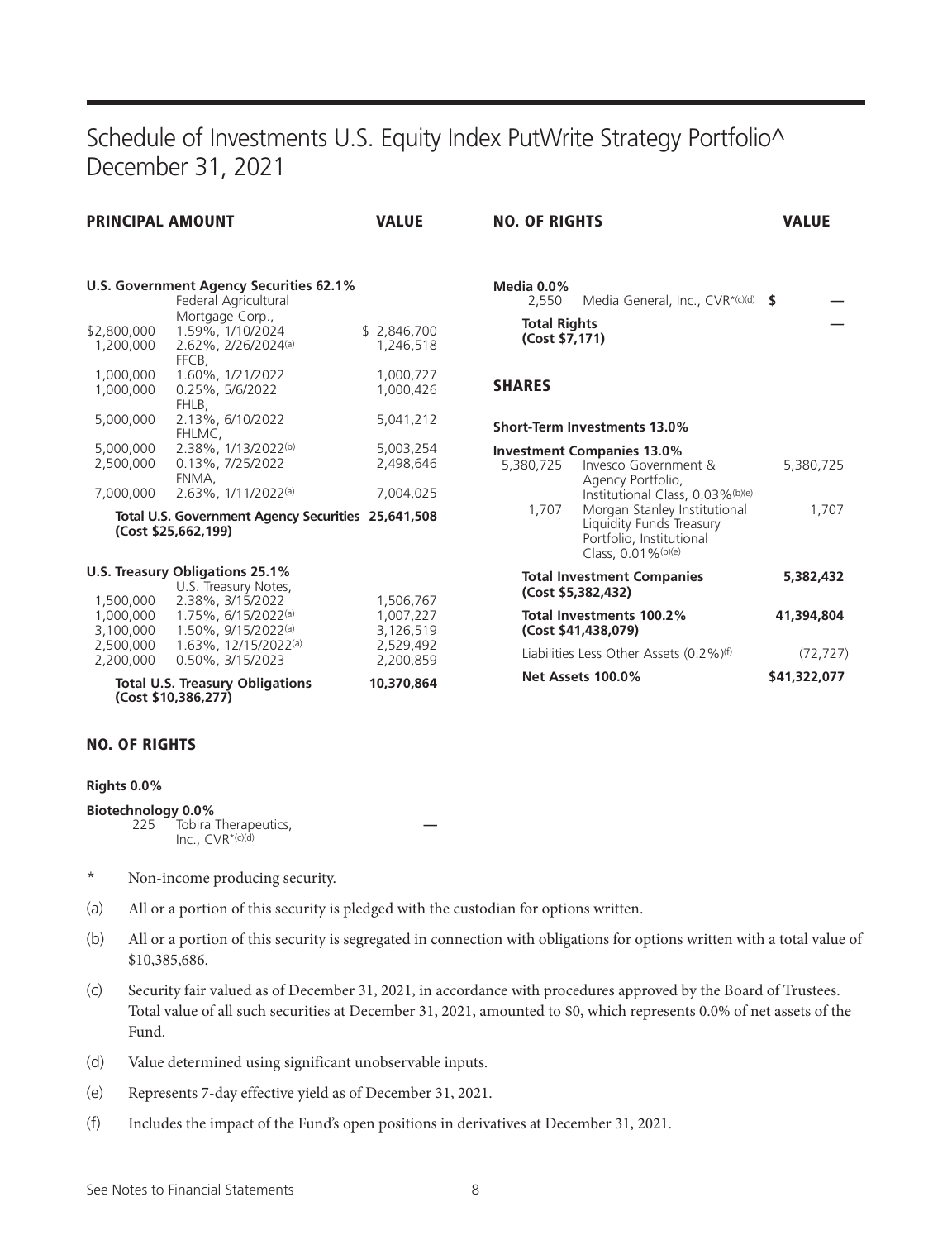## Schedule of Investments U.S. Equity Index PutWrite Strategy Portfolio^ (cont'd)

#### **Abbreviations**

| <b>CVR</b>   | Contingent Value Rights               |
|--------------|---------------------------------------|
| <b>FFCB</b>  | Federal Farm Credit Bank              |
| <b>FHLB</b>  | Federal Home Loan Bank                |
| <b>FHLMC</b> | Federal Home Loan Mortgage Corp.      |
| <b>FNMA</b>  | Federal National Mortgage Association |

### Derivative Instruments

#### **Written option contracts ("options written")**

At December 31, 2021, the Fund had outstanding options written as follows:

|                                                    | Number of        | <b>Notional</b>  | <b>Exercise</b> | <b>Expiration</b> |               |
|----------------------------------------------------|------------------|------------------|-----------------|-------------------|---------------|
| <b>Description</b>                                 | <b>Contracts</b> | <b>Amount</b>    | <b>Price</b>    | Date              | Value         |
| <b>Puts</b>                                        |                  |                  |                 |                   |               |
| Index                                              |                  |                  |                 |                   |               |
| Russell 2000 Index                                 | 1                | (224, 531)<br>S. | \$2,175         | 1/7/2022          | \$<br>(500)   |
| Russell 2000 Index                                 | 4                | (898, 125)       | 2,210           | 1/7/2022          | (4,400)       |
| Russell 2000 Index                                 | 2                | (449, 063)       | 2,270           | 1/7/2022          | (7, 410)      |
| Russell 2000 Index                                 | 2                | (449, 063)       | 2,160           | 1/14/2022         | (2, 240)      |
| Russell 2000 Index                                 | 5                | (1, 122, 657)    | 2,175           | 1/14/2022         | (6,825)       |
| Russell 2000 Index                                 | 7                | (1, 571, 719)    | 2,240           | 1/21/2022         | (27,020)      |
| Russell 2000 Index                                 | 5                | (1, 122, 657)    | 2,245           | 1/28/2022         | (24, 925)     |
| Russell 2000 Index                                 |                  | (224, 531)       | 2,250           | 1/28/2022         | (5,205)       |
| Russell 2000 Index                                 | 1                | (224, 531)       | 2,265           | 1/28/2022         | (5,935)       |
| S&P 500 Index                                      | 18               | (8, 579, 124)    | 4,695           | 1/7/2022          | (13,860)      |
| S&P 500 Index                                      | 1                | (476, 618)       | 4,755           | 1/7/2022          | (2, 105)      |
| S&P 500 Index                                      | 19               | (9,055,742)      | 4,645           | 1/14/2022         | (28, 025)     |
| S&P 500 Index                                      | 5                | (2,383,090)      | 4,535           | 1/21/2022         | (6, 525)      |
| S&P 500 Index                                      | 5                | (2,383,090)      | 4,680           | 1/21/2022         | (14, 525)     |
| S&P 500 Index                                      | 8                | (3,812,944)      | 4,730           | 1/21/2022         | (31, 840)     |
| S&P 500 Index                                      | 1                | (476, 618)       | 4,755           | 1/21/2022         | (4, 715)      |
| S&P 500 Index                                      | 4                | (1,906,472)      | 4,775           | 1/28/2022         | (27, 100)     |
| S&P 500 Index                                      | 2                | (953, 236)       | 4,780           | 1/28/2022         | (13,950)      |
| S&P 500 Index                                      | 9                | (4,289,562)      | 4,785           | 1/28/2022         | (64, 575)     |
| S&P 500 Index                                      | 3                | (1,429,854)      | 4,795           | 1/28/2022         | (22,800)      |
| Total options written (premium received \$742,301) |                  |                  |                 |                   | $$$ (314,480) |

For the year ended December 31, 2021, the average market value for the months where the Fund had options written outstanding was \$(568,078). At December 31, 2021, the Fund had securities pledged in the amount of \$14,913,781 to cover collateral requirements for options written.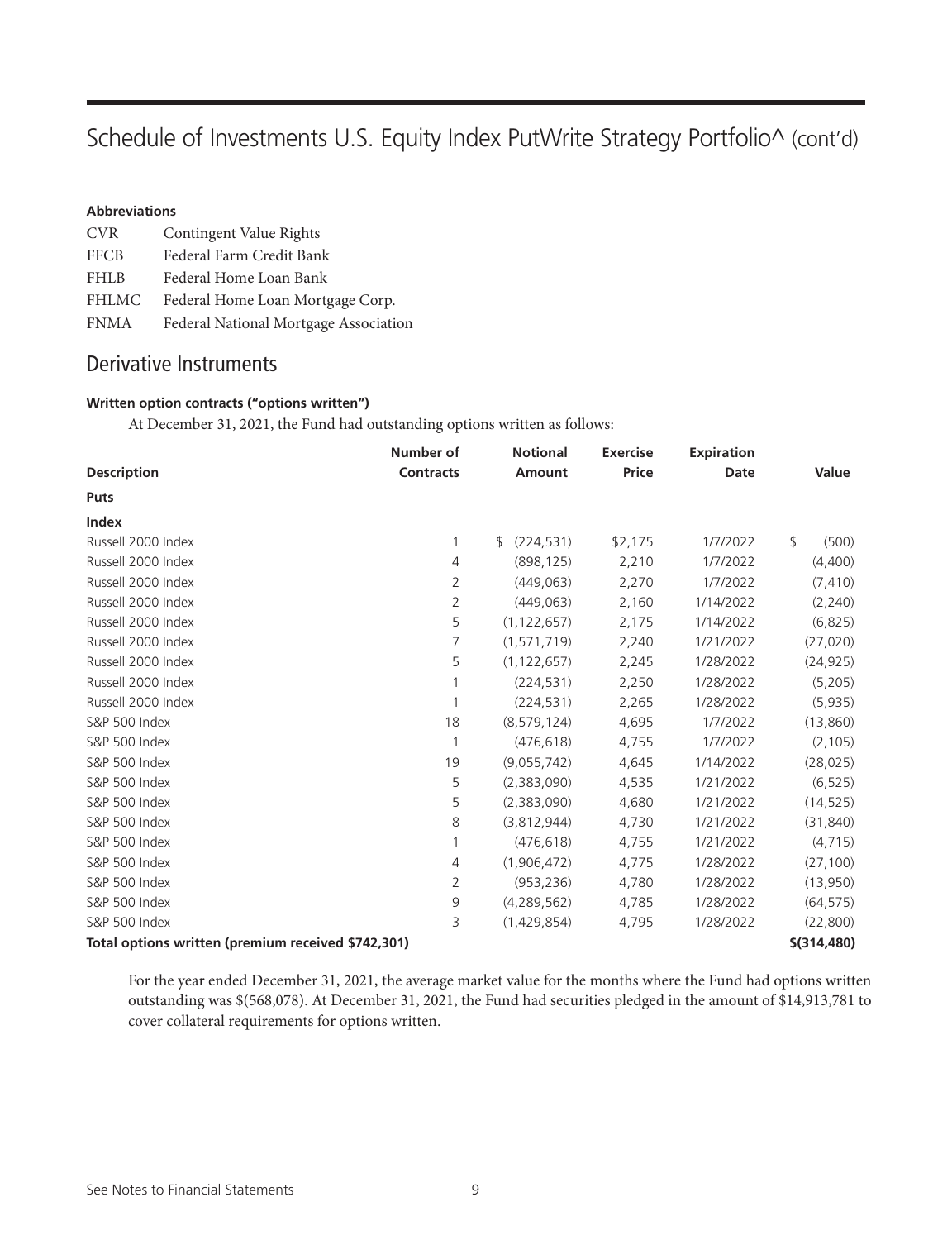## Schedule of Investments U.S. Equity Index PutWrite Strategy Portfolio^ (cont'd)

The following is a summary, categorized by Level (see Note A of Notes to Financial Statements), of inputs used to value the Fund's investments as of December 31, 2021:

| <b>Asset Valuation Inputs</b>     | Level 1 | Level 2      | Level 3*       | <b>Total</b> |
|-----------------------------------|---------|--------------|----------------|--------------|
| Investments:                      |         |              |                |              |
| U.S. Government Agency Securities | $S-$    | \$25,641,508 | $\mathcal{S}-$ | \$25,641,508 |
| U.S. Treasury Obligations         |         | 10.370.864   |                | 10,370,864   |
| Rights <sup>(a)</sup>             |         |              |                |              |
| Short-Term Investments            |         | 5.382.432    |                | 5.382.432    |
| <b>Total Long Positions</b>       | s—      | \$41,394,804 | s —            | \$41,394,804 |

(a) The Schedule of Investments provides information on the industry or sector categorization for the portfolio.

\* The following is a reconciliation between the beginning and ending balances of investments in which unobservable inputs (Level 3) were used in determining value:

|                                                                                                        | $Right(a)$     |
|--------------------------------------------------------------------------------------------------------|----------------|
| Assets:                                                                                                |                |
| <b>Investments in Securities:</b>                                                                      |                |
| Beginning Balance as of January 1, 2021                                                                | \$13           |
| Transfers into Level 3                                                                                 |                |
| Transfers out of Level 3                                                                               |                |
| Accrued discounts/(premiums)                                                                           |                |
| Realized gain/(loss)                                                                                   |                |
| Change in unrealized appreciation/(depreciation)                                                       | (13)           |
| Purchases                                                                                              |                |
| Sales                                                                                                  |                |
| Balance as of December 31, 2021                                                                        | $\mathsf{s}$ — |
| Net change in unrealized appreciation/(depreciation) on investments still held as of December 31, 2021 | \$(13)         |

(a) As of the year ended December 31, 2021, these investments were fair valued in accordance with procedures approved by the Board of Trustees. These investments did not have a material impact on the Fund's net assets; therefore, disclosure of unobservable inputs used in formulating valuations is not presented.

The following is a summary, categorized by level (see Note A of Notes to Financial Statements), of inputs used to value the Fund's derivatives as of December 31, 2021:

#### **Other Financial Instruments**

|                 | Level 1       | Level 2 | Level 3      | Total         |
|-----------------|---------------|---------|--------------|---------------|
| Options Written |               |         |              |               |
| Liabilities     | $$$ (314,480) | $\sim$  | $\leftarrow$ | $$$ (314,480) |

 $\wedge$  A balance indicated with a " $\rightarrow$ ", reflects either a zero balance or an amount that rounds to less than 1.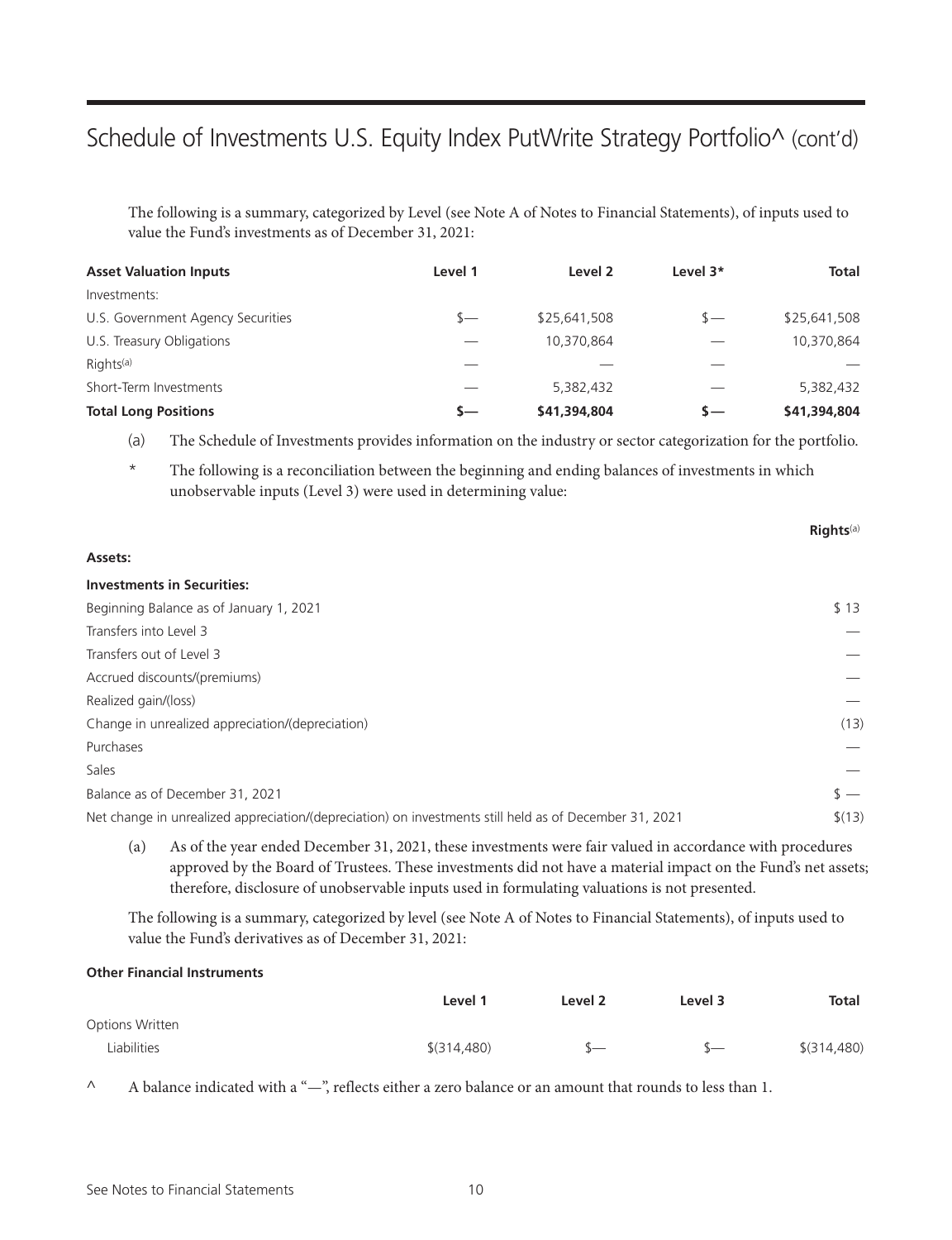## Statement of Assets and Liabilities

| <b>Neuberger Berman Advisers Management Trust</b>                                                                                                                                                                                                                                                                          | <b>U.S. EQUITY INDEX</b><br><b>PUTWRITE</b><br><b>STRATEGY</b><br><b>PORTFOLIO</b> |
|----------------------------------------------------------------------------------------------------------------------------------------------------------------------------------------------------------------------------------------------------------------------------------------------------------------------------|------------------------------------------------------------------------------------|
|                                                                                                                                                                                                                                                                                                                            | December 31, 2021                                                                  |
| <b>Assets</b><br>Investments in securities, at value* (Note A)—see Schedule of Investments:<br>Unaffiliated issuers <sup>(a)</sup><br>Cash<br>Dividends and interest receivable<br>Receivable for securities sold<br>Prepaid expenses and other assets                                                                     | \$41,394,804<br>145,709<br>221,366<br>22,689<br>795                                |
| <b>Total Assets</b>                                                                                                                                                                                                                                                                                                        | 41,785,363                                                                         |
| <b>Liabilities</b><br>Options contracts written, at value(b) (Note A)<br>Payable to administrator-net (Note B)<br>Payable to investment manager (Note B)<br>Payable for securities purchased<br>Payable for Fund shares redeemed<br>Payable to trustees<br>Other accrued expenses and payables<br><b>Total Liabilities</b> | 314,480<br>7,354<br>15,520<br>1,131<br>17,543<br>15,072<br>92,186<br>463,286       |
| Net Assets                                                                                                                                                                                                                                                                                                                 | \$41,322,077                                                                       |
| Net Assets consist of:<br>Paid-in capital<br>Total distributable earnings/(losses)                                                                                                                                                                                                                                         | \$34,770,826<br>6,551,251                                                          |
| Net Assets                                                                                                                                                                                                                                                                                                                 | \$41,322,077                                                                       |
| Shares Outstanding (\$.001 par value; unlimited shares authorized)<br>Net Asset Value, offering and redemption price per share<br>Class S                                                                                                                                                                                  | 3,627,967<br>\$11.39                                                               |
| *Cost of Investments:<br>(a) Unaffiliated issuers                                                                                                                                                                                                                                                                          | \$41,438,079                                                                       |
| (b) Premium received from option contracts written                                                                                                                                                                                                                                                                         | \$742,301                                                                          |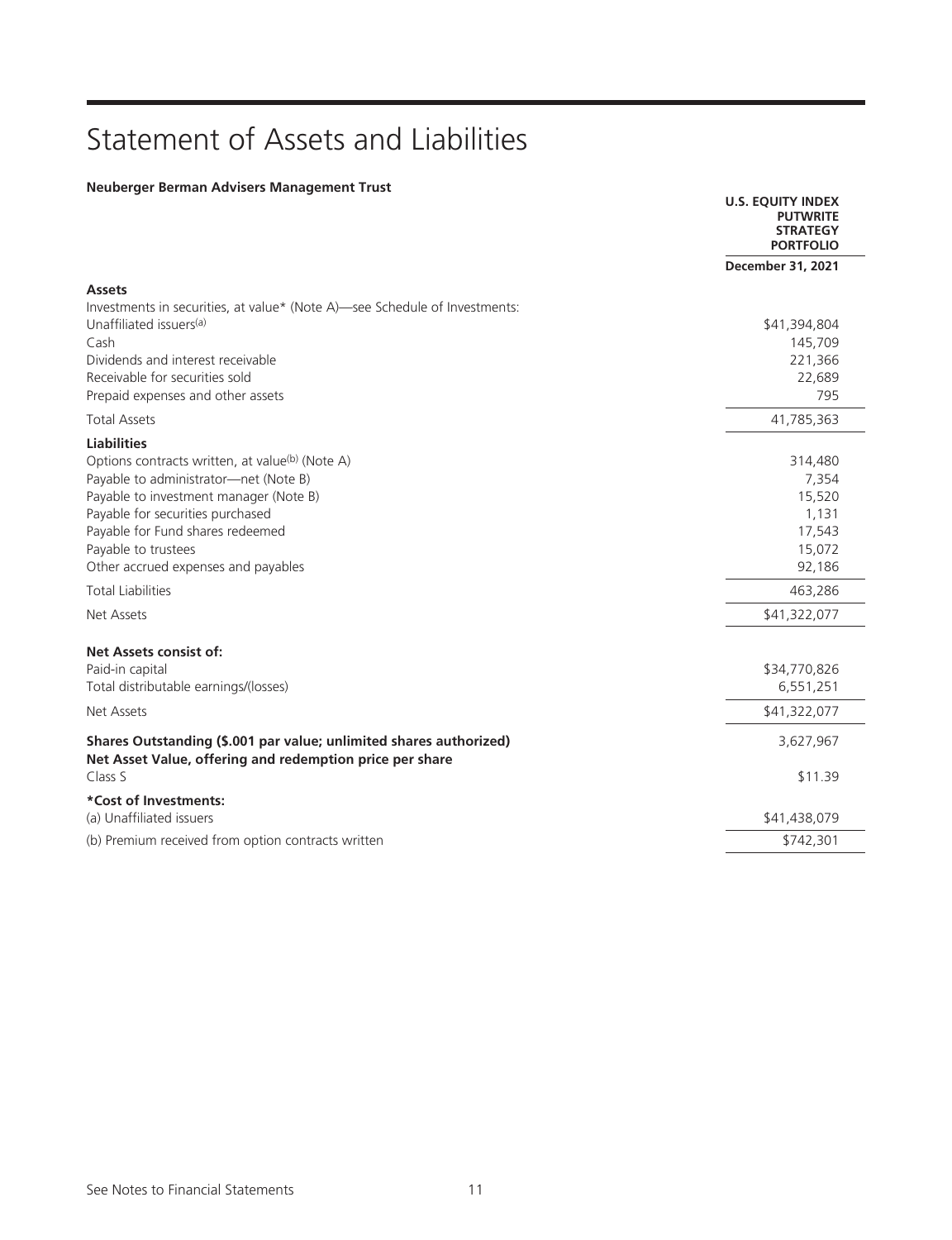# Statement of Operations

### **Neuberger Berman Advisers Management Trust**

|                                                                                                                                                                                                                                                                                                            | <b>U.S. EQUITY INDEX</b><br><b>PUTWRITE</b><br><b>STRATEGY</b><br><b>PORTFOLIO</b>                        |
|------------------------------------------------------------------------------------------------------------------------------------------------------------------------------------------------------------------------------------------------------------------------------------------------------------|-----------------------------------------------------------------------------------------------------------|
|                                                                                                                                                                                                                                                                                                            | For the<br><b>Fiscal Year Ended</b><br>December 31, 2021                                                  |
| <b>Investment Income:</b>                                                                                                                                                                                                                                                                                  |                                                                                                           |
| Income (Note A):<br>Interest income-unaffiliated issuers                                                                                                                                                                                                                                                   | \$204,360                                                                                                 |
| Total income                                                                                                                                                                                                                                                                                               | \$204,360                                                                                                 |
| <b>Expenses:</b><br>Investment management fees (Note B)<br>Administration fees (Note B)<br>Distribution fees (Note B)<br>Shareholder servicing agent fees<br>Audit fees<br>Custodian and accounting fees<br>Insurance<br>Legal fees<br>Shareholder reports<br>Trustees' fees and expenses<br>Miscellaneous | 175,723<br>117,148<br>97,623<br>3,837<br>42,979<br>74,342<br>1,007<br>7,155<br>14,679<br>47,940<br>11,837 |
| Total expenses<br>Expenses reimbursed by Management (Note B)                                                                                                                                                                                                                                               | 594,270<br>(184, 142)                                                                                     |
| Total net expenses                                                                                                                                                                                                                                                                                         | 410,128                                                                                                   |
| Net investment income/(loss)                                                                                                                                                                                                                                                                               | \$(205, 768)                                                                                              |
| Realized and Unrealized Gain/(Loss) on Investments (Note A):<br>Net realized gain/(loss) on:<br>Transactions in investment securities of unaffiliated issuers                                                                                                                                              | 1,634                                                                                                     |
| Expiration or closing of option contracts written                                                                                                                                                                                                                                                          | 6,688,388                                                                                                 |
| Change in net unrealized appreciation/(depreciation) in value of:<br>Investment securities of unaffiliated issuers<br>Foreign currency translations<br>Option contracts written                                                                                                                            | (224, 937)<br>(71)<br>114,785                                                                             |
| Net gain/(loss) on investments                                                                                                                                                                                                                                                                             | 6,579,799                                                                                                 |
| Net increase/(decrease) in net assets resulting from operations                                                                                                                                                                                                                                            | \$6,374,031                                                                                               |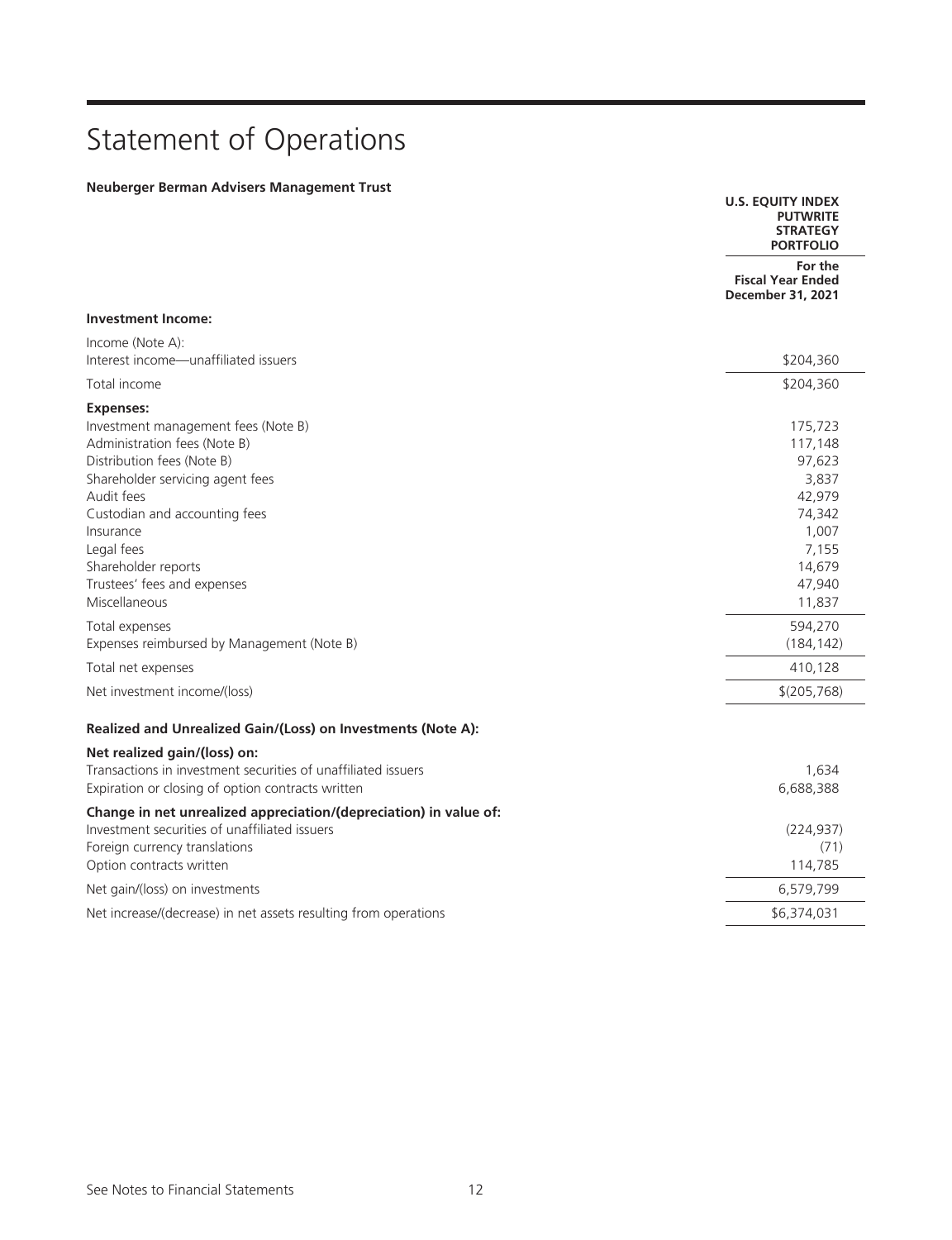## Statements of Changes in Net Assets

### **Neuberger Berman Advisers Management Trust**

|                                                                                                                                                                                    | <b>U.S. EQUITY INDEX</b><br>PUTWRITE STRATEGY PORTFOLIO    |                                                            |  |
|------------------------------------------------------------------------------------------------------------------------------------------------------------------------------------|------------------------------------------------------------|------------------------------------------------------------|--|
|                                                                                                                                                                                    | <b>Fiscal</b><br><b>Year Ended</b><br>December 31,<br>2021 | <b>Fiscal</b><br><b>Year Ended</b><br>December 31,<br>2020 |  |
| Increase/(Decrease) in Net Assets:                                                                                                                                                 |                                                            |                                                            |  |
| <b>From Operations (Note A):</b><br>Net investment income/(loss)<br>Net realized gain/(loss) on investments<br>Change in net unrealized appreciation/(depreciation) of investments | \$(205,768)<br>6,690,022<br>(110, 223)                     | \$117,011<br>2,240,055<br>293,606                          |  |
| Net increase/(decrease) in net assets resulting from operations                                                                                                                    | 6,374,031                                                  | 2,650,672                                                  |  |
| <b>Distributions to Shareholders From (Note A):</b><br>Distributable earnings<br>Total distributions to shareholders                                                               | (2,529,384)<br>(2,529,384)                                 | (2, 556, 319)<br>(2, 556, 319)                             |  |
| <b>From Fund Share Transactions (Note D):</b><br>Proceeds from shares sold<br>Proceeds from reinvestment of dividends and distributions<br>Payments for shares redeemed            | 6,125,738<br>2,529,383<br>(7,222,835)                      | 2,504,642<br>2,556,318<br>(3,728,254)                      |  |
| Net increase/(decrease) from Fund share transactions                                                                                                                               | 1,432,286                                                  | 1,332,706                                                  |  |
| Net Increase/(Decrease) in Net Assets                                                                                                                                              | 5,276,933                                                  | 1,427,059                                                  |  |
| <b>Net Assets:</b><br>Beginning of year<br>End of year                                                                                                                             | 36,045,144<br>\$41,322,077                                 | 34,618,085<br>\$36,045,144                                 |  |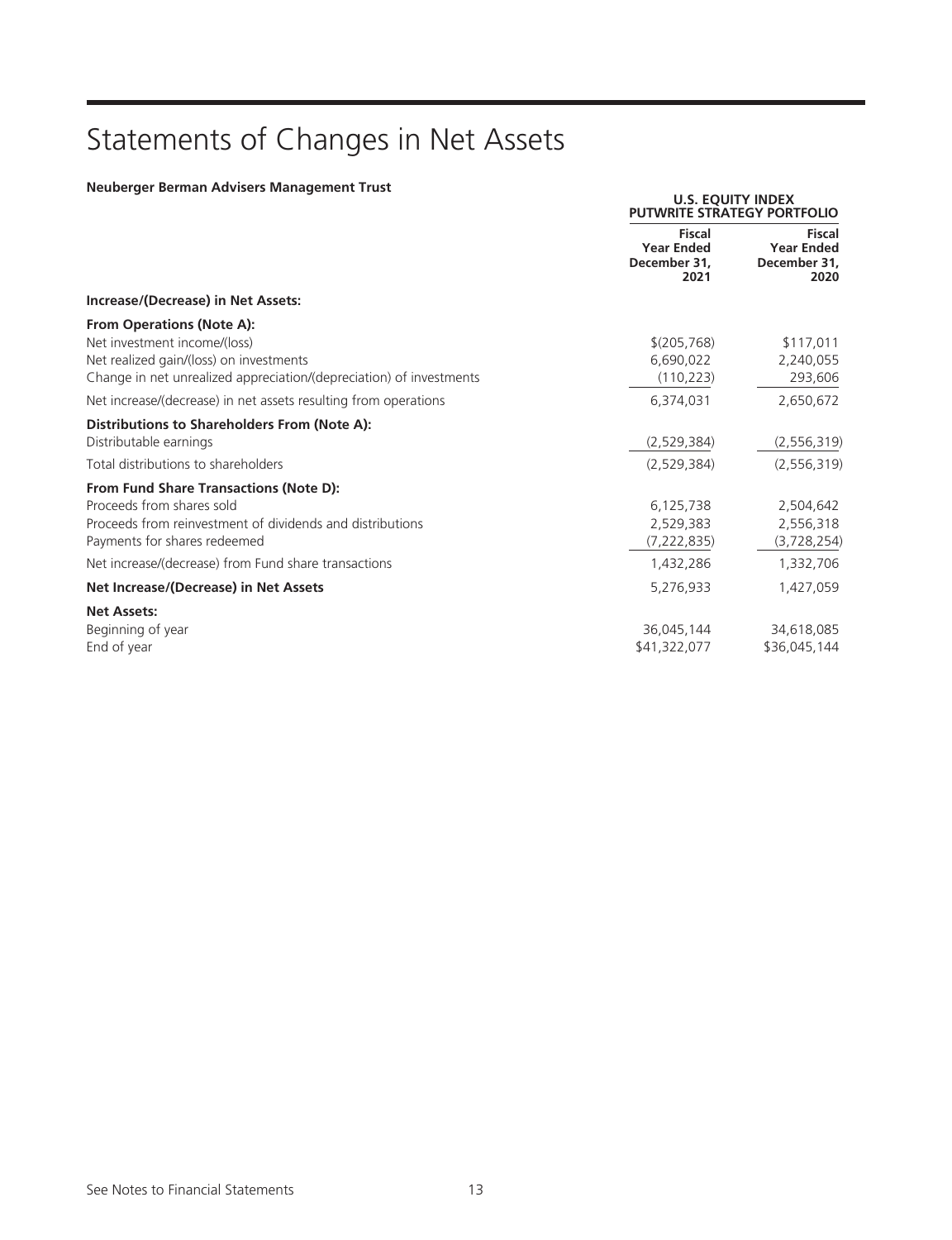## Notes to Financial Statements U.S. Equity Index PutWrite Strategy Portfolio

## Note A—Summary of Significant Accounting Policies:

**1 General:** Neuberger Berman Advisers Management Trust (the "Trust") is a Delaware statutory trust organized pursuant to an Amended and Restated Trust Instrument dated March 27, 2014. The Trust is registered as an openend management investment company under the Investment Company Act of 1940, as amended (the "1940 Act"), and its shares are registered under the Securities Act of 1933, as amended. Neuberger Berman Advisers Management Trust U.S. Equity Index PutWrite Strategy Portfolio (the "Fund") is a separate operating series of the Trust and is diversified. The Fund currently offers only Class S shares. The Trust's Board of Trustees (the "Board") may establish additional series or classes of shares without the approval of shareholders.

A balance indicated with a "—", reflects either a zero balance or a balance that rounds to less than 1.

The assets of the Fund belong only to the Fund, and the liabilities of the Fund are borne solely by the Fund and no other series of the Trust.

The Fund is an investment company and accordingly follows the investment company accounting and reporting guidance of the Financial Accounting Standards Board ("FASB") Accounting Standards Codification ("ASC") Topic 946 "Financial Services—Investment Companies."

The preparation of financial statements in accordance with U.S. generally accepted accounting principles ("GAAP") requires Neuberger Berman Investment Advisers LLC ("Management" or "NBIA") to make estimates and assumptions at the date of the financial statements. Actual results could differ from those estimates.

Shares of the Fund are not available to the general public and may be purchased only by life insurance companies to serve as an investment vehicle for premiums paid under their variable annuity and variable life insurance contracts and to certain qualified pension and other retirement plans.

**2 Portfolio valuation:** In accordance with ASC 820 "Fair Value Measurement" ("ASC 820"), all investments held by the Fund are carried at the value that Management believes the Fund would receive upon selling an investment in an orderly transaction to an independent buyer in the principal or most advantageous market for the investment under current market conditions. Various inputs, including the volume and level of activity for the asset or liability in the market, are considered in valuing the Fund's investments, some of which are discussed below. Significant Management judgment may be necessary to value investments in accordance with ASC 820.

ASC 820 established a three-tier hierarchy of inputs to create a classification of value measurements for disclosure purposes. The three-tier hierarchy of inputs is summarized in the three broad Levels listed below.

- Level 1—unadjusted quoted prices in active markets for identical investments
- Level 2—other observable inputs (including quoted prices for similar investments, interest rates, prepayment speeds, credit risk, amortized cost, etc.)
- Level 3—unobservable inputs (including the Fund's own assumptions in determining the fair value of investments)

The inputs or methodology used for valuing an investment are not necessarily an indication of the risk associated with investing in those securities.

The value of the Fund's investments in equity securities, exchange traded options written and rights for which market quotations are readily available, is generally determined by Management by obtaining valuations from independent pricing services based on the latest sale price quoted on a principal exchange or market for that security (Level 1 inputs). Securities traded primarily on the NASDAQ Stock Market are normally valued at the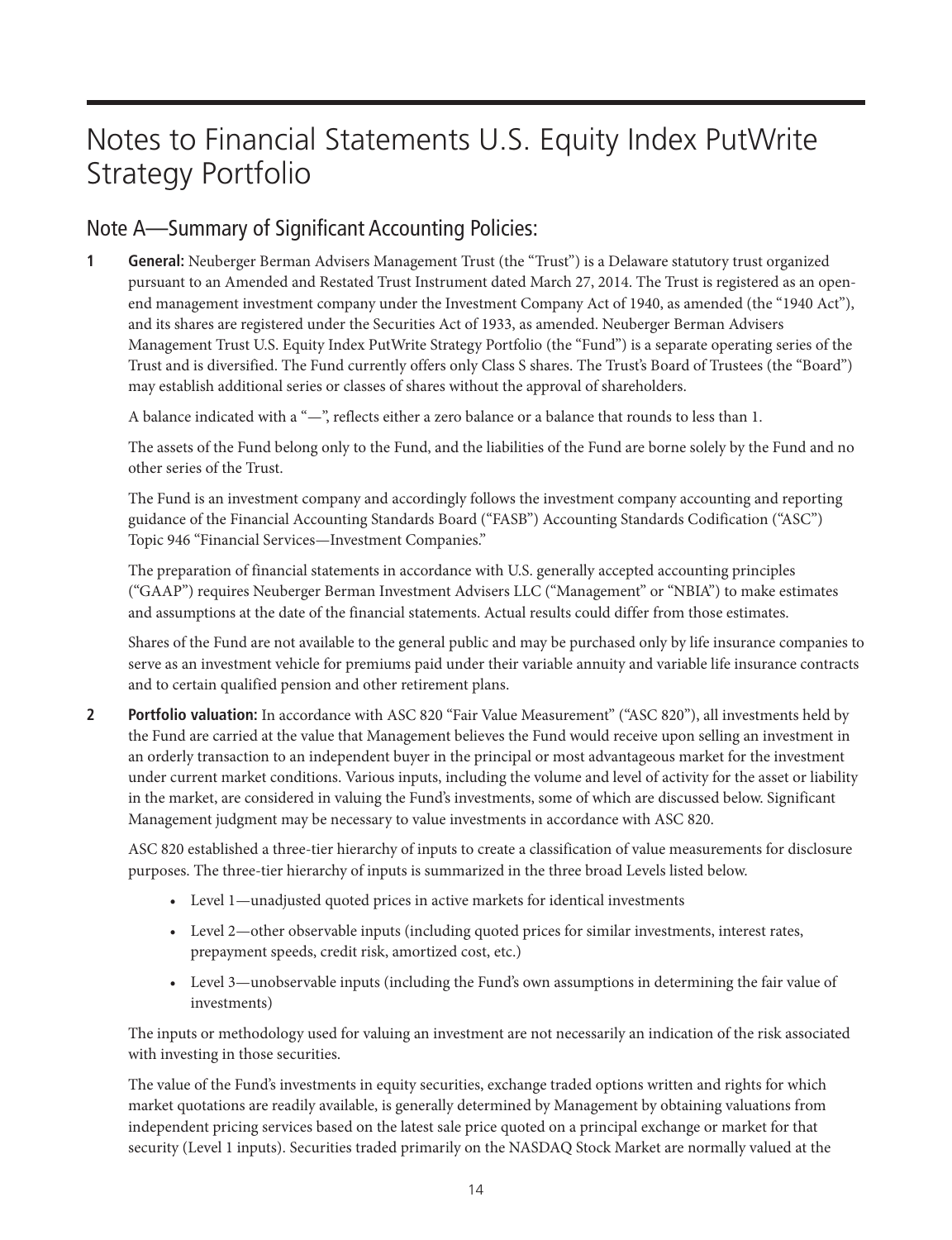NASDAQ Official Closing Price ("NOCP") provided by NASDAQ each business day. The NOCP is the most recently reported price as of 4:00:02 p.m., Eastern Time, unless that price is outside the range of the "inside" bid and asked prices (i.e., the bid and asked prices that dealers quote to each other when trading for their own accounts); in that case, NASDAQ will adjust the price to equal the inside bid or asked price, whichever is closer. Because of delays in reporting trades, the NOCP may not be based on the price of the last trade to occur before the market closes. If there is no sale of a security on a particular day, the independent pricing services may value the security based on market quotations.

The value of the Fund's investments in debt securities is determined by Management primarily by obtaining valuations from independent pricing services based on readily available bid quotations, or if quotations are not available, by methods which include various considerations based on security type (generally Level 2 inputs). In addition to the consideration of yields or prices of securities of comparable quality, coupon, maturity and type, indications as to values from dealers, and general market conditions, the following is a description of other Level 2 inputs and related valuation techniques used by independent pricing services to value certain types of debt securities held by the Fund:

*U.S. Treasury Obligations.* Inputs used to value U.S. Treasury securities generally include quotes from several inter-dealer brokers and other market information which may include benchmark yield curves, reported trades, broker-dealer quotes, issuer spreads, comparable securities and reference data, such as market research publications, when available ("Other Market Information").

*U.S. Government Agency Securities.* Inputs used to value U.S. Government Agency securities generally include obtaining benchmark quotes and Other Market Information.

Management has developed a process to periodically review information provided by independent pricing services for all types of securities.

Investments in non-exchange traded investment companies with a readily determinable fair value are valued using the respective fund's daily calculated net asset value ("NAV") per share (Level 2 inputs).

If a valuation is not available from an independent pricing service, or if Management has reason to believe that the valuation received does not represent the amount a Fund might reasonably expect to receive on a current sale in an orderly transaction, Management seeks to obtain quotations from brokers or dealers (generally considered Level 2 or Level 3 inputs depending on the number of quotes available). If such quotations are not readily available, the security is valued using methods the Board has approved in the good-faith belief that the resulting valuation will reflect the fair value of the security. Inputs and assumptions considered in determining the fair value of a security based on Level 2 or Level 3 inputs may include, but are not limited to, the type of the security; the initial cost of the security; the existence of any contractual restrictions on the security's disposition; the price and extent of public trading in similar securities of the issuer or of comparable companies; quotations or evaluated prices from brokerdealers and/or pricing services; information obtained from the issuer, and/or analysts; an analysis of the company's or issuer's financial statements; an evaluation of the inputs that influence the issuer and the market(s) in which the security is purchased and sold.

Fair value prices are necessarily estimates, and there is no assurance that such a price will be at or close to the price at which the security is next quoted or next trades.

In December 2020, the Securities and Exchange Commission ("SEC") adopted Rule 2a-5 under the 1940 Act, which establishes requirements for determining fair value in good faith for purposes of the 1940 Act, including related oversight and reporting requirements. The rule also defines when market quotations are "readily available" for purposes of the 1940 Act, the threshold for determining whether a fund must fair value a security. The rule became effective on March 8, 2021, however, the SEC adopted an eighteen-month transition period beginning from the effective date. Management is currently evaluating the rule.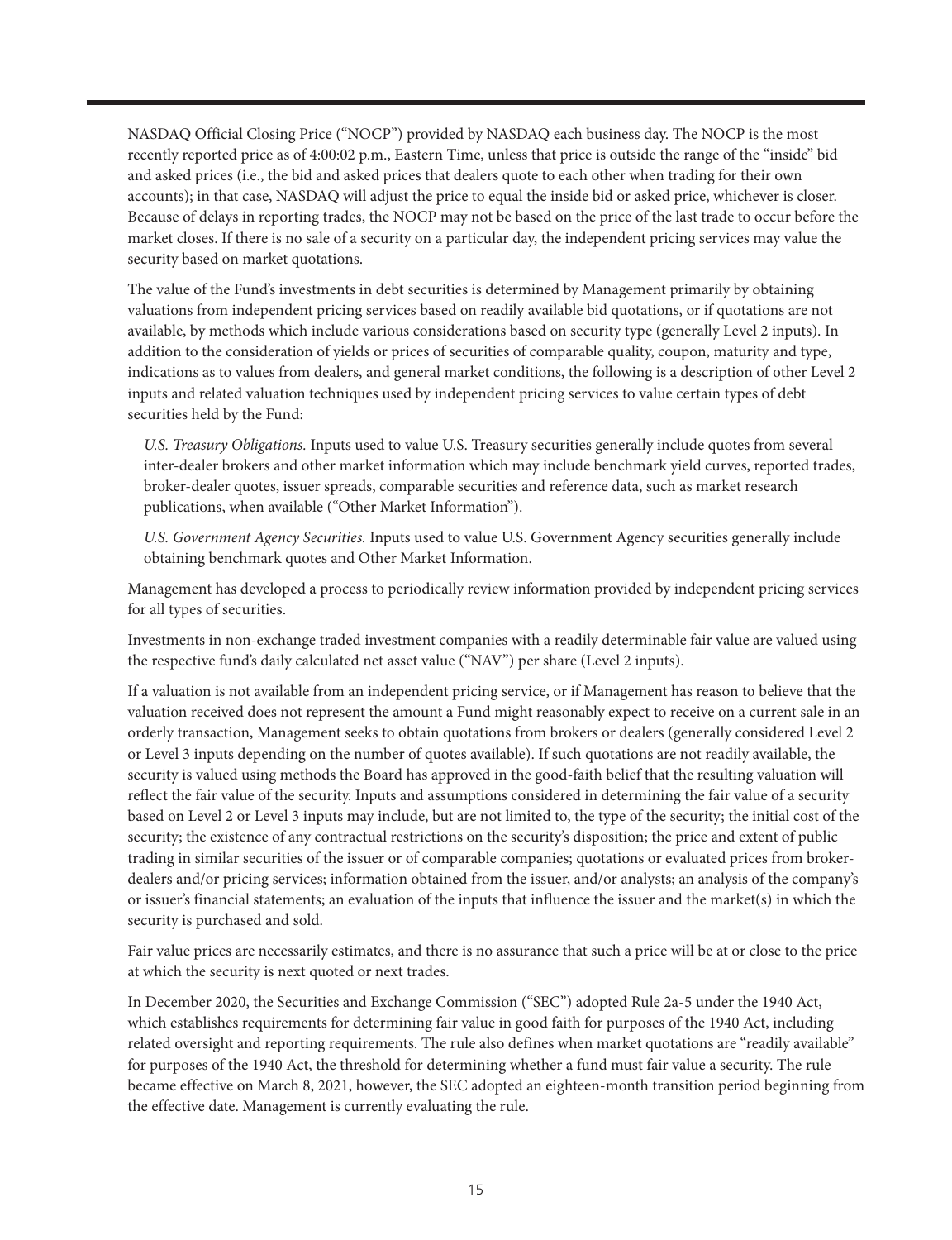- **3 Foreign currency translations:** The accounting records of the Fund are maintained in U.S. dollars. Foreign currency amounts are normally translated into U.S. dollars using the exchange rate as of 4:00 p.m. Eastern Time, on days the New York Stock Exchange is open for business, to determine the value of investments, other assets and liabilities. Purchase and sale prices of securities, and income and expenses, are translated into U.S. dollars at the prevailing rate of exchange on the respective dates of such transactions. Net unrealized foreign currency gain/(loss), if any, arises from changes in the value of assets and liabilities, other than investments in securities, as a result of changes in exchange rates and is stated separately in the Statement of Operations.
- **4 Securities transactions and investment income:** Securities transactions are recorded on trade date for financial reporting purposes. Dividend income is recorded on the ex-dividend date or, for certain foreign dividends, as soon as the Fund becomes aware of the dividends. Non-cash dividends included in dividend income, if any, are recorded at the fair market value of the securities received. Interest income, including accretion of discount (adjusted for original issue discount, where applicable) and amortization of premium, where applicable, is recorded on the accrual basis. Realized gains and losses from securities transactions and foreign currency transactions, if any, are recorded on the basis of identified cost and stated separately in the Statement of Operations.
- **5** Income tax information: The Fund is treated as a separate entity for U.S. federal income tax purposes. It is the policy of the Fund to continue to qualify for treatment as a regulated investment company ("RIC") by complying with the requirements of the U.S. Internal Revenue Code applicable to RICs and to distribute substantially all of its net investment income and net realized capital gains to its shareholders. To the extent the Fund distributes substantially all of its net investment income and net realized capital gains to shareholders, no federal income or excise tax provision is required.

The Fund has adopted the provisions of ASC 740 "Income Taxes" ("ASC 740"). ASC 740 sets forth a minimum threshold for financial statement recognition of a tax position taken, or expected to be taken, in a tax return. The Fund recognizes interest and penalties, if any, related to unrecognized tax positions as an income tax expense in the Statement of Operations. The Fund is subject to examination by U.S. federal and state tax authorities for returns filed for the tax years for which the applicable statutes of limitations have not yet expired. As of December 31, 2021, the Fund did not have any unrecognized tax positions.

For federal income tax purposes, the estimated cost of investments held at December 31, 2021, was \$41,438,079. The estimated gross unrealized appreciation was \$223 and estimated gross unrealized depreciation was \$43,498 resulting in net unrealized depreciation in value of investments of \$43,275 based on cost for U.S. federal income tax purposes.

Income distributions and capital gain distributions are determined in accordance with income tax regulations, which may differ from GAAP. These differences are primarily due to differing treatments of income and gains on various investment securities held by the Fund, timing differences and differing characterization of distributions made by the Fund. The Fund may also utilize earnings and profits distributed to shareholders on redemption of their shares as a part of the dividends-paid deduction for income tax purposes.

Any permanent differences resulting from different book and tax treatment are reclassified at year-end and have no impact on net income, NAV, or NAV per share of the Fund. For the year ended December 31, 2021, there were no permanent differences requiring a reclassification between total distributable earnings/(losses) and paid-in capital.

The tax character of distributions paid during the years ended December 31, 2021, and December 31, 2020, was as follows:

| <b>Distributions Paid From:</b> |                                                                         |      |                        |      |       |  |
|---------------------------------|-------------------------------------------------------------------------|------|------------------------|------|-------|--|
|                                 | <b>Ordinary Income</b>                                                  |      | Long-Term Capital Gain |      | Total |  |
| 2021                            | 2020                                                                    | 2021 | 2020                   | 2021 | 2020  |  |
|                                 | \$1,087,058 \$1,201,796 \$1,442,326 \$1,354,523 \$2,529,384 \$2,556,319 |      |                        |      |       |  |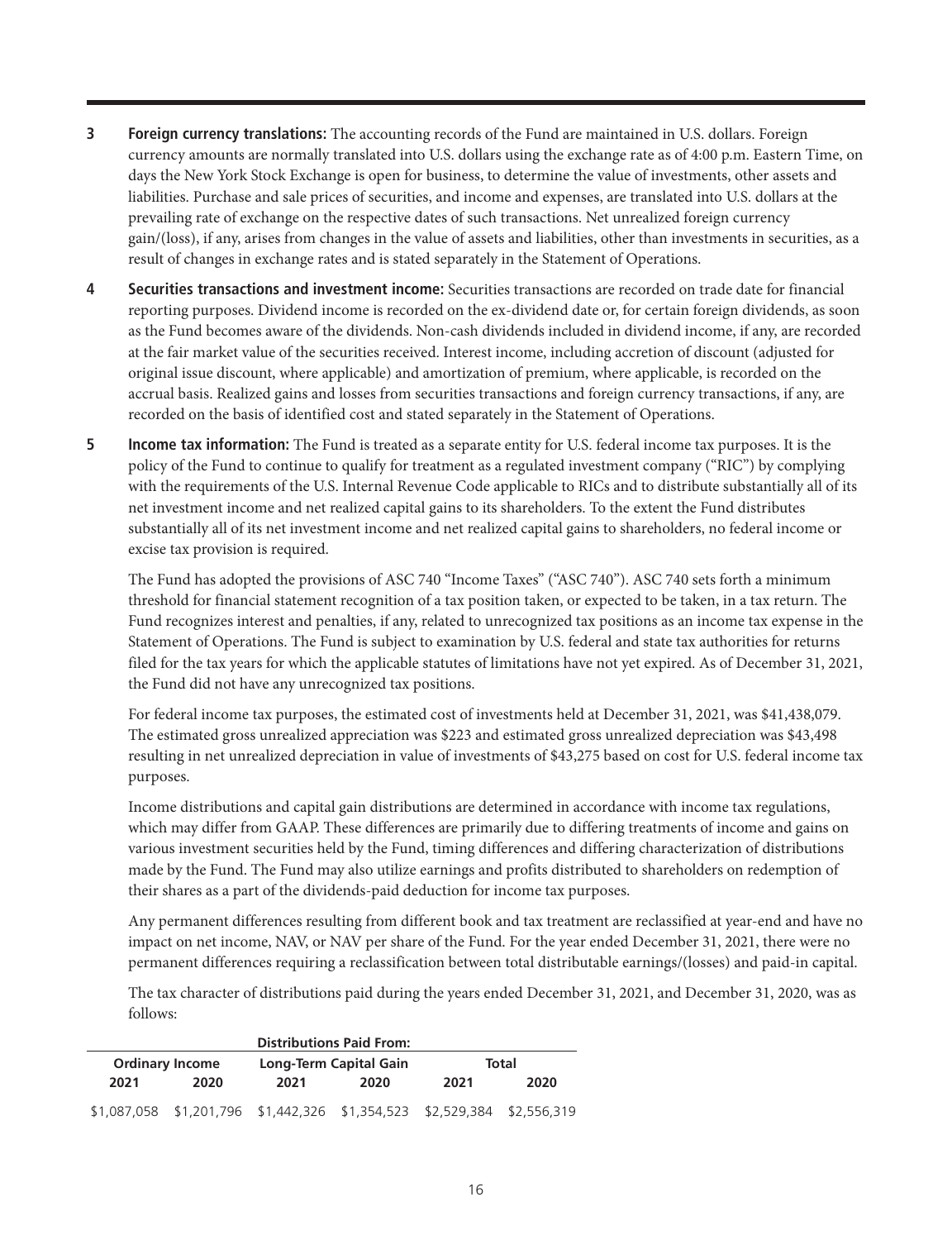As of December 31, 2021, the components of distributable earnings (accumulated losses) on a U.S. federal income tax basis were as follows:

| <b>Undistributed</b><br>Ordinary | <b>Undistributed</b><br>Long-Term | Unrealized     | Loss<br>Carryforwards | Other<br><b>Temporary</b> |             |
|----------------------------------|-----------------------------------|----------------|-----------------------|---------------------------|-------------|
| <b>Income</b>                    | <b>Capital Gain</b>               | (Depreciation) | and Deferrals         | <b>Differences</b>        | Total       |
| \$2,516,110                      | \$4,081,877                       | (43.245)       | $\sim$                | (3.491)                   | \$6,551,251 |

The temporary differences between book basis and tax basis distributable earnings are primarily due to mark-to market adjustments on options contracts and unamortized organization expenses.

- **6 Foreign taxes:** Foreign taxes withheld, if any, represent amounts withheld by foreign tax authorities, net of refunds recoverable.
- **7 Distributions to shareholders:** The Fund may earn income, net of expenses, daily on its investments. Distributions from net investment income and net realized capital gains, if any, are generally distributed once a year (usually in October) and are recorded on the ex-date.
- **8 Expense allocation:** Certain expenses are applicable to multiple funds within the complex of related investment companies. Expenses directly attributable to a fund are charged to that fund. Expenses of the Trust that are not directly attributable to a particular series of the Trust (e.g., the Fund) are allocated among the series of the Trust, on the basis of relative net assets, except where a more appropriate allocation of expenses to each of the series can otherwise be made fairly. Expenses borne by the complex of related investment companies, which includes openend and closed-end investment companies for which NBIA serves as investment manager, that are not directly attributable to a particular investment company in the complex (e.g., the Trust) or series thereof are allocated among the investment companies in the complex or series thereof on the basis of relative net assets, except where a more appropriate allocation of expenses to each of the investment companies in the complex or series thereof can otherwise be made fairly.
- **9 Investment company securities and exchange-traded funds:** The Fund may invest in shares of other registered investment companies, including exchange-traded funds ("ETFs"), within the limitations prescribed by the 1940 Act, in reliance on rules adopted by the SEC, particularly Rule 12d1-4 under the 1940 Act, which went effective on January 19, 2022, or any other applicable exemptive relief. Some ETFs seek to track the performance of a particular market index. These indices include both broad-based market indices and more narrowly-based indices, including those relating to particular sectors, markets, regions or industries. However, some ETFs have an actively-managed investment objective. ETF shares are traded like traditional equity securities on a national securities exchange or NASDAQ. The Fund will indirectly bear its proportionate share of any management fees and other expenses paid by such other investment companies, which will decrease returns. Prior to the effectiveness of Rule 12d1-4, the Fund was permitted to invest in both affiliated and unaffiliated investment companies, including ETFs, in excess of the limits in Section  $12(d)(1)(A)$  of the 1940 Act, subject to the terms and conditions of exemptive orders. These exemptive orders along with Rule 12d1-2 were rescinded upon the effectiveness of Rule 12d1-4. Rule 12d1-4 contains elements from the SEC's prior exemptive orders permitting fund of funds arrangements, and includes (i) limits on control and voting; (ii) required evaluations and findings; (iii) required fund of funds investment agreements; and (iv) limits on complex structures.
- **10 Derivative instruments:** The Fund's use of derivatives during the year ended December 31, 2021, is described below. Please see the Schedule of Investments for the Fund's open positions in derivatives at December 31, 2021. The Fund has adopted the provisions of ASC 815 "Derivatives and Hedging" ("ASC 815"). The disclosure requirements of ASC 815 distinguish between derivatives that qualify for hedge accounting and those that do not. Because investment companies value their derivatives at fair value and recognize changes in fair value through the Statement of Operations, they do not qualify for hedge accounting. Accordingly, even though the Fund's investments in derivatives may represent economic hedges, they are considered non-hedge transactions for purposes of this disclosure.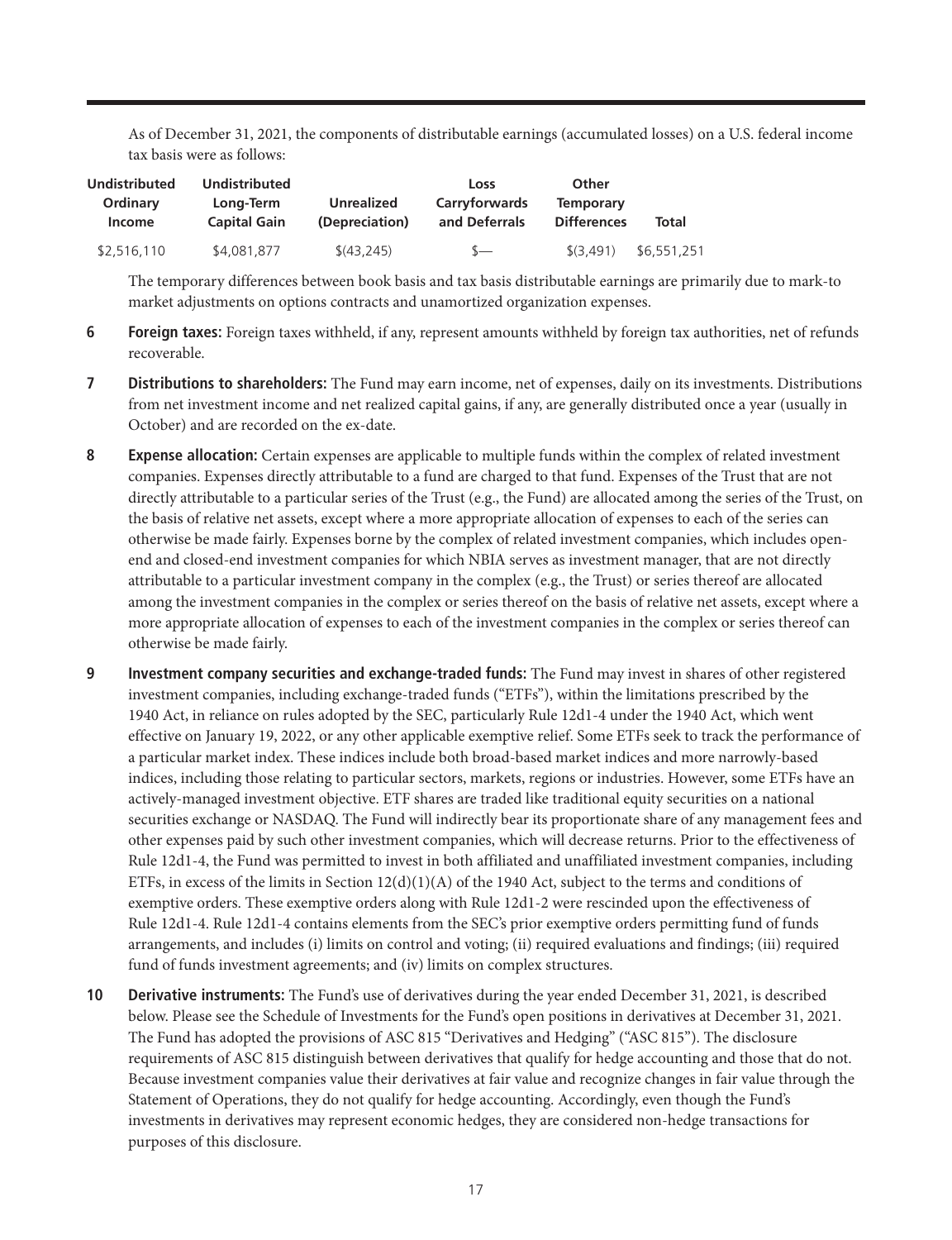In October 2020, the SEC adopted new regulations governing the use of derivatives by registered investment companies. Rule 18f-4 will impose limits on the amount of derivatives a fund could enter into, eliminate the asset segregation framework currently used by funds to comply with Section 18 of the 1940 Act, and require funds whose use of derivatives is more than a limited specified exposure to establish and maintain a derivatives risk management program and appoint a derivatives risk manager. While the new rule became effective February 19, 2021, funds will not be required to fully comply with the new rule until August 19, 2022. It is not currently clear what impact, if any, the new rule will have on the availability, liquidity or performance of derivatives. When fully implemented, the new rule may require changes in how the Fund will use derivatives, may adversely affect the Fund's performance and may increase costs related to the Fund's use of derivatives.

**Options:** The Fund's principal investment strategy is an options-based strategy. During the year ended December 31, 2021, the Fund used options written to manage or adjust the risk profile of the Fund or the risk of individual index exposures and to gain exposure more efficiently than through a direct purchase of the underlying security or to gain exposure to securities, markets, sectors or geographical areas. Options written were also used to generate incremental returns.

Premiums paid by the Fund upon purchasing a call or put option are recorded in the asset section of the Fund's Statement of Assets and Liabilities and are subsequently adjusted to the current market value. When an option is exercised, closed, or expired, the Fund realizes a gain or loss and the asset is eliminated. For purchased call options, the Fund's loss is limited to the amount of the option premium paid.

Premiums received by the Fund upon writing a call option or a put option are recorded in the liability section of the Fund's Statement of Assets and Liabilities and are subsequently adjusted to the current market value. When an option is exercised, closed, or expired, the Fund realizes a gain or loss and the liability is eliminated.

When the Fund writes a call option on an underlying asset it does not own, its exposure on such an option is theoretically unlimited. When writing a covered call option, the Fund, in return for the premium, gives up the opportunity for profit from a price increase in the underlying security above the exercise price, but conversely retains the risk of loss should the price of the security decline. When writing a put option, the Fund, in return for the premium, takes the risk that it must purchase the underlying security at a price that may be higher than the current market price of the security. If a call or put option that the Fund has written expires unexercised, the Fund will realize a gain in the amount of the premium. All securities covering outstanding written options are held in escrow by the custodian bank.

The Fund (as the seller of a put option) receives premiums from the purchaser of the option in exchange for providing the purchaser with the right to sell the underlying instrument to the Fund at a specific price (i.e., the exercise price or strike price). If the market price of the instrument underlying the option exceeds the strike price, it is anticipated that the option would go unexercised and the Fund would earn the full premium upon the option's expiration or a portion of the premium upon the option's early termination. If the market price of the instrument underlying the option drops below the strike price, it is anticipated that the option would be exercised and the Fund would pay the option buyer the difference between the market value of the underlying instrument and the strike price.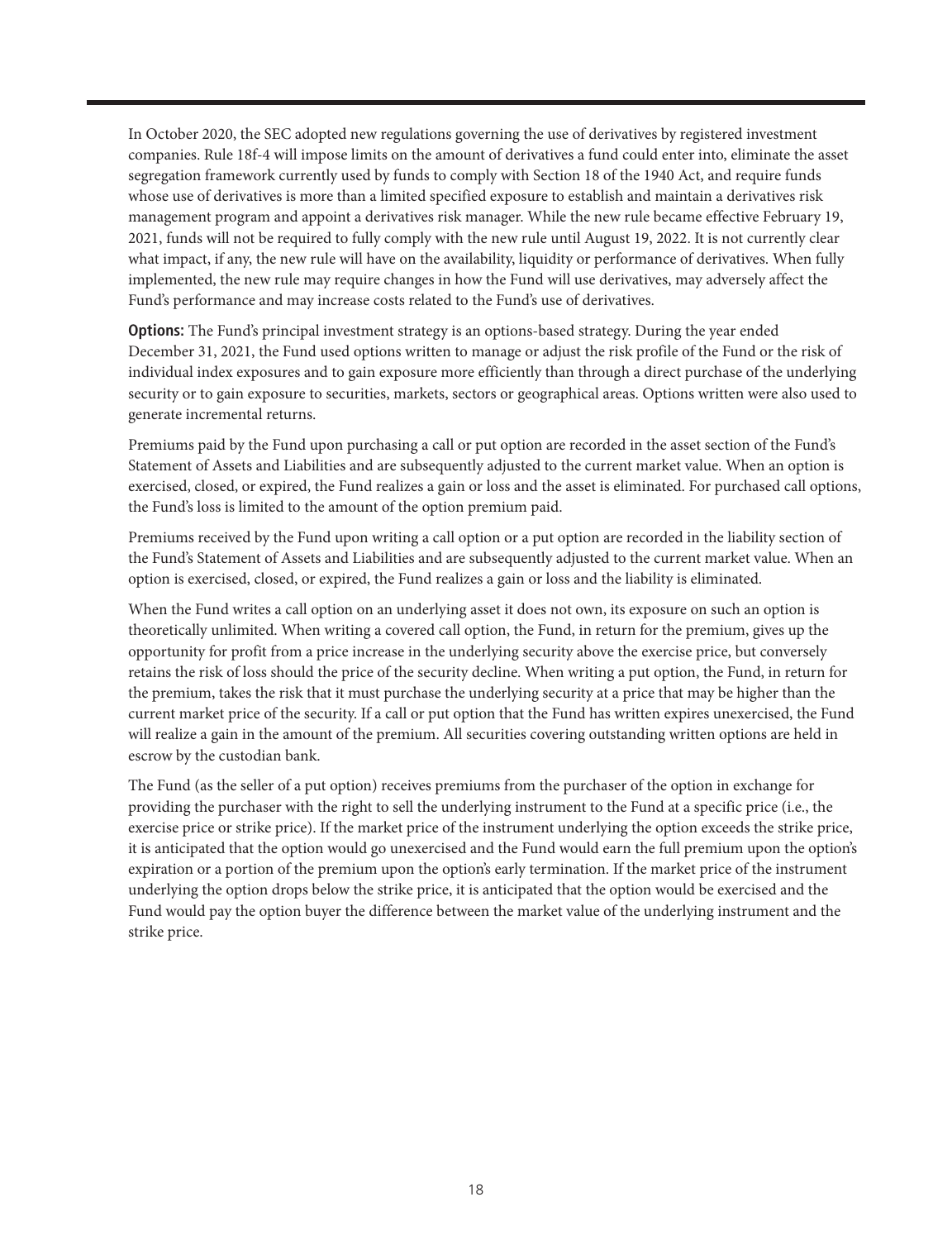At December 31, 2021, the Fund had the following derivatives (which did not qualify as hedging instruments under ASC 815), grouped by primary risk exposure:

#### **Liability Derivatives**

|                        | <b>Statement of</b><br><b>Assets and Liabilities</b> |                    |
|------------------------|------------------------------------------------------|--------------------|
| <b>Derivative Type</b> | <b>Location</b>                                      | <b>Equity Risk</b> |
| Options written        | Option contracts written,<br>at value                | \$314,480          |
|                        |                                                      |                    |

The impact of the use of derivative instruments on the Statement of Operations during the year ended December 31, 2021, was as follows:

#### **Realized Gain/(Loss)**

|                                              | Statement of                              |                    |
|----------------------------------------------|-------------------------------------------|--------------------|
| <b>Derivative Type</b>                       | <b>Operations Location</b>                | <b>Equity Risk</b> |
| Options written                              | Net realized gain/(loss) on:              | \$6,688,388        |
|                                              | Expiration or closing of option contracts |                    |
|                                              | written                                   |                    |
| <b>Change in Appreciation/(Depreciation)</b> |                                           |                    |
|                                              | Statement of                              |                    |
| <b>Derivative Type</b>                       | <b>Operations Location</b>                | <b>Equity Risk</b> |
| Options written                              | Change in net unrealized                  | \$114,785          |

contracts written

 appreciation/(depreciation) in value of: Option

While the Fund may receive rights and warrants in connection with its investments in securities, these rights and warrants are not considered "derivative instruments" under ASC 815.

- **11 Indemnifications:** Like many other companies, the Trust's organizational documents provide that its officers ("Officers") and trustees ("Trustees") are indemnified against certain liabilities arising out of the performance of their duties to the Trust. In addition, both in some of its principal service contracts and in the normal course of its business, the Trust enters into contracts that provide indemnifications to other parties for certain types of losses or liabilities. The Trust's maximum exposure under these arrangements is unknown as this could involve future claims against the Trust.
- **12 Other matters—Coronavirus:** The outbreak of the novel coronavirus in many countries has, among other things, disrupted global travel and supply chains, and adversely impacted global commercial activity, the transportation industry and commodity prices in the energy sector. The impact of this virus has negatively affected and may continue to affect the economies of many nations, individual companies and the global securities and commodities markets, including liquidity and volatility. The development and fluidity of this situation precludes any prediction as to its ultimate impact, which may have a continued adverse effect on global economic and market conditions. Such conditions (which may be across industries, sectors or geographies) have impacted and may continue to impact the issuers of the securities held by the Fund.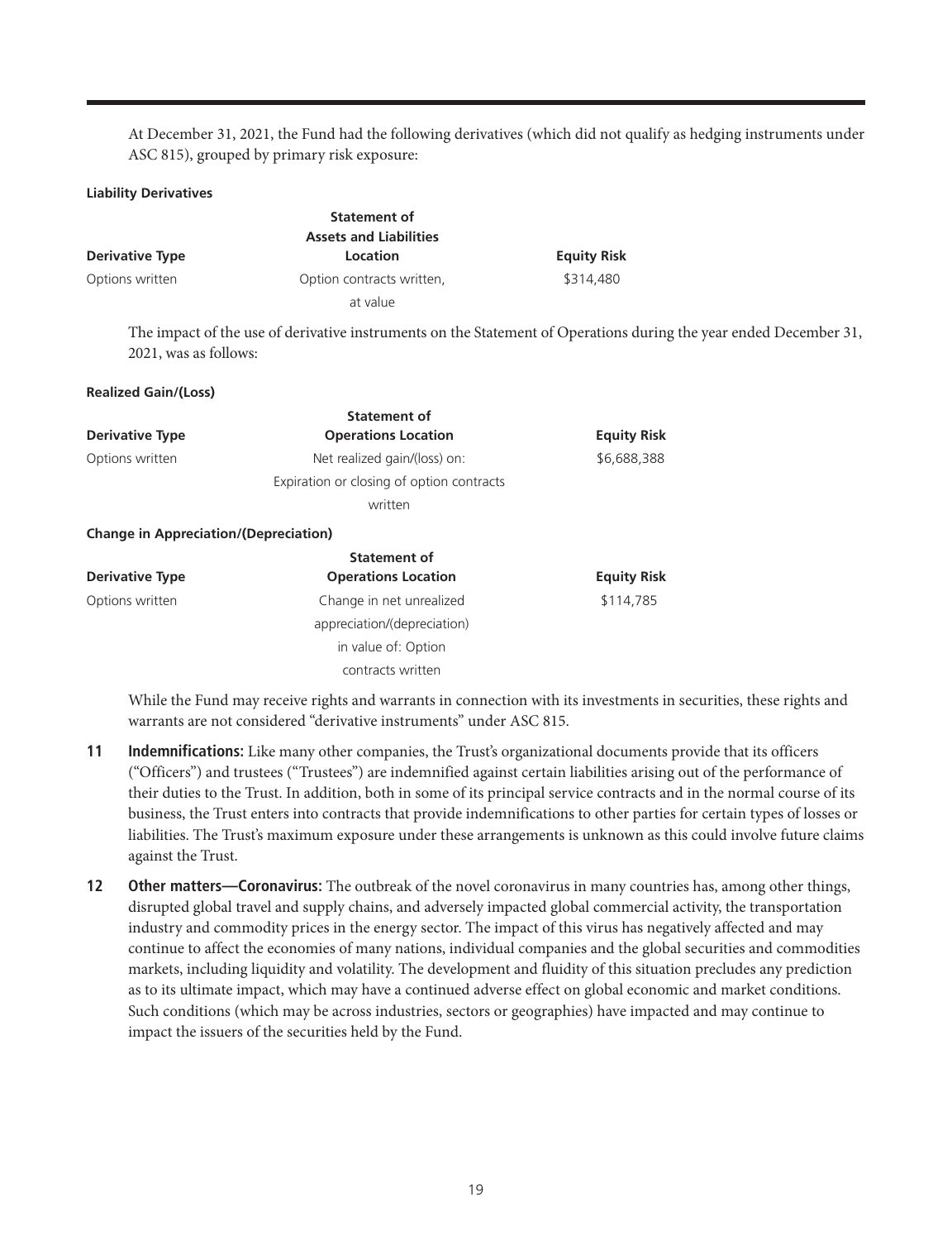### Note B—Investment Management Fees, Administration Fees, Distribution Arrangements, and Other Transactions with Affiliates:

The Fund retains NBIA as its investment manager under a Management Agreement. For such investment management services, the Fund pays NBIA an investment management fee at the annual rate of 0.45% of the Fund's average daily net assets.

The Fund retains NBIA as its administrator under an Administration Agreement. The Fund pays NBIA an administration fee at the annual rate of 0.30% of its average daily net assets under this agreement. Additionally, NBIA retains JPMorgan Chase Bank, NA ("JPM") as its sub-administrator under a Sub-Administration Agreement. NBIA pays JPM a fee for all services received under the Sub-Administration Agreement.

NBIA has contractually agreed to waive fees and/or reimburse the Fund so that the total annual operating expenses do not exceed the expense limitation as detailed in the following table. This undertaking excludes interest, taxes, brokerage commissions, dividend and interest expenses relating to short sales, acquired fund fees and expenses, and extraordinary expenses, if any (commitment fees relating to borrowings are treated as interest for purposes of this exclusion) ("annual operating expenses"); consequently, net expenses may exceed the contractual expense limitation. The Fund has agreed that it will repay NBIA for fees and expenses waived or reimbursed provided that repayment does not cause the annual operating expenses to exceed its contractual expense limitation in place at the time the fees and expenses were waived or reimbursed, or the expense limitation in place at the time the Fund repays NBIA, whichever is lower. Any such repayment must be made within three years after the year in which NBIA incurred the expense.

During the year ended December 31, 2021, there was no repayment to NBIA under this agreement.

At December 31, 2021, the Fund's contingent liabilities to NBIA under the agreement were as follows:

|         |                           |                   | <b>Expenses Reimbursed in</b> |                                         |           |  |  |
|---------|---------------------------|-------------------|-------------------------------|-----------------------------------------|-----------|--|--|
|         |                           |                   | Year Ending, December 31,     |                                         |           |  |  |
|         |                           |                   | 2019                          | 2020                                    | 2021      |  |  |
|         |                           |                   |                               | Subject to Repayment Until December 31, |           |  |  |
|         | Contractual               |                   |                               |                                         |           |  |  |
|         | <b>Expense</b>            |                   |                               |                                         |           |  |  |
|         | Limitation <sup>(1)</sup> | <b>Expiration</b> | 2022                          | 2023                                    | 2024      |  |  |
| Class S | 1.05%                     | 12/31/24          | \$192.742                     | \$183,237                               | \$184,142 |  |  |

(1) Expense limitation per annum of the Fund's average daily net assets.

Neuberger Berman BD LLC (the "Distributor") is the Fund's "principal underwriter" within the meaning of the 1940 Act. It acts as agent in arranging for the sale of the Fund's Class S shares. The Board has adopted a distribution and shareholder services plan (the "Plan") for Class S shares pursuant to Rule 12b-1 under the 1940 Act. The Plan provides that, as compensation for administrative and other services related to the sale and distribution of Class S shares, and ongoing services provided to investors in the class, the Distributor receives from Class S a fee at the annual rate of 0.25% of Class S's average daily net assets. The Distributor may pay a portion of the proceeds from the 12b-1 fee to institutions that provide such services, including insurance companies or their affiliates and qualified plan administrators ("intermediaries") for services they provide respecting the Fund to current and prospective variable contract owners and qualified plan participants that invest in the Fund through the intermediaries. Those institutions may use the payments for, among other purposes, compensating employees engaged in sales and/or shareholder servicing. The amount of fees paid by the class during any year may be more or less than the cost of distribution and other services provided to the class. FINRA rules limit the amount of annual distribution fees that may be paid by a mutual fund and impose a ceiling on the cumulative distribution fees paid. The Plan complies with those rules.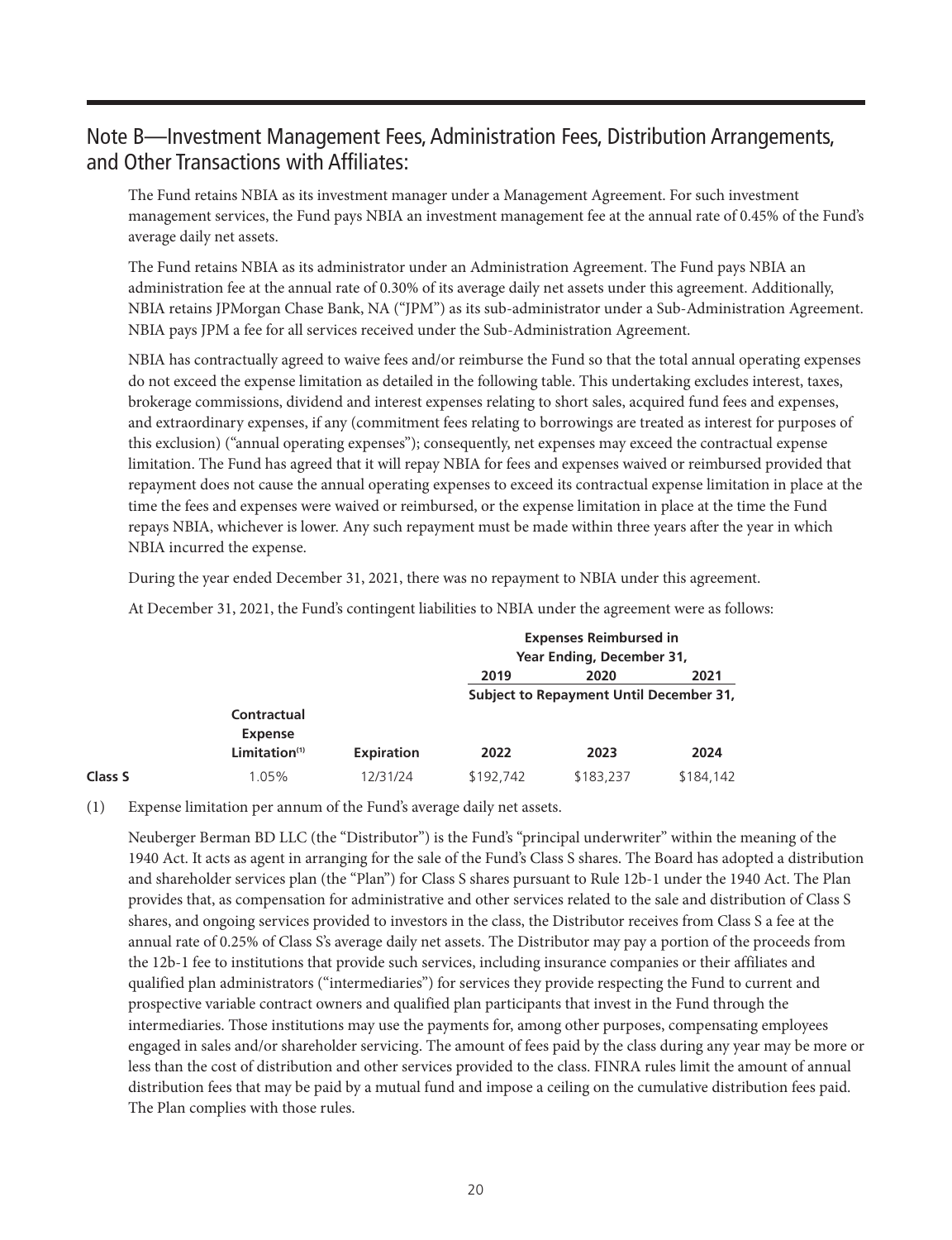### Note C—Securities Transactions:

During the year ended December 31, 2021, there were purchase and sale transactions of long-term securities (excluding written option contracts) as follows:

|                                  |                                  |                                  | <b>Sales and Maturities</b>      |
|----------------------------------|----------------------------------|----------------------------------|----------------------------------|
| <b>Purchases of</b>              | <b>Purchases excluding</b>       | <b>Sales and Maturities</b>      | excluding                        |
| <b>U.S. Government</b>           | <b>U.S. Government</b>           | of U.S. Government               | <b>U.S. Government</b>           |
| and Agency<br><b>Obligations</b> | and Agency<br><b>Obligations</b> | and Agency<br><b>Obligations</b> | and Agency<br><b>Obligations</b> |
|                                  |                                  |                                  |                                  |
| \$9,953,685                      | \$223.677                        | \$23,000,000                     | \$222,441                        |

During the year ended December 31, 2021, no brokerage commissions on securities transactions were paid to affiliated brokers.

### Note D—Fund Share Transactions:

Share activity for the years ended December 31, 2021 and Decmber 31, 2020 was as follows:

|         |                    | For the Year Ended December 31, 2021    |               |         | For the Year Ended December 31, 2020 |                                         |               |              |
|---------|--------------------|-----------------------------------------|---------------|---------|--------------------------------------|-----------------------------------------|---------------|--------------|
|         |                    | <b>Shares Issued on</b>                 |               |         |                                      | <b>Shares Issued on</b>                 |               |              |
|         |                    | <b>Reinvestment of</b><br>Dividends and | <b>Shares</b> |         |                                      | <b>Reinvestment of</b><br>Dividends and | <b>Shares</b> |              |
|         | <b>Shares Sold</b> | <b>Distributions</b>                    | Redeemed      | Total   | <b>Shares Sold</b>                   | <b>Distributions</b>                    | Redeemed      | <b>Total</b> |
| Class S | 545.032            | 228.078                                 | (640.606)     | 132,504 | 253.053                              | 263.267                                 | (383.302)     | 133,018      |

**Other:** At December 31, 2021, affiliated persons, as defined in the 1940 Act, owned 0.08% of the Fund's outstanding shares.

### Note E—Line of Credit:

At December 31, 2021, the Fund was a participant in a syndicated committed, unsecured \$700,000,000 line of credit (the "Credit Facility"), to be used only for temporary or emergency purposes. Series of other investment companies managed by NBIA also participate in this line of credit on substantially the same terms. Interest is charged on borrowings under this Credit Facility at the highest of (a) a federal funds effective rate plus 1.00% per annum, (b) a Eurodollar rate for a one-month period plus 1.00% per annum, and (c) an overnight bank funding rate plus 1.00% per annum; provided that should the Administrative Agent of the Credit Facility determine that the Eurodollar rate is unavailable, then the interest rate option described in (b) shall be replaced with a benchmark replacement determined to be applicable by such Administrative Agent. The Credit Facility has an annual commitment fee of 0.15% per annum of the available line of credit, which is paid quarterly. The Fund has agreed to pay its pro rata share of the annual commitment fee, based on the ratio of its individual net assets to the net assets of all participants at the time the fee is due, and interest charged on any borrowing made by the Fund and other costs incurred by the Fund. Because several mutual funds participate in the Credit Facility, there is no assurance that the Fund will have access to all or any part of the \$700,000,000 at any particular time. There were no loans outstanding under the Credit Facility at December 31, 2021. During the year ended December 31, 2021, the Fund did not utilize the Credit Facility.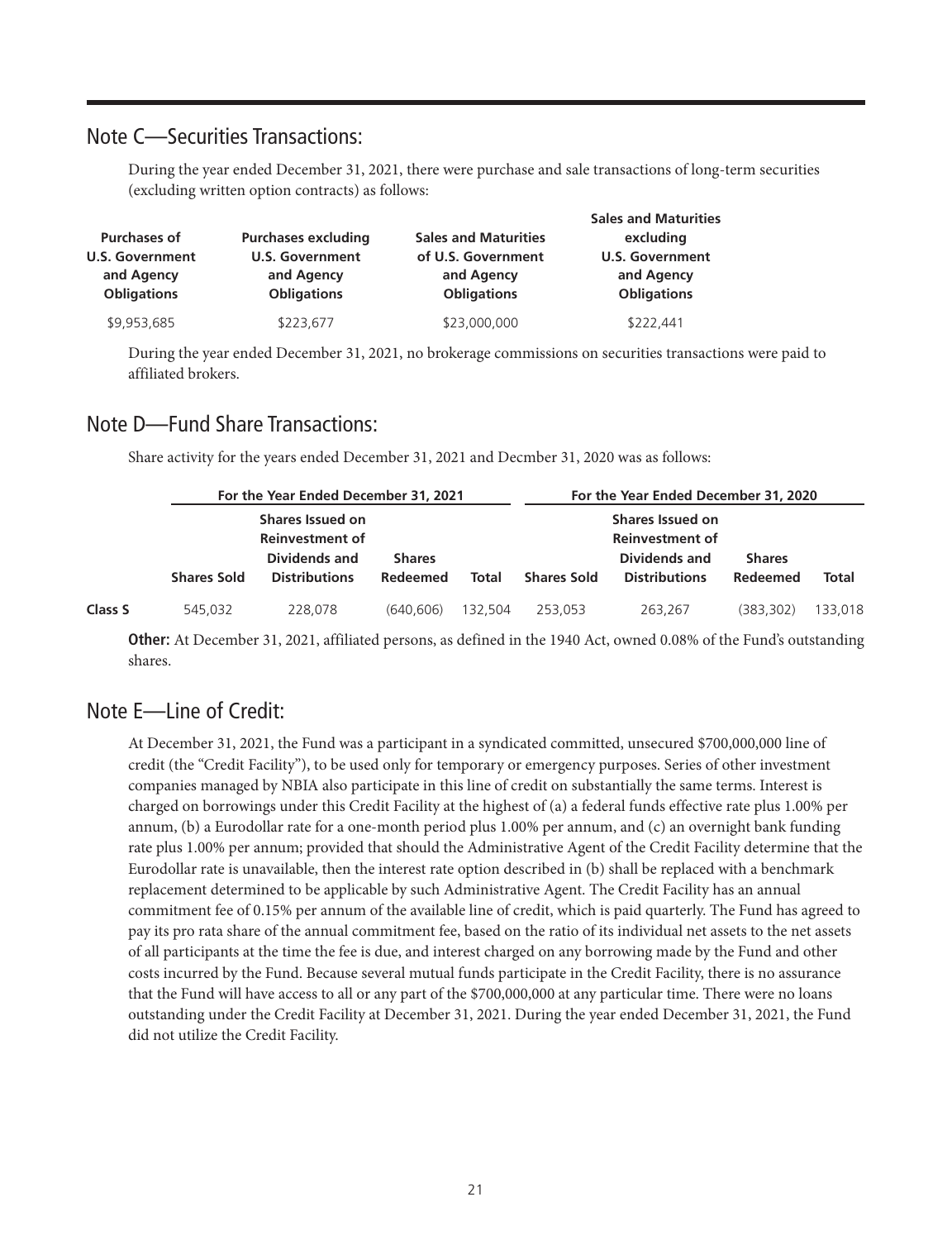### Note F—Recent Accounting Pronouncement:

In January 2021, the FASB issued Accounting Standards Update No. 2021-01 ("ASU 2021-01"), "Reference Rate Reform (Topic 848)". ASU 2021-01 is an update of ASU 2020-04, which is in response to concerns about structural risks of interbank offered rates, and particularly the risk of cessation of LIBOR, regulators have undertaken reference rate reform initiatives to identify alternative reference rates that are more observable or transaction based and less susceptible to manipulation. ASU 2020-04 provides optional guidance for a limited period of time to ease the potential burden in accounting for (or recognizing the effects of) reference rate reform on financial reporting. ASU 2020-04 is elective and applies to all entities, subject to meeting certain criteria, that have contracts, hedging relationships, and other transactions that reference LIBOR or another reference rate expected to be discontinued because of reference rate reform. The ASU 2021-01 update clarifies that certain optional expedients and exceptions in Topic 848 for contract modifications and hedge accounting apply to derivatives that are affected by the discounting transition. The amendments in this update are effective immediately through December 31, 2022, for all entities. Management is currently evaluating the implications, if any, of the additional requirements and its impact on the Fund's financial statements.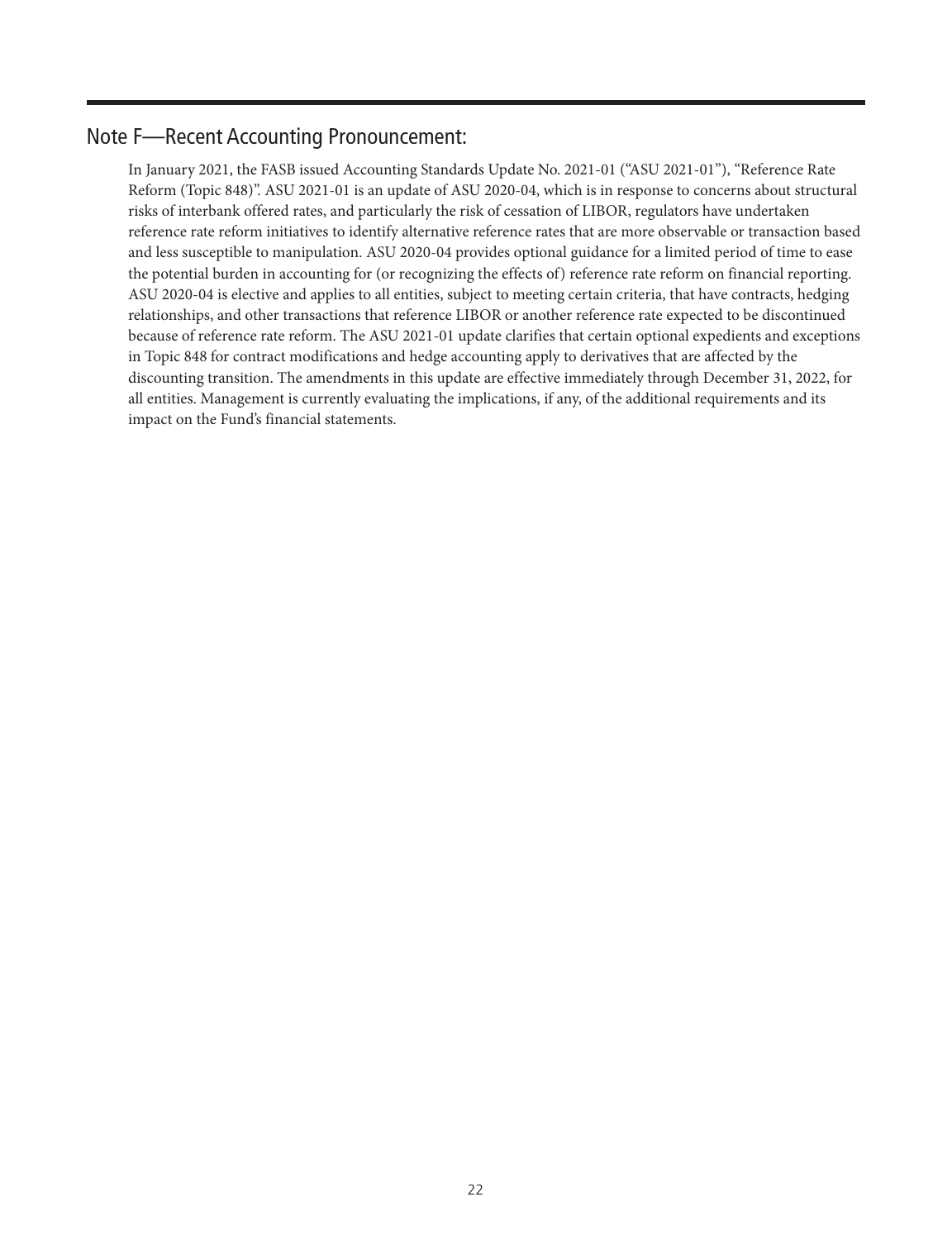## Financial Highlights

## U.S. Equity Index PutWrite Strategy Portfolio

The following table includes selected data for a share outstanding throughout each year and other performance information derived from the Financial Statements. Amounts that do not round to \$0.01 or \$(0.01) per share are presented as \$0.00 or \$(0.00), respectively. Ratios that do not round to 0.01% or (0.01)% are presented as 0.00% or (0.00)%, respectively. A "—" indicates that the line item was not applicable in the corresponding period.

**Class S**

|                                                           | Year Ended December 31, |         |         |         |         |
|-----------------------------------------------------------|-------------------------|---------|---------|---------|---------|
|                                                           | 2021                    | 2020    | 2019    | 2018    | 2017    |
| Net Asset Value, Beginning of Year                        | \$10.31                 | \$10.30 | \$8.95  | \$9.90  | \$9.28  |
| <b>Income From Investment Operations:</b>                 |                         |         |         |         |         |
| Net Investment Income/(Loss) <sup>‡</sup>                 | (0.06)                  | 0.04    | 0.09    | 0.04    | (0.02)  |
| <b>Net Gains or Losses on Securities</b>                  |                         |         |         |         |         |
| (both realized and unrealized)                            | 1.89                    | 0.77    | 1.28    | (0.70)  | 0.64    |
| <b>Total From Investment Operations</b>                   | 1.83                    | 0.81    | 1.37    | (0.66)  | 0.62    |
| <b>Less Distributions From:</b>                           |                         |         |         |         |         |
| <b>Net Investment Income</b>                              | (0.03)                  | (0.09)  | (0.02)  |         |         |
| <b>Net Realized Capital Gains</b>                         | (0.72)                  | (0.71)  |         | (0.29)  |         |
| <b>Total Distributions</b>                                | (0.75)                  | (0.80)  | (0.02)  | (0.29)  |         |
| Net Asset Value, End of Year                              | \$11.39                 | \$10.31 | \$10.30 | \$8.95  | \$9.90  |
| Total Return <sup>††</sup>                                | 17.94%                  | 8.26%   | 15.26%  | (6.78)% | 6.68%   |
| <b>Ratios/Supplemental Data</b>                           |                         |         |         |         |         |
| Net Assets, End of Year (in millions)                     | \$41.3                  | \$36.0  | \$34.6  | \$12.0  | \$12.2  |
| Ratio of Gross Expenses to Average Net Assets#            | 1.52%                   | 1.61%   | 1.72%   | 2.59%   | 3.68%   |
| <b>Ratio of Gross Expenses to Average Net Assets</b>      |                         |         |         |         |         |
| (excluding dividend and interest expense                  |                         |         |         |         |         |
| relating to short sales)#                                 |                         |         |         |         | 3.50%   |
| <b>Ratio of Net Expenses to Average Net Assets</b>        | 1.05%                   | 1.05%   | 1.05%   | 1.05%   | 1.72%   |
| <b>Ratio of Net Expenses to Average Net Assets</b>        |                         |         |         |         |         |
| (excluding dividend and interest expense                  |                         |         |         |         |         |
| relating to short sales)                                  |                         |         |         |         | 1.54%   |
| Ratio of Net Investment Income/(Loss) to                  |                         |         |         |         |         |
| <b>Average Net Assets</b>                                 | $(0.53)$ %              | 0.36%   | 0.97%   | 0.46%   | (0.24)% |
| Portfolio Turnover Rate (including securities sold short) |                         |         |         |         | 368%    |
| Portfolio Turnover Rate (excluding securities sold short) | 44%                     | 48%     | 26%     | 23%     | 342%    |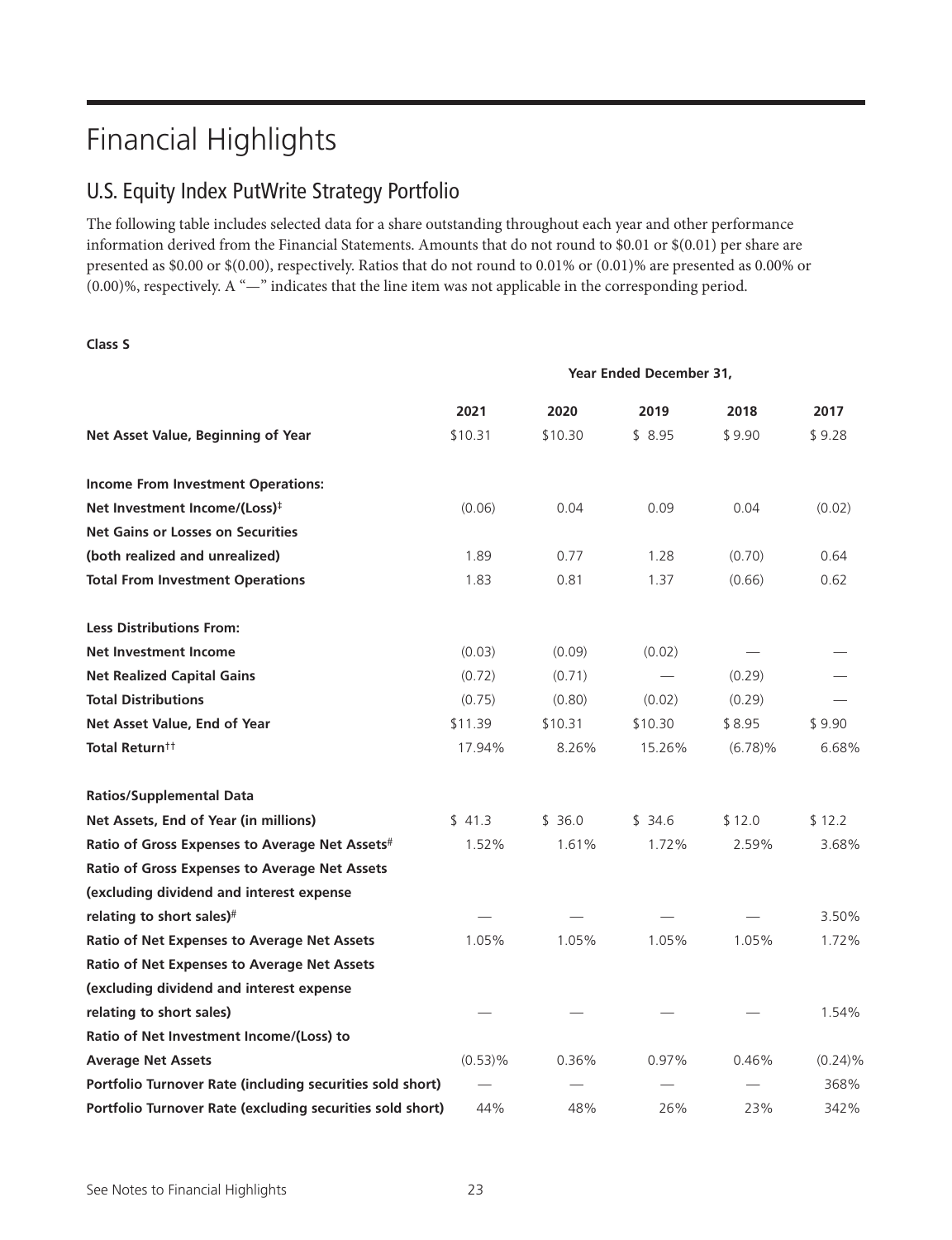## Notes to Financial Highlights U.S. Equity Index PutWrite Strategy Portfolio

- †† Total return based on per share NAV reflects the effects of changes in NAV on the performance of the Fund during each fiscal period. Returns assume income dividends and other distributions, if any, were reinvested. Results represent past performance and do not indicate future results. Current returns may be lower or higher than the performance data quoted. Investment returns and principal will fluctuate and shares, when redeemed, may be worth more or less than original cost. Total return would have been lower if Management had not reimbursed and/or waived certain expenses. The total return information shown does not reflect charges and other expenses that apply to the separate accounts or the related insurance policies or other qualified pension or retirement plans, and the inclusion of these charges and other expenses would reduce the total return for all fiscal periods shown.
- ‡ Calculated based on the average number of shares outstanding during each fiscal period.
- # Represents the annualized ratios of net expenses to average daily net assets if Management had not reimbursed certain expenses and/or waived a portion of the investment management fee.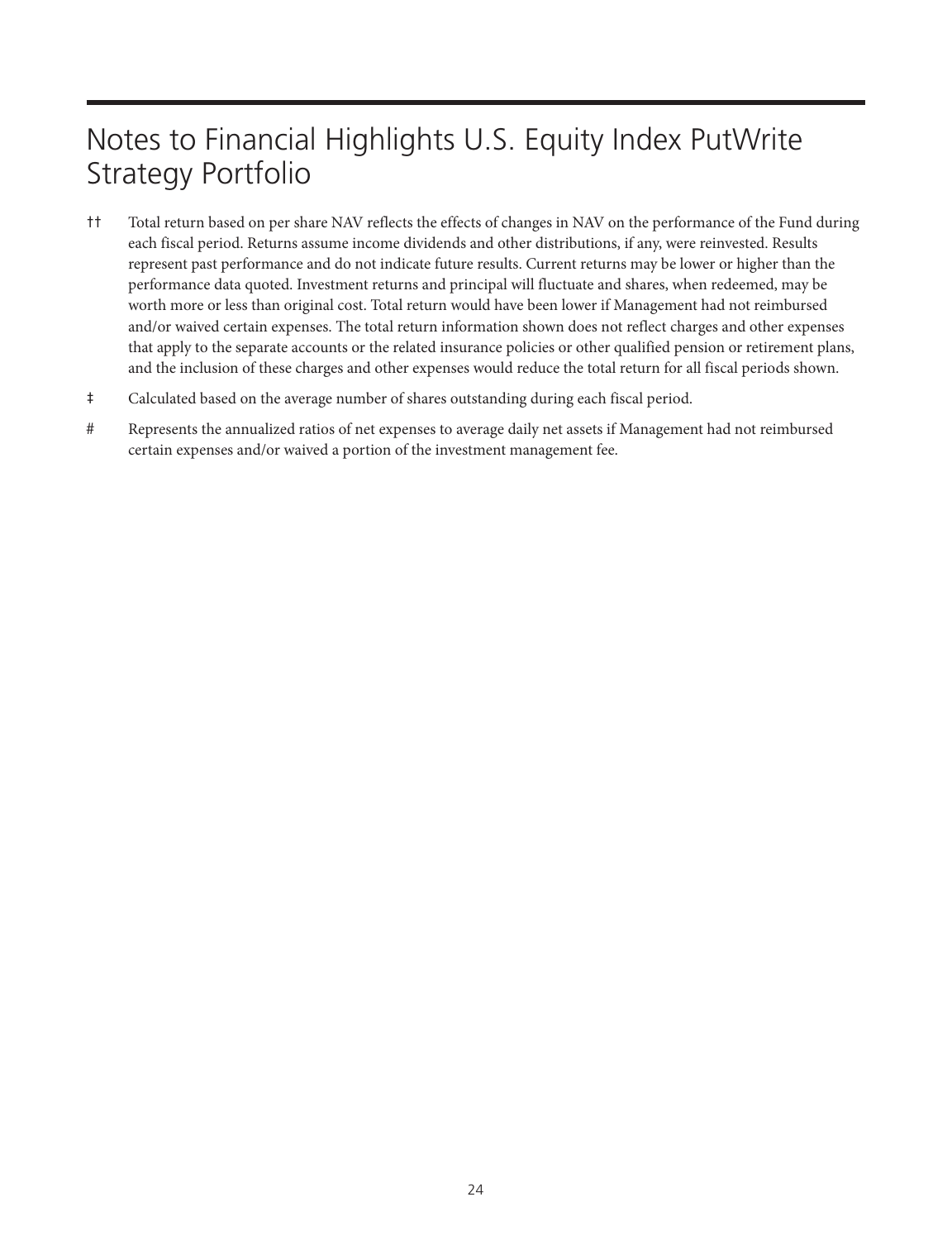## Report of Independent Registered Public Accounting Firm

To the Shareholders of Neuberger Berman Advisers Management Trust U.S. Equity Index PutWrite Strategy Portfolio and Board of Trustees of the Neuberger Berman Advisers Management Trust

#### **Opinion on the Financial Statements**

We have audited the accompanying statement of assets and liabilities of Neuberger Berman Advisers Management Trust U.S. Equity Index PutWrite Strategy Portfolio (the "Portfolio") (one of the portfolios constituting Neuberger Berman Advisers Management Trust (the "Trust")), including the schedule of investments, as of December 31, 2021, and the related statement of operations for the year then ended, the statements of changes in net assets for each of the two years in the period then ended, the financial highlights for each of the five years in the period then ended and the related notes (collectively referred to as the "financial statements"). In our opinion, the financial statements present fairly, in all material respects, the financial position of the Portfolio (one of the portfolios constituting Neuberger Berman Advisers Management Trust) at December 31, 2021, the results of its operations for the year then ended, the changes in its net assets for each of the two years in the period then ended and its financial highlights for each of the five years in the period then ended, in conformity with U.S. generally accepted accounting principles.

#### **Basis for Opinion**

These financial statements are the responsibility of the Trust's management. Our responsibility is to express an opinion on the Portfolio's financial statements based on our audits. We are a public accounting firm registered with the Public Company Accounting Oversight Board (United States) ("PCAOB") and are required to be independent with respect to the Trust in accordance with the U.S. federal securities laws and the applicable rules and regulations of the Securities and Exchange Commission and the PCAOB.

We conducted our audits in accordance with the standards of the PCAOB. Those standards require that we plan and perform the audit to obtain reasonable assurance about whether the financial statements are free of material misstatement, whether due to error or fraud. The Trust is not required to have, nor were we engaged to perform, an audit of the Trust's internal control over financial reporting. As part of our audits, we are required to obtain an understanding of internal control over financial reporting but not for the purpose of expressing an opinion on the effectiveness of the Trust's internal control over financial reporting. Accordingly, we express no such opinion.

Our audits included performing procedures to assess the risks of material misstatement of the financial statements, whether due to error or fraud, and performing procedures that respond to those risks. Such procedures included examining, on a test basis, evidence regarding the amounts and disclosures in the financial statements. Our procedures included confirmation of securities owned as of December 31, 2021, by correspondence with the custodian and brokers or by other appropriate auditing procedures where replies from brokers were not received. Our audits also included evaluating the accounting principles used and significant estimates made by management, as well as evaluating the overall presentation of the financial statements. We believe that our audits provide a reasonable basis for our opinion.

Ernet + Young LLP

We have served as the auditor of one or more Neuberger Berman investment companies since 1954.

Boston, Massachusetts February 14, 2022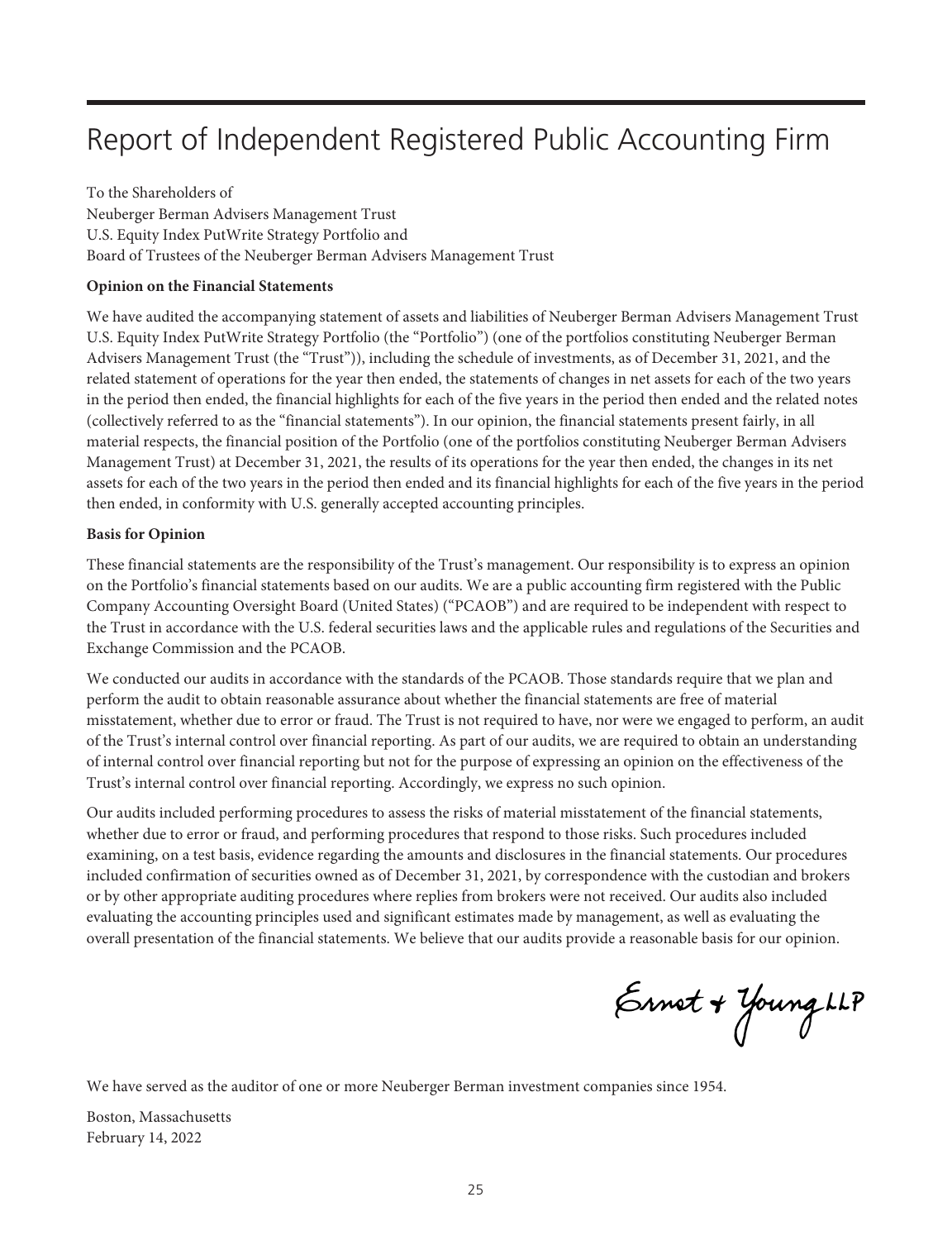## Trustees and Officers

The following tables set forth information concerning the Trustees and Officers of the Fund. All persons named as Trustees and Officers also serve in similar capacities for other funds administered or managed by Neuberger Berman Investment Advisers LLC ("NBIA"). The Fund's Statement of Additional Information includes additional information about the Trustees as of the time of the Fund's most recent public offering and is available upon request, without charge, by calling (800) 877-9700.

### Information about the Board of Trustees

| Name, (Year of Birth),<br>and Address <sup>(1)</sup> | Position(s)<br>and Length of<br>Time Served $^{(2)}$ | Principal Occupation(s) $^{(3)}$                                                                                                                                                      | Number of<br>Complex<br>Overseen by<br><b>Fund Trustee</b> | <b>Other Directorships</b><br><b>Funds in Fund Held Outside Fund</b><br><b>Complex by Fund</b><br>Trustee $^{(3)}$                                                      |
|------------------------------------------------------|------------------------------------------------------|---------------------------------------------------------------------------------------------------------------------------------------------------------------------------------------|------------------------------------------------------------|-------------------------------------------------------------------------------------------------------------------------------------------------------------------------|
| <b>Independent Fund Trustees</b>                     |                                                      |                                                                                                                                                                                       |                                                            |                                                                                                                                                                         |
| Michael J. Cosgrove (1949)                           | Trustee since<br>2015                                | President, Carragh Consulting 47<br>USA, since 2014; formerly,<br>Executive, General Electric<br>Company, 1970 to 2014,<br>including President, Mutual<br>Funds and Global Investment |                                                            | Director, America Press, Inc.<br>(not-for-profit Jesuit<br>publisher), since 2015;<br>formerly, Director, Fordham<br>University, 2001 to 2018;<br>formerly Director The |

Funds and Global Investment Programs, GE Asset Management, 2011 to 2014, President and Chief Executive Officer, Mutual Funds and Intermediary Business, GE Asset Management, 2007 to 2011, President, Institutional Sales and Marketing, GE Asset Management, 1998 to 2007, and Chief Financial Officer, GE Asset Management, and Deputy Treasurer, GE Company, 1988 to 1993.

formerly, Director, Fordham formerly, Director, The Gabelli Go Anywhere Trust, June 2015 to June 2016; formerly, Director, Skin Cancer Foundation (notfor-profit), 2006 to 2015; formerly, Director, GE Investments Funds, Inc., 1997 to 2014; formerly, Trustee, GE Institutional Funds, 1997 to 2014; formerly, Director, GE Asset Management, 1988 to 2014; formerly, Director, Elfun Trusts, 1988 to 2014; formerly, Trustee, GE Pension & Benefit Plans, 1988 to 2014; formerly, Member of Board of Governors, Investment Company Institute.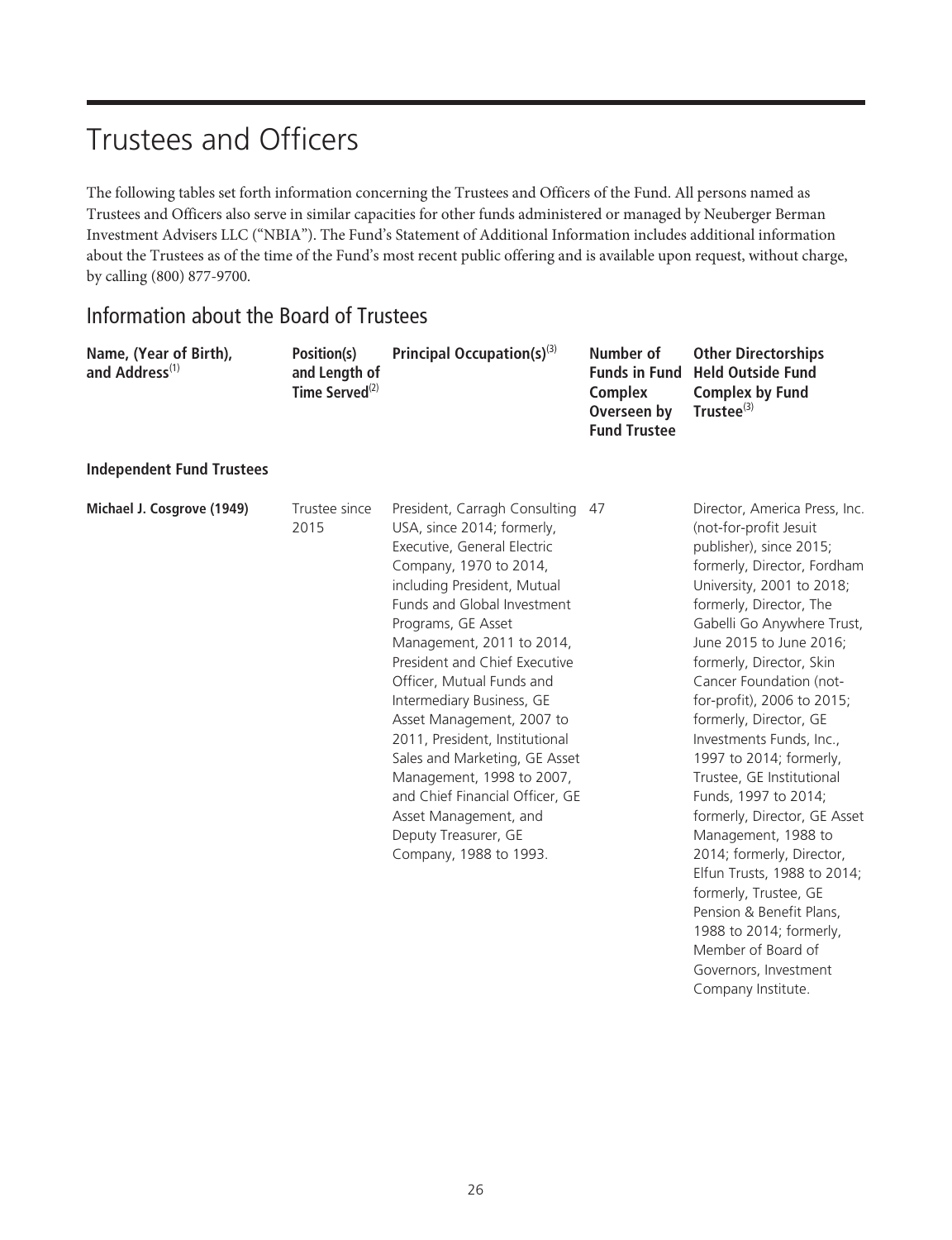| Name, (Year of Birth),<br>and Address <sup>(1)</sup> | Position(s)<br>and Length of<br>Time Served $^{(2)}$ | Principal Occupation(s) $^{(3)}$                                                                                                                                                                                                                                                                                                                                                                                                                                                                                                                                                                                                                    | Number of<br><b>Funds in Fund</b><br><b>Complex</b><br>Overseen by<br><b>Fund Trustee</b> | <b>Other Directorships</b><br><b>Held Outside Fund</b><br><b>Complex by Fund</b><br>Trustee <sup>(3)</sup>                                                                                                                                                                                                                                                                                                                                                                                                                                                                                         |
|------------------------------------------------------|------------------------------------------------------|-----------------------------------------------------------------------------------------------------------------------------------------------------------------------------------------------------------------------------------------------------------------------------------------------------------------------------------------------------------------------------------------------------------------------------------------------------------------------------------------------------------------------------------------------------------------------------------------------------------------------------------------------------|-------------------------------------------------------------------------------------------|----------------------------------------------------------------------------------------------------------------------------------------------------------------------------------------------------------------------------------------------------------------------------------------------------------------------------------------------------------------------------------------------------------------------------------------------------------------------------------------------------------------------------------------------------------------------------------------------------|
| <b>Marc Gary (1952)</b>                              | Trustee since<br>2015                                | Executive Vice Chancellor and<br>Chief Operating Officer,<br>Jewish Theological Seminary,<br>since 2012; formerly,<br>Executive Vice President and<br>General Counsel, Fidelity<br>Investments, 2007 to 2012;<br>formerly, Executive Vice<br>President and General<br>Counsel, BellSouth<br>Corporation, 2004 to 2007;<br>formerly, Vice President and<br>Associate General Counsel,<br>BellSouth Corporation, 2000<br>to 2004; formerly, Associate,<br>Partner, and National<br>Litigation Practice Co-Chair,<br>Mayer, Brown LLP, 1981 to<br>2000; formerly, Associate<br>Independent Counsel, Office<br>of Independent Counsel,<br>1990 to 1992. | 47                                                                                        | Director, UJA Federation of<br>Greater New York, since<br>2019; Trustee, Jewish<br>Theological Seminary, since<br>2015; Director, Legility, Inc.<br>(privately held for-profit<br>company), since 2012;<br>Director, Lawyers<br>Committee for Civil Rights<br>Under Law (not-for-profit),<br>since 2005; formerly,<br>Director, Equal Justice<br>Works (not-for-profit),<br>2005 to 2014; formerly,<br>Director, Corporate<br>Counsel Institute,<br>Georgetown University Law<br>Center, 2007 to 2012;<br>formerly, Director, Greater<br>Boston Legal Services (not-<br>for-profit), 2007 to 2012. |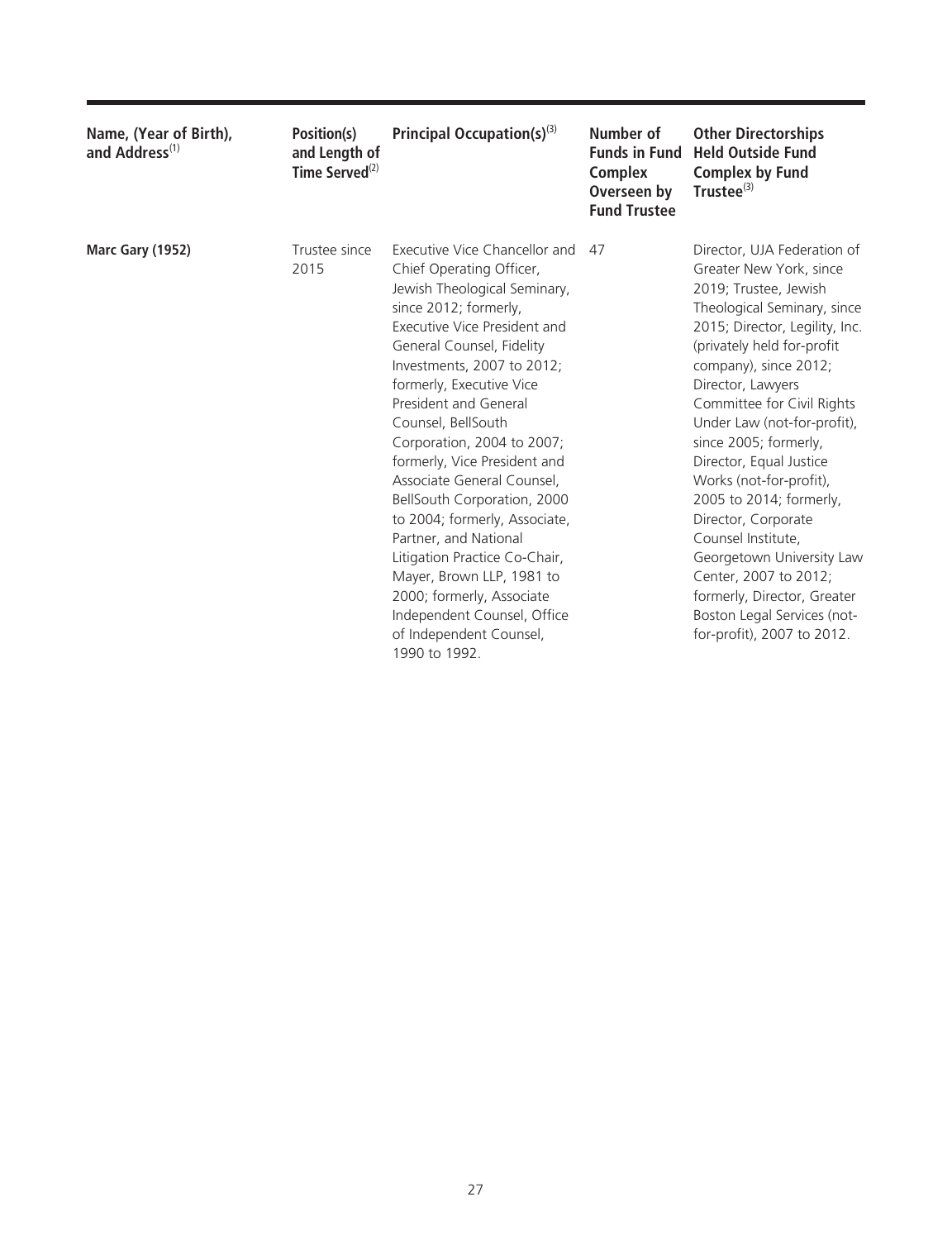| Name, (Year of Birth),<br>and Address <sup>(1)</sup> | Position(s)<br>and Length of<br>Time Served <sup>(2)</sup> | Principal Occupation(s) $^{(3)}$                                                                                                                                                                                                                                                                                                                                                                                                                                                                                                                                                                                                                                                                             | Number of<br><b>Funds in Fund</b><br><b>Complex</b><br>Overseen by<br><b>Fund Trustee</b> | <b>Other Directorships</b><br><b>Held Outside Fund</b><br><b>Complex by Fund</b><br>Trustee <sup>(3)</sup>                                                                                                                                                                                                                                                                                                                                                                                                                                                                                                                                                                                                                                                                                                                                                                                                                                                                 |
|------------------------------------------------------|------------------------------------------------------------|--------------------------------------------------------------------------------------------------------------------------------------------------------------------------------------------------------------------------------------------------------------------------------------------------------------------------------------------------------------------------------------------------------------------------------------------------------------------------------------------------------------------------------------------------------------------------------------------------------------------------------------------------------------------------------------------------------------|-------------------------------------------------------------------------------------------|----------------------------------------------------------------------------------------------------------------------------------------------------------------------------------------------------------------------------------------------------------------------------------------------------------------------------------------------------------------------------------------------------------------------------------------------------------------------------------------------------------------------------------------------------------------------------------------------------------------------------------------------------------------------------------------------------------------------------------------------------------------------------------------------------------------------------------------------------------------------------------------------------------------------------------------------------------------------------|
| Martha C. Goss (1949)                                | Trustee since<br>2007                                      | President, Woodhill<br>Enterprises Inc./Chase Hollow<br>Associates LLC (personal<br>investment vehicle), since<br>2006; formerly, Consultant,<br>Resources Global Professionals<br>(temporary staffing), 2002 to<br>2006; formerly, Chief<br>Financial Officer, Booz-Allen &<br>Hamilton, Inc., 1995 to 1999;<br>formerly, Enterprise Risk<br>Officer, Prudential Insurance,<br>1994 to1995; formerly,<br>President, Prudential Asset<br>Management Company, 1992<br>to 1994; formerly, President,<br>Prudential Power Funding<br>(investments in electric and<br>gas utilities and alternative<br>energy projects), 1989 to<br>1992; formerly, Treasurer,<br>Prudential Insurance<br>Company, 1983 to 1989. | 47                                                                                        | Director, American Water<br>(water utility), since 2003;<br>Director, Allianz Life of<br>New York (insurance), since<br>2005; Director, Berger<br>Group Holdings, Inc.<br>(engineering consulting<br>firm), since 2013; Director,<br>Financial Women's<br>Association of New York<br>(not-for-profit association),<br>since 2003; Trustee<br>Emerita, Brown University,<br>since 1998; Director,<br>Museum of American<br>Finance (not-for-profit),<br>since 2013; formerly, Non-<br><b>Executive Chair and</b><br>Director, Channel<br>Reinsurance (financial<br>guaranty reinsurance),<br>2006 to 2010; formerly,<br>Director, Ocwen Financial<br>Corporation (mortgage<br>servicing), 2005 to 2010;<br>formerly, Director, Claire's<br>Stores, Inc. (retailer), 2005<br>to 2007; formerly, Director,<br>Parsons Brinckerhoff Inc.<br>(engineering consulting<br>firm), 2007 to 2010;<br>formerly, Director, Bank<br>Leumi (commercial bank),<br>2005 to 2007; formerly, |

Advisory Board Member, Attensity (software developer), 2005 to 2007.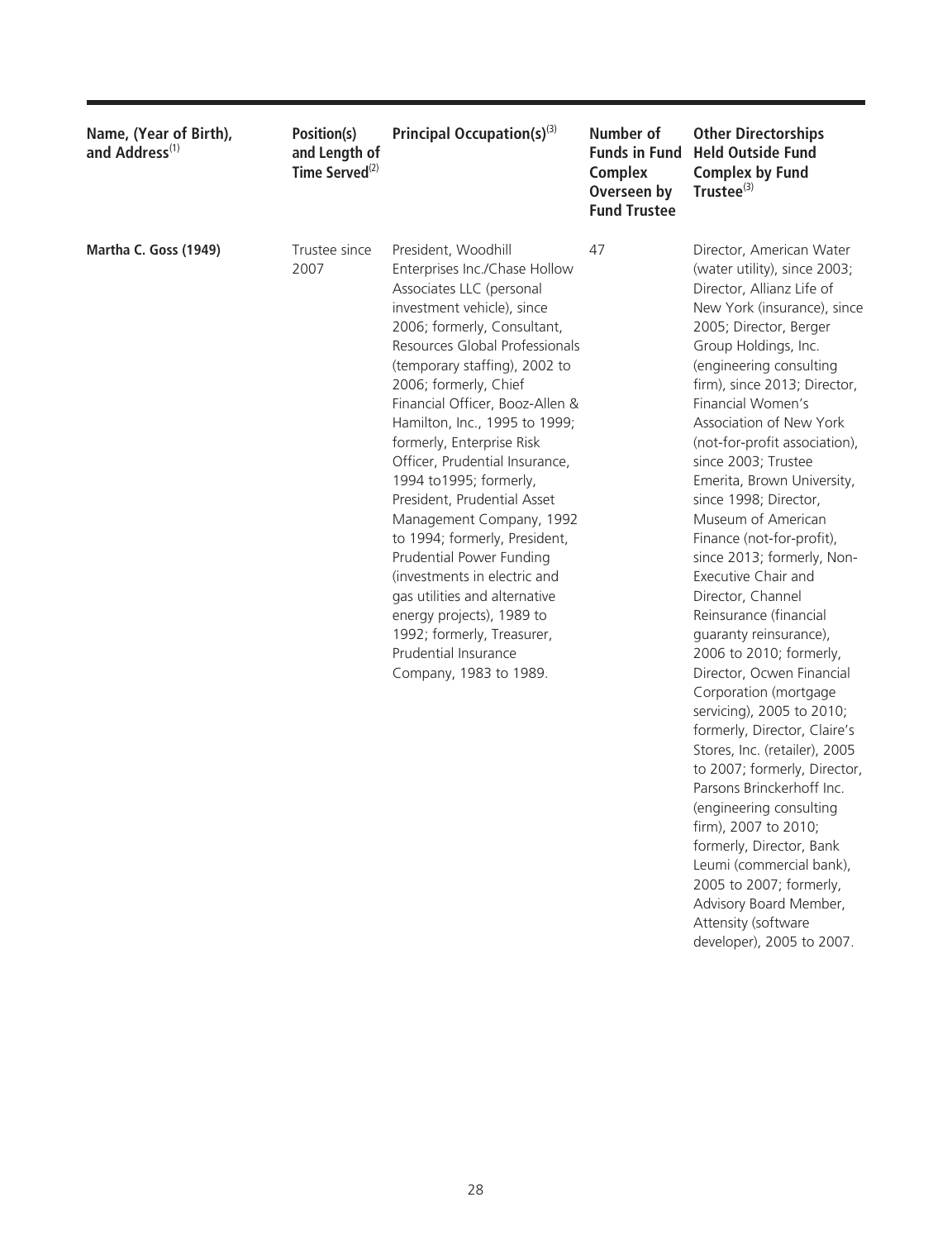| Name, (Year of Birth),<br>and Address <sup>(1)</sup> | Position(s)<br>and Length of<br>Time Served $^{(2)}$ | Principal Occupation(s) $(3)$                                                                                                                                                                                                                                                                                                                                                                                                                                                                                                                           | Number of<br><b>Funds in Fund</b><br><b>Complex</b><br>Overseen by<br><b>Fund Trustee</b> | <b>Other Directorships</b><br><b>Held Outside Fund</b><br><b>Complex by Fund</b><br>Trustee $^{(3)}$                                                                                                                                                                                                                                                                                                                                                               |
|------------------------------------------------------|------------------------------------------------------|---------------------------------------------------------------------------------------------------------------------------------------------------------------------------------------------------------------------------------------------------------------------------------------------------------------------------------------------------------------------------------------------------------------------------------------------------------------------------------------------------------------------------------------------------------|-------------------------------------------------------------------------------------------|--------------------------------------------------------------------------------------------------------------------------------------------------------------------------------------------------------------------------------------------------------------------------------------------------------------------------------------------------------------------------------------------------------------------------------------------------------------------|
| Michael M. Knetter (1960)                            | Trustee since<br>2007                                | President and Chief Executive<br>Officer, University of Wisconsin<br>Foundation, since 2010;<br>formerly, Dean, School of<br>Business, University of<br>Wisconsin-Madison; formerly,<br>Professor of International<br>Economics and Associate<br>Dean, Amos Tuck School of<br>Business-Dartmouth College,<br>1998 to 2002.                                                                                                                                                                                                                              | 47                                                                                        | Director, 1 William Street<br>Credit Income Fund, since<br>2018; Board Member,<br>American Family Insurance<br>(a mutual company, not<br>publicly traded), since<br>March 2009; formerly,<br>Trustee, Northwestern<br>Mutual Series Fund, Inc.,<br>2007 to 2011; formerly,<br>Director, Wausau Paper,<br>2005 to 2011; formerly,<br>Director, Great Wolf<br>Resorts, 2004 to 2009.                                                                                 |
| Deborah C. McLean (1954)                             | Trustee since<br>2015                                | Member, Circle Financial<br>Group (private wealth<br>management membership<br>practice), since 2011;<br>Managing Director, Golden<br>Seeds LLC (an angel investing<br>group), since 2009; Adjunct<br>Professor, Columbia University<br>School of International and<br>Public Affairs, since 2008;<br>formerly, Visiting Assistant<br>Professor, Fairfield University,<br>Dolan School of Business, Fall<br>2007; formerly, Adjunct<br>Associate Professor of Finance,<br>Richmond, The American<br>International University in<br>London, 1999 to 2007. | 47                                                                                        | Board member, Norwalk<br>Community College<br>Foundation, since 2014;<br>Dean's Advisory Council,<br>Radcliffe Institute for<br>Advanced Study, since<br>2014; formerly, Director<br>and Treasurer, At Home in<br>Darien (not-for-profit),<br>2012 to 2014; formerly,<br>Director, National Executive<br>Service Corps (not-for-<br>profit), 2012 to 2013;<br>formerly, Trustee,<br>Richmond, The American<br>International University in<br>London, 1999 to 2013. |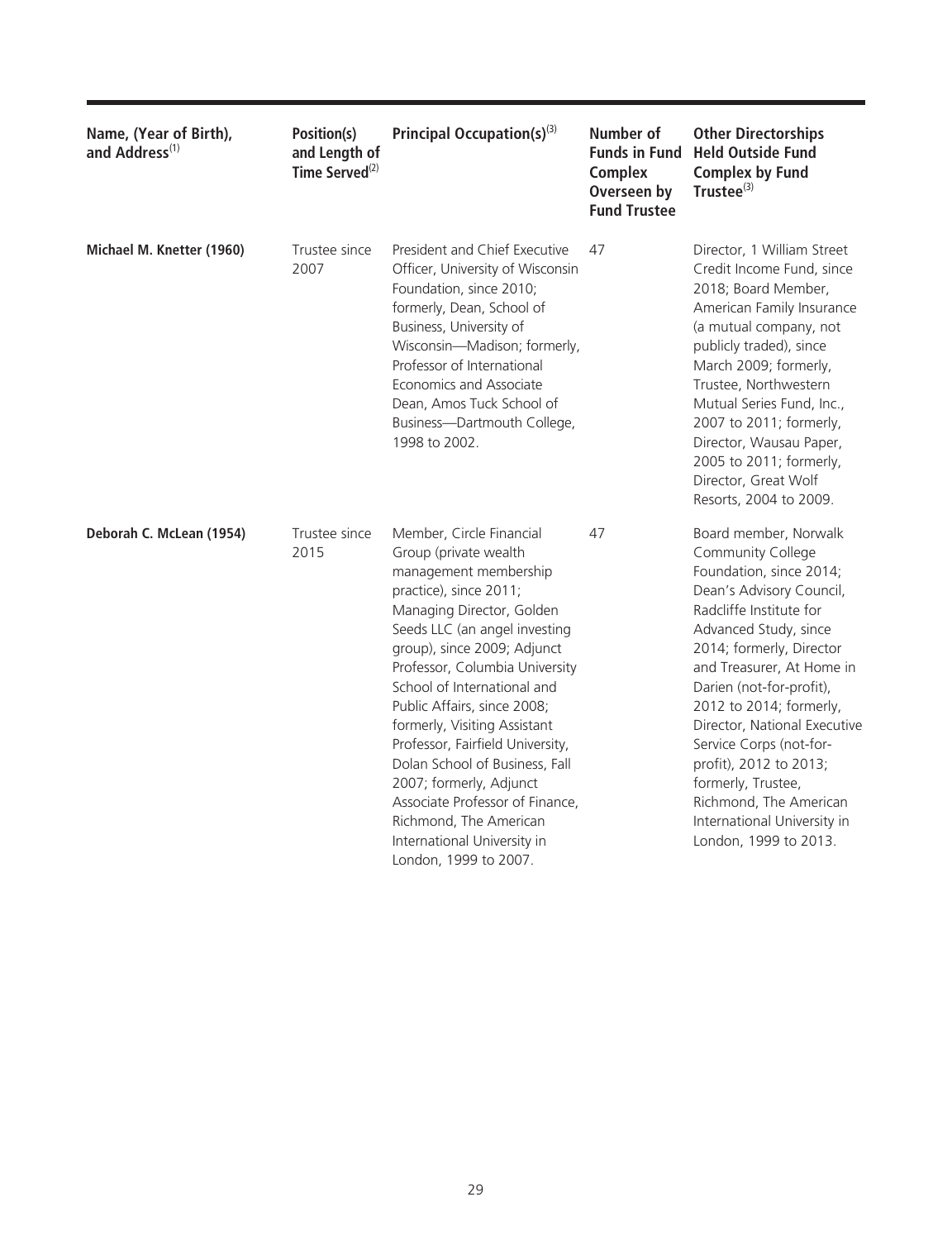| Name, (Year of Birth),<br>and Address <sup>(1)</sup> | Position(s)<br>and Length of<br>Time Served <sup>(2)</sup>                                                                        | Principal Occupation(s) $^{(3)}$                                                                                                                                                                                                                                                                                                                                                                                                                                                                                                                                      | Number of<br><b>Funds in Fund</b><br><b>Complex</b><br>Overseen by<br><b>Fund Trustee</b> | <b>Other Directorships</b><br><b>Held Outside Fund</b><br><b>Complex by Fund</b><br>Trustee $^{(3)}$                                                                                                                                                                                                                                                                                                                                                                                                                                                                                                                                          |
|------------------------------------------------------|-----------------------------------------------------------------------------------------------------------------------------------|-----------------------------------------------------------------------------------------------------------------------------------------------------------------------------------------------------------------------------------------------------------------------------------------------------------------------------------------------------------------------------------------------------------------------------------------------------------------------------------------------------------------------------------------------------------------------|-------------------------------------------------------------------------------------------|-----------------------------------------------------------------------------------------------------------------------------------------------------------------------------------------------------------------------------------------------------------------------------------------------------------------------------------------------------------------------------------------------------------------------------------------------------------------------------------------------------------------------------------------------------------------------------------------------------------------------------------------------|
| George W. Morriss (1947)                             | Trustee since<br>2007                                                                                                             | Adjunct Professor, Columbia<br>University School of<br>International and Public<br>Affairs, since 2012; formerly,<br>Executive Vice President and<br>Chief Financial Officer,<br>People's United Bank,<br>Connecticut (a financial<br>services company), 1991 to<br>2001.                                                                                                                                                                                                                                                                                             | 47                                                                                        | Director, 1 William Street<br>Credit Income Fund, since<br>2018; Director and Chair,<br>Thrivent Church Loan and<br>Income Fund, since 2018;<br>formerly, Trustee, Steben<br>Alternative Investment<br>Funds, Steben Select Multi-<br>Strategy Fund, and Steben<br>Select Multi-Strategy<br>Master Fund, 2013 to<br>2017; formerly, Treasurer,<br>National Association of<br>Corporate Directors,<br>Connecticut Chapter, 2011<br>to 2015; formerly,<br>Manager, Larch Lane Multi-<br>Strategy Fund complex<br>(which consisted of three<br>funds), 2006 to 2011;<br>formerly, Member,<br>NASDAQ Issuers' Affairs<br>Committee, 1995 to 2003. |
| Tom D. Seip (1950)                                   | Trustee since<br>2000;<br>Chairman of<br>the Board<br>since 2008;<br>formerly Lead<br>Independent<br>Trustee from<br>2006 to 2008 | Formerly, Managing Member,<br>Ridgefield Farm LLC (a private<br>investment vehicle), 2004 to<br>2016; formerly, President and<br>CEO, Westaff, Inc. (temporary<br>staffing), May 2001 to<br>January 2002; formerly,<br>Senior Executive, The Charles<br>Schwab Corporation, 1983 to<br>1998, including Chief<br>Executive Officer, Charles<br>Schwab Investment<br>Management, Inc.; Trustee,<br>Schwab Family of Funds and<br>Schwab Investments, 1997 to<br>1998; and Executive Vice<br>President-Retail Brokerage,<br>Charles Schwab & Co., Inc.,<br>1994 to 1997. | 47                                                                                        | Formerly, Director, H&R<br>Block, Inc. (tax services<br>company), 2001 to 2018;<br>formerly, Director, Talbot<br>Hospice Inc., 2013 to 2016;<br>formerly, Chairman,<br>Governance and<br>Nominating Committee,<br>H&R Block, Inc., 2011 to<br>2015; formerly, Chairman,<br>Compensation Committee,<br>H&R Block, Inc., 2006 to<br>2010; formerly, Director,<br>Forward Management, Inc.<br>(asset management<br>company), 1999 to 2006.                                                                                                                                                                                                       |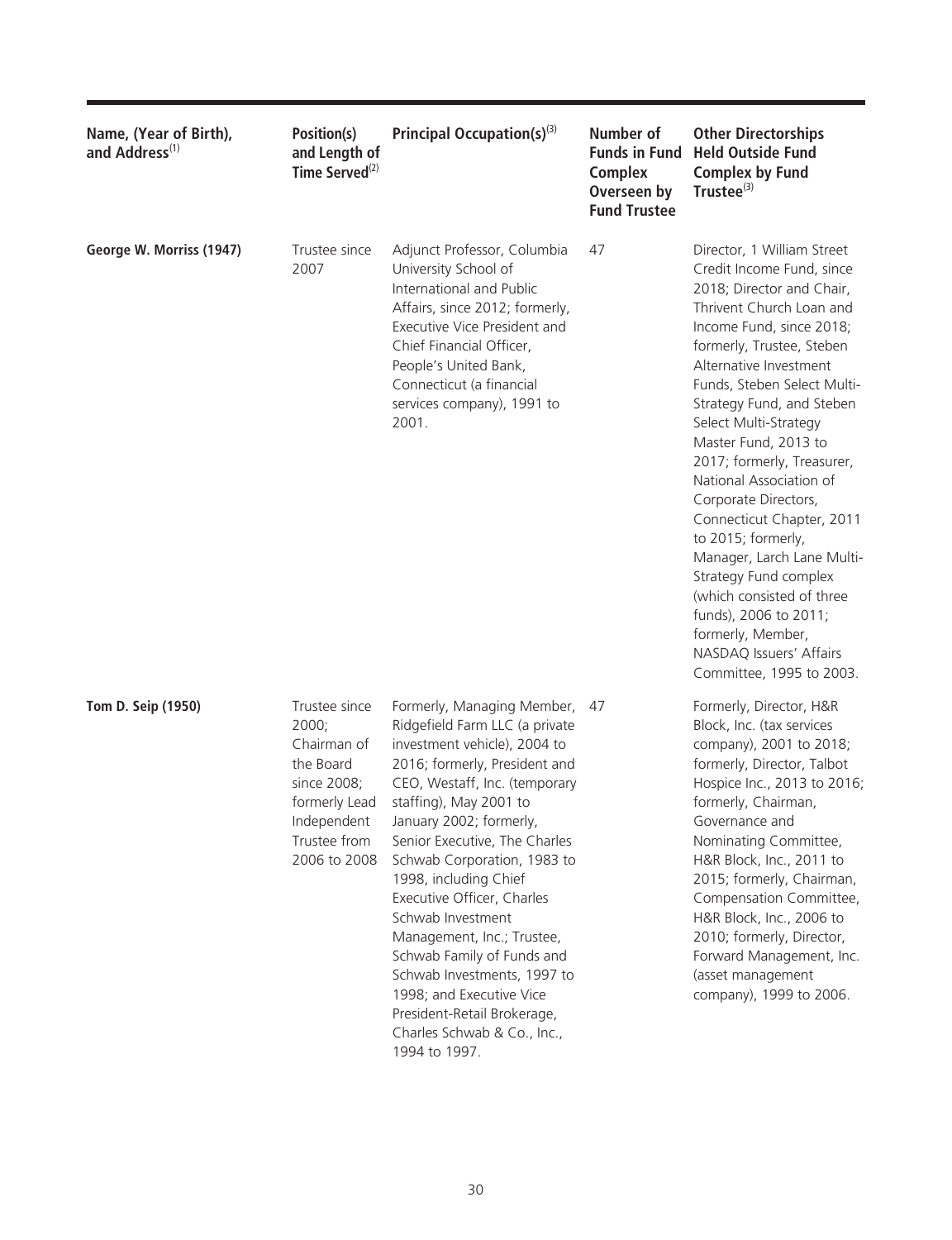| Name, (Year of Birth),<br>and Address <sup>(1)</sup> | Position(s)<br>and Length of<br>Time Served $^{(2)}$ | Principal Occupation(s) $^{(3)}$                                                                                                                                                                                                                                                                                                                                                                                                 | Number of<br><b>Funds in Fund</b><br>Complex<br>Overseen by<br><b>Fund Trustee</b> | <b>Other Directorships</b><br><b>Held Outside Fund</b><br><b>Complex by Fund</b><br>Trustee <sup>(3)</sup>                                                                                                                                                                                                                                                                                                            |
|------------------------------------------------------|------------------------------------------------------|----------------------------------------------------------------------------------------------------------------------------------------------------------------------------------------------------------------------------------------------------------------------------------------------------------------------------------------------------------------------------------------------------------------------------------|------------------------------------------------------------------------------------|-----------------------------------------------------------------------------------------------------------------------------------------------------------------------------------------------------------------------------------------------------------------------------------------------------------------------------------------------------------------------------------------------------------------------|
| James G. Stavridis (1955)                            | Trustee since<br>2015                                | Operating Executive, The<br>Carlyle Group, since 2018;<br>Commentator, NBC News,<br>since 2015; formerly, Dean,<br>Fletcher School of Law and<br>Diplomacy, Tufts University,<br>2013 to 2018; formerly,<br>Admiral, United States Navy,<br>1976 to 2013, including<br>Supreme Allied Commander,<br>NATO and Commander,<br>European Command, 2009 to<br>2013, and Commander,<br>United States Southern<br>Command, 2006 to 2009. | 47                                                                                 | Director, American Water<br>(water utility), since 2018;<br>Director, NFP Corp.<br>(insurance broker and<br>consultant), since 2017;<br>Director, U.S. Naval<br>Institute, since 2014;<br>Director, Onassis<br>Foundation, since 2014;<br>Director, BMC Software<br>Federal, LLC, since 2014;<br>Director, Vertical<br>Knowledge, LLC, since<br>2013; formerly, Director,<br>Navy Federal Credit Union,<br>2000-2002. |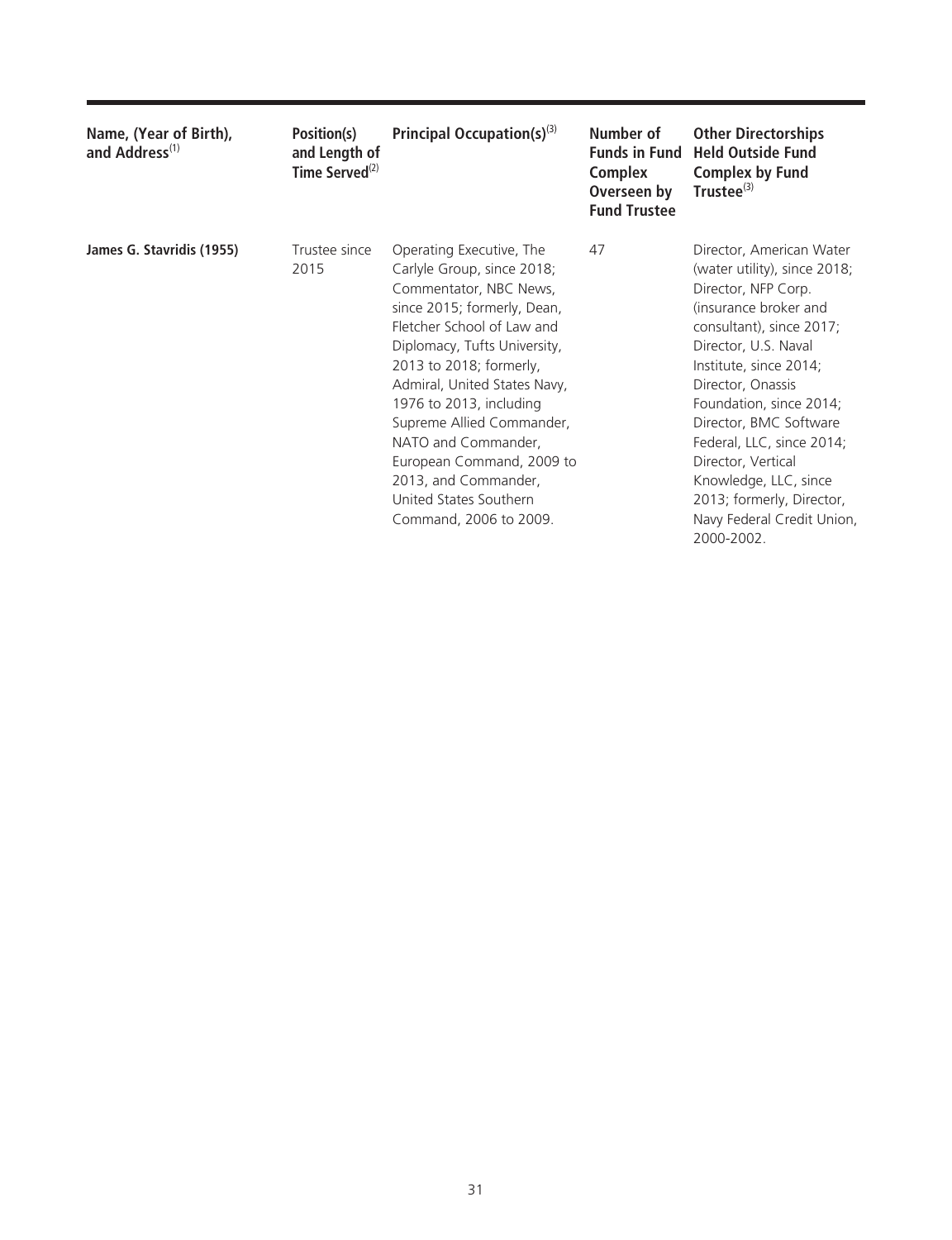| Name, (Year of Birth),<br>and Address <sup>(1)</sup> | Position(s)<br>and Length of<br>Time Served $^{(2)}$                   | Principal Occupation(s) $^{(3)}$                                                                                                                                                                                                                                                                                                                                                                                                                                                                                                                                                                                                                                                                                                                                                                                                                                                                                                                                                                                                                                                                                                                                                                                                                       | Number of<br><b>Funds in Fund</b><br><b>Complex</b><br>Overseen by<br><b>Fund Trustee</b> | <b>Other Directorships</b><br><b>Held Outside Fund</b><br><b>Complex by Fund</b><br>Trustee <sup>(3)</sup>                                                                                                                                                                                                                                       |
|------------------------------------------------------|------------------------------------------------------------------------|--------------------------------------------------------------------------------------------------------------------------------------------------------------------------------------------------------------------------------------------------------------------------------------------------------------------------------------------------------------------------------------------------------------------------------------------------------------------------------------------------------------------------------------------------------------------------------------------------------------------------------------------------------------------------------------------------------------------------------------------------------------------------------------------------------------------------------------------------------------------------------------------------------------------------------------------------------------------------------------------------------------------------------------------------------------------------------------------------------------------------------------------------------------------------------------------------------------------------------------------------------|-------------------------------------------------------------------------------------------|--------------------------------------------------------------------------------------------------------------------------------------------------------------------------------------------------------------------------------------------------------------------------------------------------------------------------------------------------|
| Fund Trustees who are "Interested Persons"           |                                                                        |                                                                                                                                                                                                                                                                                                                                                                                                                                                                                                                                                                                                                                                                                                                                                                                                                                                                                                                                                                                                                                                                                                                                                                                                                                                        |                                                                                           |                                                                                                                                                                                                                                                                                                                                                  |
| Joseph V. Amato* (1962)                              | Chief<br>Executive<br>Officer and<br>2018 and<br>Trustee since<br>2009 | President and Director,<br>Neuberger Berman Group LLC,<br>since 2009; President and<br>President since Chief Executive Officer,<br>Neuberger Berman BD LLC<br>and Neuberger Berman<br>Holdings LLC (including its<br>predecessor, Neuberger<br>Berman Inc.), since 2007;<br>Chief Investment Officer<br>(Equities) and President<br>(Equities), NBIA (formerly,<br>Neuberger Berman Fixed<br>Income LLC and including<br>predecessor entities), since<br>2007, and Board Member of<br>NBIA since 2006; formerly,<br>Global Head of Asset<br>Management of Lehman<br>Brothers Holdings Inc.'s<br>("LBHI") Investment<br>Management Division, 2006<br>to 2009; formerly, member of<br>LBHI's Investment<br>Management Division's<br><b>Executive Management</b><br>Committee, 2006 to 2009;<br>formerly, Managing Director,<br>Lehman Brothers Inc. ("LBI"),<br>2006 to 2008; formerly, Chief<br>Recruiting and Development<br>Officer, LBI, 2005 to 2006;<br>formerly, Global Head of LBI's<br>Equity Sales and a Member of<br>its Equities Division Executive<br>Committee, 2003 to 2005;<br>President and Chief Executive<br>Officer, eleven registered<br>investment companies for<br>which NBIA acts as investment<br>manager and/or administrator. | 47                                                                                        | Member of Board of<br>Advisors, McDonough<br>School of Business,<br>Georgetown University,<br>since 2001; Member of<br>New York City Board of<br>Advisors, Teach for<br>America, since 2005;<br>Trustee, Montclair<br>Kimberley Academy (private<br>school), since 2007;<br>Member of Board of<br>Regents, Georgetown<br>University, since 2013. |

(1) The business address of each listed person is 1290 Avenue of the Americas, New York, New York 10104.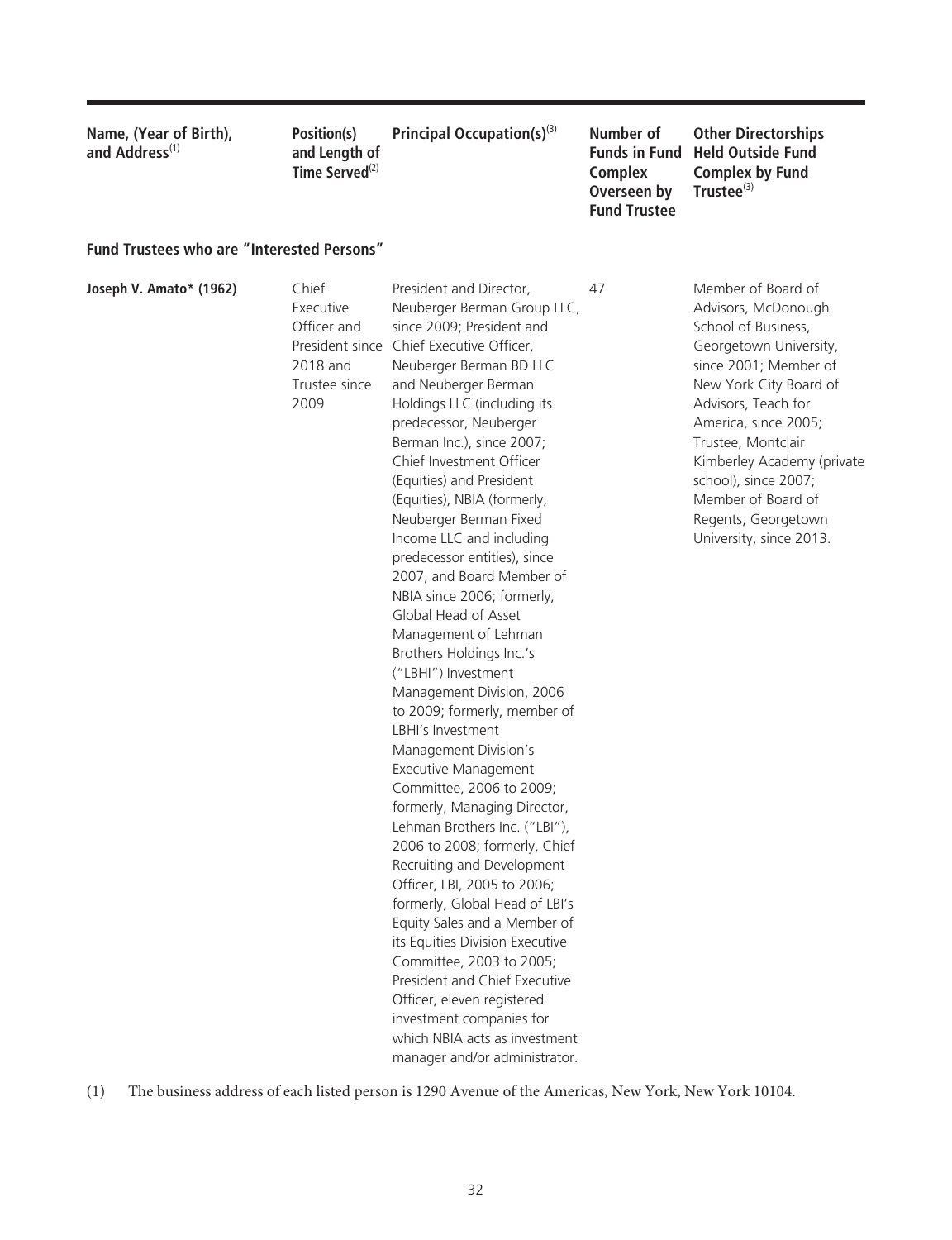- (2) Pursuant to the Trust's Amended and Restated Trust Instrument, subject to any limitations on the term of service imposed by the By-Laws or any retirement policy adopted by the Fund Trustees, each Fund Trustee shall hold office for life or until his or her successor is elected or the Trust terminates; except that (a) any Fund Trustee may resign by delivering a written resignation; (b) any Fund Trustee may be removed with or without cause at any time by a written instrument signed by at least two-thirds of the other Fund Trustees; (c) any Fund Trustee who requests to be retired, or who has become unable to serve, may be retired by a written instrument signed by a majority of the other Fund Trustees; and (d) any Fund Trustee may be removed at any shareholder meeting by a vote of at least two-thirds of the outstanding shares.
- (3) Except as otherwise indicated, each individual has held the positions shown during at least the last five years.
- \* Indicates a Fund Trustee who is an "interested person" within the meaning of the 1940 Act. Mr. Amato is an interested person of the Trust by virtue of the fact that he is an officer of NBIA and/or its affiliates.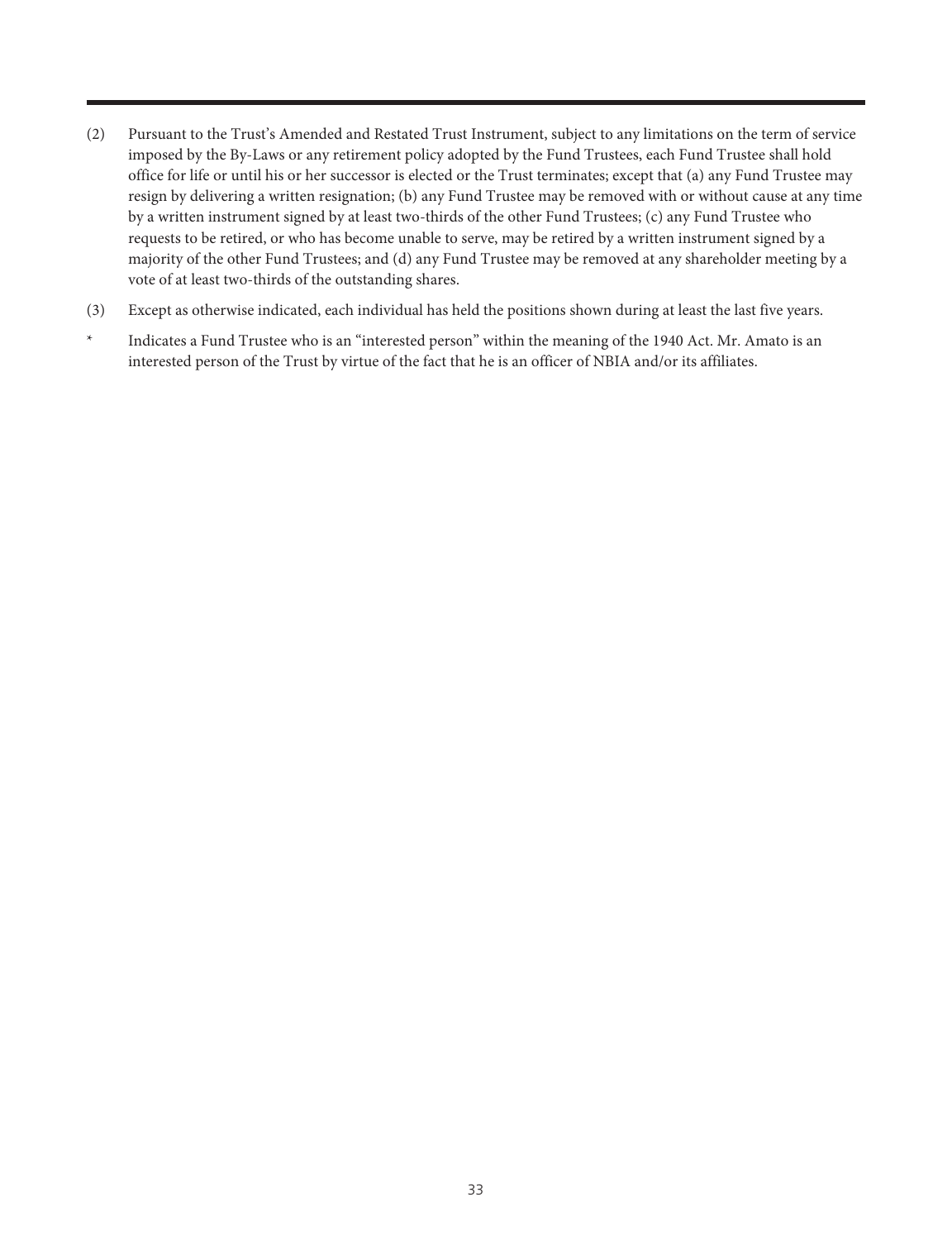## Information about the Officers of the Trust

| Name, (Year of Birth),<br>and Address <sup>(1)</sup> | Position(s)<br>and Length of<br>Time Served <sup>(2)</sup>                                                                            | Principal Occupation(s) $^{(3)}$                                                                                                                                                                                                                                                                                                                                                                                                                                                                                                                                                               |
|------------------------------------------------------|---------------------------------------------------------------------------------------------------------------------------------------|------------------------------------------------------------------------------------------------------------------------------------------------------------------------------------------------------------------------------------------------------------------------------------------------------------------------------------------------------------------------------------------------------------------------------------------------------------------------------------------------------------------------------------------------------------------------------------------------|
| Claudia A. Brandon (1956)                            | 2008 and<br>1985                                                                                                                      | Executive Vice Senior Vice President, Neuberger Berman, since 2007 and Employee since<br>President since 1999; Senior Vice President, NBIA, since 2008 and Assistant Secretary since<br>2004; formerly, Vice President, Neuberger Berman, 2002 to 2006; formerly,<br>Secretary since Vice President-Mutual Fund Board Relations, NBIA, 2000 to 2008;<br>formerly, Vice President, NBIA, 1986 to 1999 and Employee, 1984 to 1999;<br>Executive Vice President and Secretary, thirty registered investment<br>companies for which NBIA acts as investment manager and/or administrator.          |
| Agnes Diaz (1971)                                    | Vice President<br>since 2013                                                                                                          | Senior Vice President, Neuberger Berman, since 2012; Senior Vice President,<br>NBIA, since 2012 and Employee since 1996; formerly, Vice President,<br>Neuberger Berman, 2007 to 2012; Vice President, eleven registered<br>investment companies for which NBIA acts as investment manager and/or<br>administrator.                                                                                                                                                                                                                                                                             |
| Anthony DiBernardo (1979)                            | Assistant<br>2011                                                                                                                     | Senior Vice President, Neuberger Berman, since 2014; Senior Vice President,<br>Treasurer since NBIA, since 2014, and Employee since 2003; formerly, Vice President,<br>Neuberger Berman, 2009 to 2014; Assistant Treasurer, eleven registered<br>investment companies for which NBIA acts as investment manager and/or<br>administrator.                                                                                                                                                                                                                                                       |
| Savonne L. Ferguson (1973)                           | Chief<br>Compliance<br>Officer since<br>2018                                                                                          | Senior Vice President, Chief Compliance Officer (Mutual Funds) and<br>Associate General Counsel, NBIA, since November 2018; formerly, Vice<br>President T. Rowe Price Group, Inc. (2018), Vice President and Senior Legal<br>Counsel, T. Rowe Price Associates, Inc. (2014-2018), Vice President and<br>Director of Regulatory Fund Administration, PNC Capital Advisors, LLC<br>(2009-2014), Secretary, PNC Funds and PNC Advantage Funds (2010-2014);<br>Chief Compliance Officer, thirty registered investment companies for which<br>NBIA acts as investment manager and/or administrator. |
| Corey A. Issing (1978)                               | Chief Legal<br>Officer since<br>2016 (only for<br>purposes of<br>sections 307<br>and 406 of<br>the Sarbanes-<br>Oxley Act of<br>2002) | General Counsel-Mutual Funds since 2016 and Managing Director, NBIA,<br>since 2017; formerly, Associate General Counsel (2015 to 2016), Counsel<br>(2007 to 2015), Senior Vice President (2013-2016), Vice President (2009-<br>2013); Chief Legal Officer (only for purposes of sections 307 and 406 of the<br>Sarbanes-Oxley Act of 2002), thirty registered investment companies for<br>which NBIA acts as investment manager and/or administrator.                                                                                                                                          |
| Sheila R. James (1965)                               | Assistant<br>2002                                                                                                                     | Vice President, Neuberger Berman, since 2008 and Employee since 1999;<br>Secretary since Vice President, NBIA, since 2008; formerly, Assistant Vice President,<br>Neuberger Berman, 2007; Employee, NBIA, 1991 to 1999; Assistant<br>Secretary, thirty registered investment companies for which NBIA acts as<br>investment manager and/or administrator.                                                                                                                                                                                                                                      |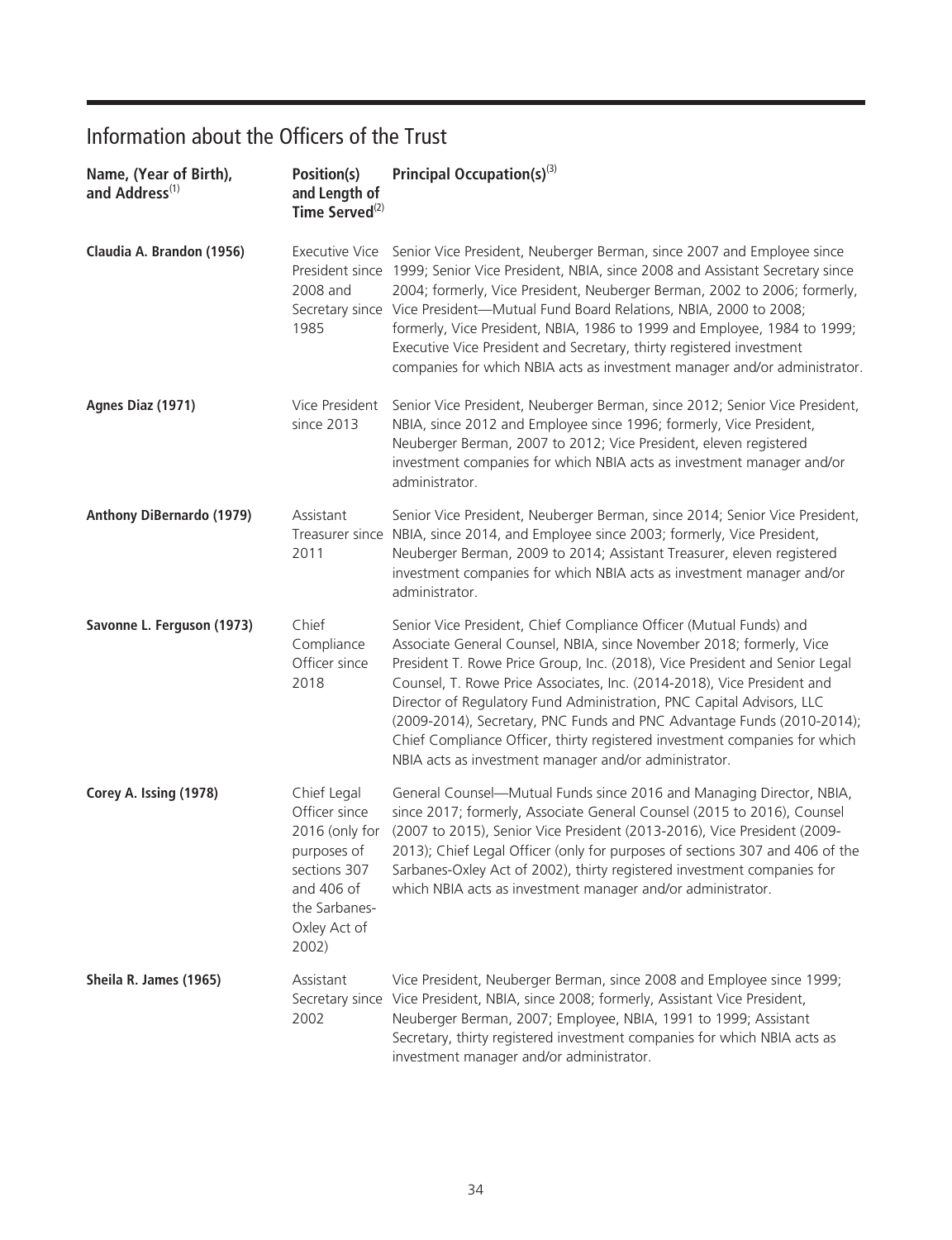| Name, (Year of Birth),<br>and Address <sup>(1)</sup> | Position(s)<br>and Length of<br>Time Served <sup>(2)</sup>                         | Principal Occupation(s) $^{(3)}$                                                                                                                                                                                                                                                                                                                                                                                                                                                                                                                                   |
|------------------------------------------------------|------------------------------------------------------------------------------------|--------------------------------------------------------------------------------------------------------------------------------------------------------------------------------------------------------------------------------------------------------------------------------------------------------------------------------------------------------------------------------------------------------------------------------------------------------------------------------------------------------------------------------------------------------------------|
| Brian Kerrane (1969)                                 | Chief<br>Operating<br>Officer since<br>2008                                        | Managing Director, Neuberger Berman, since 2013; Chief Operating<br>Officer-Mutual Funds and Managing Director, NBIA, since 2015; formerly,<br>Senior Vice President, Neuberger Berman, 2006 to 2014; Vice President,<br>2015 and Vice NBIA, 2008 to 2015 and Employee since 1991; Chief Operating Officer,<br>President since eleven registered investment companies for which NBIA acts as investment<br>manager and/or administrator; Vice President, thirty registered investment<br>companies for which NBIA acts as investment manager and/or administrator. |
| <b>Anthony Maltese (1959)</b>                        | Vice President<br>since 2015                                                       | Senior Vice President, Neuberger Berman, since 2014 and Employee since<br>2000; Senior Vice President, NBIA, since 2014; Vice President, eleven<br>registered investment companies for which NBIA acts as investment<br>manager and/or administrator.                                                                                                                                                                                                                                                                                                              |
| Josephine Marone (1963)                              | Assistant<br>2017                                                                  | Senior Paralegal, Neuberger Berman, since 2007 and Employee since 2007;<br>Secretary since Assistant Secretary, thirty registered investment companies for which NBIA<br>acts as investment manager and/or administrator.                                                                                                                                                                                                                                                                                                                                          |
| Owen F. McEntee, Jr. (1961)                          | Vice President<br>since 2008                                                       | Vice President, Neuberger Berman, since 2006; Vice President, NBIA, since<br>2006 and Employee since 1992; Vice President, eleven registered investment<br>companies for which NBIA acts as investment manager and/or administrator.                                                                                                                                                                                                                                                                                                                               |
| John M. McGovern (1970)                              | Treasurer and<br>Principal<br>Financial and<br>Accounting<br>Officer since<br>2005 | Senior Vice President, Neuberger Berman, since 2007; Senior Vice President,<br>NBIA, since 2007 and Employee since 1993; formerly, Vice President,<br>Neuberger Berman, 2004 to 2006; formerly, Assistant Treasurer, 2002 to<br>2005; Treasurer and Principal Financial and Accounting Officer, eleven<br>registered investment companies for which NBIA acts as investment<br>manager and/or administrator.                                                                                                                                                       |
| Frank Rosato (1971)                                  | Assistant<br>2005                                                                  | Vice President, Neuberger Berman, since 2006; Vice President, NBIA, since<br>Treasurer since 2006 and Employee since 1995; Assistant Treasurer, eleven registered<br>investment companies for which NBIA acts as investment manager and/or<br>administrator.                                                                                                                                                                                                                                                                                                       |
| Niketh Velamoor (1979)                               | Anti-Money<br>Laundering<br>Compliance<br>Officer since<br>2018                    | Senior Vice President and Associate General Counsel, Neuberger Berman,<br>since July 2018; Assistant United States Attorney, Southern District of New<br>York, 2009 to 2018; Anti-Money Laundering Compliance Officer, four<br>registered investment companies for which NBIA acts as investment<br>manager and/or administrator.                                                                                                                                                                                                                                  |

- (1) The business address of each listed person is 1290 Avenue of the Americas, New York, New York 10104.
- (2) Pursuant to the By-Laws of the Trust, each officer elected by the Fund Trustees shall hold office until his or her successor shall have been elected and qualified or until his or her earlier death, inability to serve, or resignation. Officers serve at the pleasure of the Fund Trustees and may be removed at any time with or without cause.
- (3) Except as otherwise indicated, each individual has held the positions shown during at least the last five years.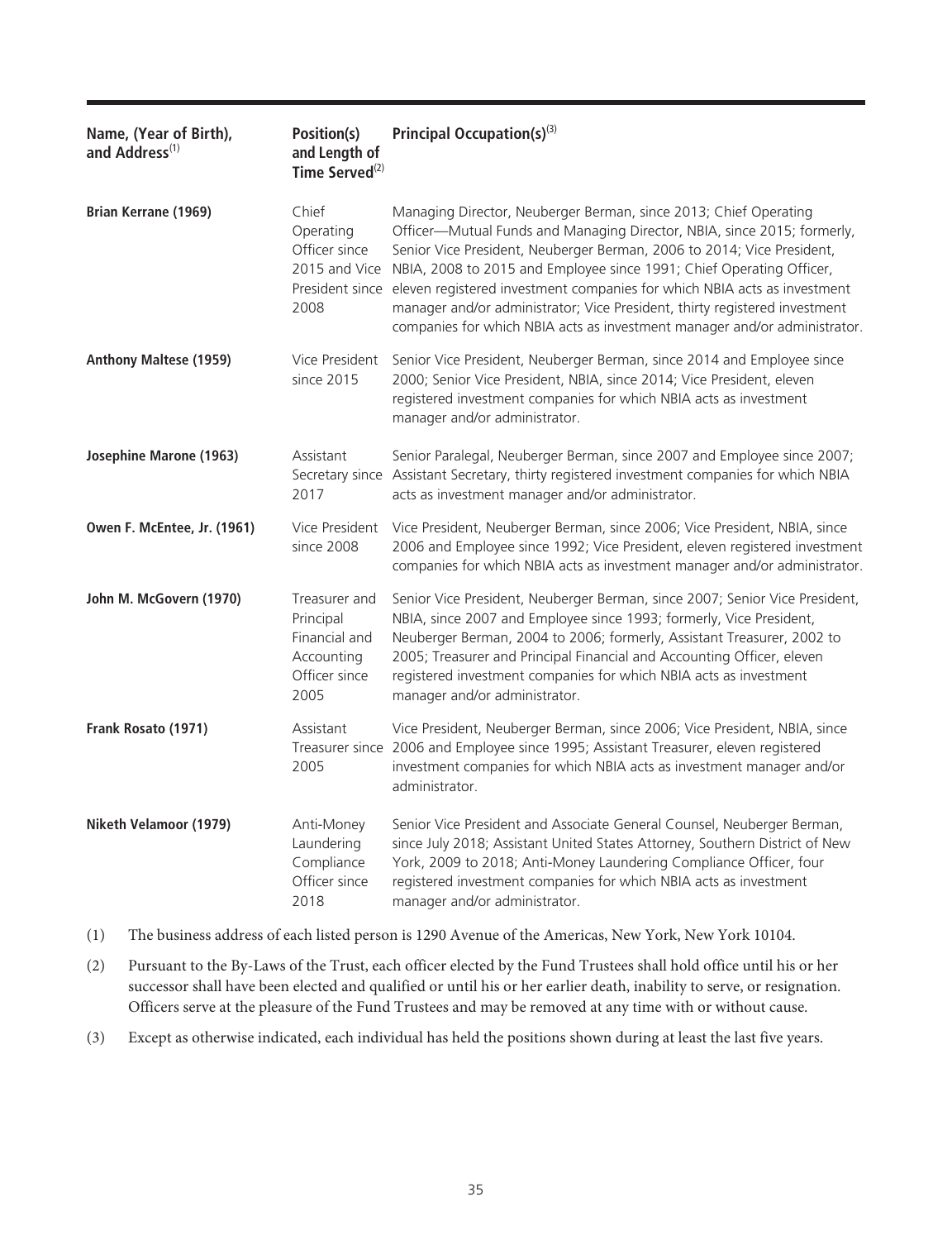## Proxy Voting Policies and Procedures

A description of the policies and procedures that the Trust uses to determine how to vote proxies relating to portfolio securities is available, without charge, by calling 800-877-9700 (toll-free) and on the SEC's website, at www.sec.gov. Information regarding how the Trust voted proxies relating to portfolio securities during the most recent 12-month period ended June 30 is also available upon request, without charge, by calling 800-877-9700 (toll-free), on the SEC's website at www.sec.gov, and on Neuberger Berman's website at www.nb.com.

## Quarterly Portfolio Schedule

The Trust files a complete schedule of portfolio holdings for the Fund with the SEC for the first and third quarters of each fiscal year as an exhibit to its report on Form N-PORT. The Trust's Form N-PORT is available on the SEC's website at www.sec.gov. The portfolio holdings information on Form N-PORT is available upon request, without charge, by calling 800-877-9700 (toll-free).

### Board Consideration of the Management Agreement

On an annual basis, the Board of Trustees (the "Board" or "Trustees") of Neuberger Berman Advisers Management Trust (the "Trust"), including the Trustees who are not "interested persons" of the Trust or of Neuberger Berman Investment Advisers LLC ("Management") (including its affiliates), as such term is defined under the Investment Company Act of 1940, as amended ("1940 Act"), ("Independent Fund Trustees"), considers whether to continue the management agreement with Management (the "Agreement") with respect to U.S. Equity Index PutWrite Strategy Portfolio (the "Fund"). Throughout the process, the Independent Fund Trustees are advised by counsel that is experienced in 1940 Act matters and that is independent of Management ("Independent Counsel"). At a meeting held on October 21, 2021, the Board, including the Independent Fund Trustees, approved the continuation of the Agreement for the Fund.

In evaluating the Agreement, the Board, including the Independent Fund Trustees, reviewed extensive materials provided by Management in response to questions submitted by the Independent Fund Trustees and Independent Counsel, and met with senior representatives of Management regarding its personnel, operations, and profitability as they relate to the Fund. The annual contract review extends over at least two regular meetings of the Board to ensure that Management has time to respond to any questions the Independent Fund Trustees may have on their initial review of the materials and that the Independent Fund Trustees have time to consider those responses. Additionally, the Board considered the impact of significant market volatility that occurred during and after the period for which information was requested in conducting its evaluation of Management.

In connection with its deliberations, the Board also considered the broad range of information relevant to the annual contract review that is provided to the Board (including its various standing committees) at meetings throughout the year, including reports on investment performance, portfolio risk, liquidity management, and other portfolio information for the Fund, including the use of derivatives, as well as periodic reports on, among other matters, pricing and valuation; quality and cost of portfolio trade execution; compliance; and shareholder and other services provided by Management and its affiliates. The Contract Review Committee, which is comprised of Independent Fund Trustees, was established by the Board to assist in its evaluation and analysis of materials for the annual contract review. The Board has also established other committees that focus throughout the year on specific areas relevant to the annual contract review, such as Fund performance or compliance matters, and that are charged with specific responsibilities regarding the annual contract review. Those committees provide reports to the full Board, including the members of the Contract Review Committee, which consider that information as part of the annual contract review process. The Board's Contract Review Committee annually considers and updates the questions it asks of Management in light of legal advice furnished to it by Independent Counsel; its own business judgment; and developments in the industry, in the markets, in mutual fund regulation and litigation, and in Management's business model.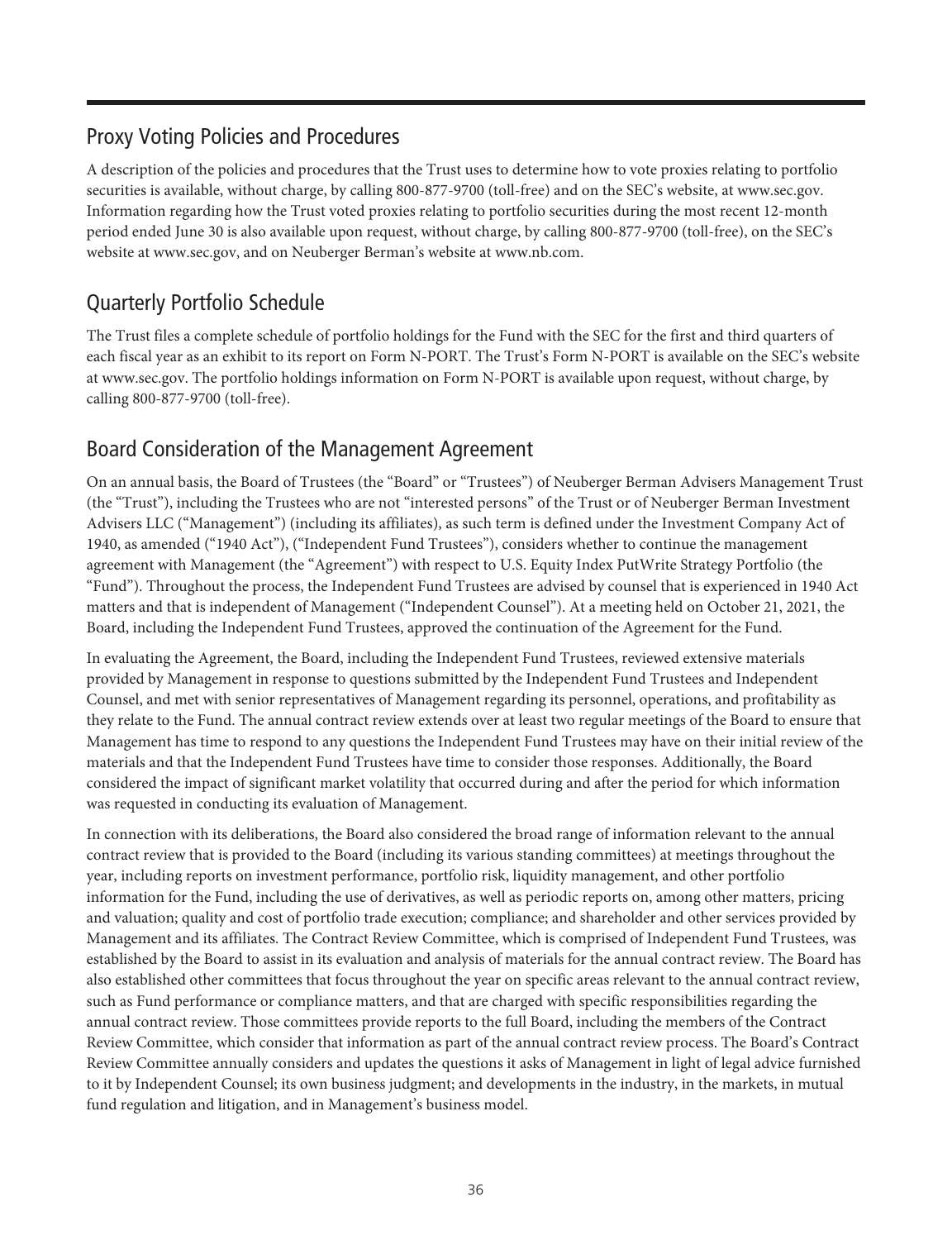The Independent Fund Trustees received from Independent Counsel a memorandum discussing the legal standards for their consideration of the proposed continuation of the Agreement. During the course of the year and during their deliberations regarding the annual contract review, the Contract Review Committee and the Independent Fund Trustees met with Independent Counsel separately from representatives of Management.

Provided below is a description of the Board's contract approval process and material factors that the Board considered at its meetings regarding renewal of the Agreement and the compensation to be paid thereunder. In connection with its approval of the continuation of the Agreement, the Board evaluated the terms of the Agreement, the overall fairness of the Agreement to the Fund, and whether the Agreement was in the best interests of the Fund and its shareholders. The Board's determination to approve the continuation of the Agreement was based on a comprehensive consideration of all information provided to the Board throughout the year and specifically in connection with the annual contract review. The Board considered the Fund's investment management agreement separately from those of other funds of the Trust.

This description is not intended to include all of the factors considered by the Board. The Board members did not identify any particular information or factor that was all-important or controlling, and each Trustee may have attributed different weights to the various factors. The Board focused on the costs and benefits of the Agreement to the Fund and, through the Fund, its shareholders.

### Nature, Extent, and Quality of Services

With respect to the nature, extent, and quality of the services provided, the Board considered the investment philosophy and decision-making processes of, and the qualifications, experience, and capabilities of, and the resources available to, the portfolio management personnel of Management who perform services for the Fund. The Board noted that Management also provides certain administrative services, including fund accounting and compliance services. The Board also considered Management's policies and practices regarding brokerage, commissions, other trading costs, and allocation of portfolio transactions and reviewed the quality of the execution services that Management had provided. The Board also reviewed Management's use of brokers to execute Fund transactions that provide research services to Management. Moreover, the Board considered Management's approach to potential conflicts of interest both generally and between the Fund's investments and those of other funds or accounts managed by Management. The Board also noted that Management had increased its capabilities with respect to environmental, social, and corporate governance matters and considered how those factors may relate to investment performance. The Board noted the additional responsibilities of Management in administering the liquidity risk management program.

The Board recognized the extensive range of services that Management provides to the Fund beyond the investment management services. The Board noted that Management is also responsible for monitoring compliance with the Fund's investment objectives, policies, and restrictions, as well as compliance with applicable law, including implementing rulemaking initiatives of the U.S. Securities and Exchange Commission. The Board considered that Management assumes significant ongoing entrepreneurial and business risks as the investment adviser and sponsor for the Fund, for which it is entitled to reasonable compensation. The Trustees also considered that Management's responsibilities include continual management of investment, operational, enterprise, legal, regulatory, and compliance risks as they relate to the Fund, and the Board considers on a regular basis information regarding Management's processes for monitoring and managing risk. In addition, the Board also noted that when Management launches a new fund or share class, it assumes entrepreneurial risk with respect to that fund or share class, and that some funds and share classes have been liquidated without ever having been profitable to Management.

The Board also reviewed and evaluated Management's activities under its contractual obligation to oversee the Fund's various outside service providers, including its renegotiation of certain service providers' fees and its evaluation of service providers' infrastructure, cybersecurity programs, compliance programs, and business continuity programs, among other matters. The Board also considered Management's ongoing development of its own infrastructure and information technology to support the Fund through, among other things, cybersecurity, business continuity planning, and risk management. The Board noted Management's largely seamless implementation of its business continuity plan in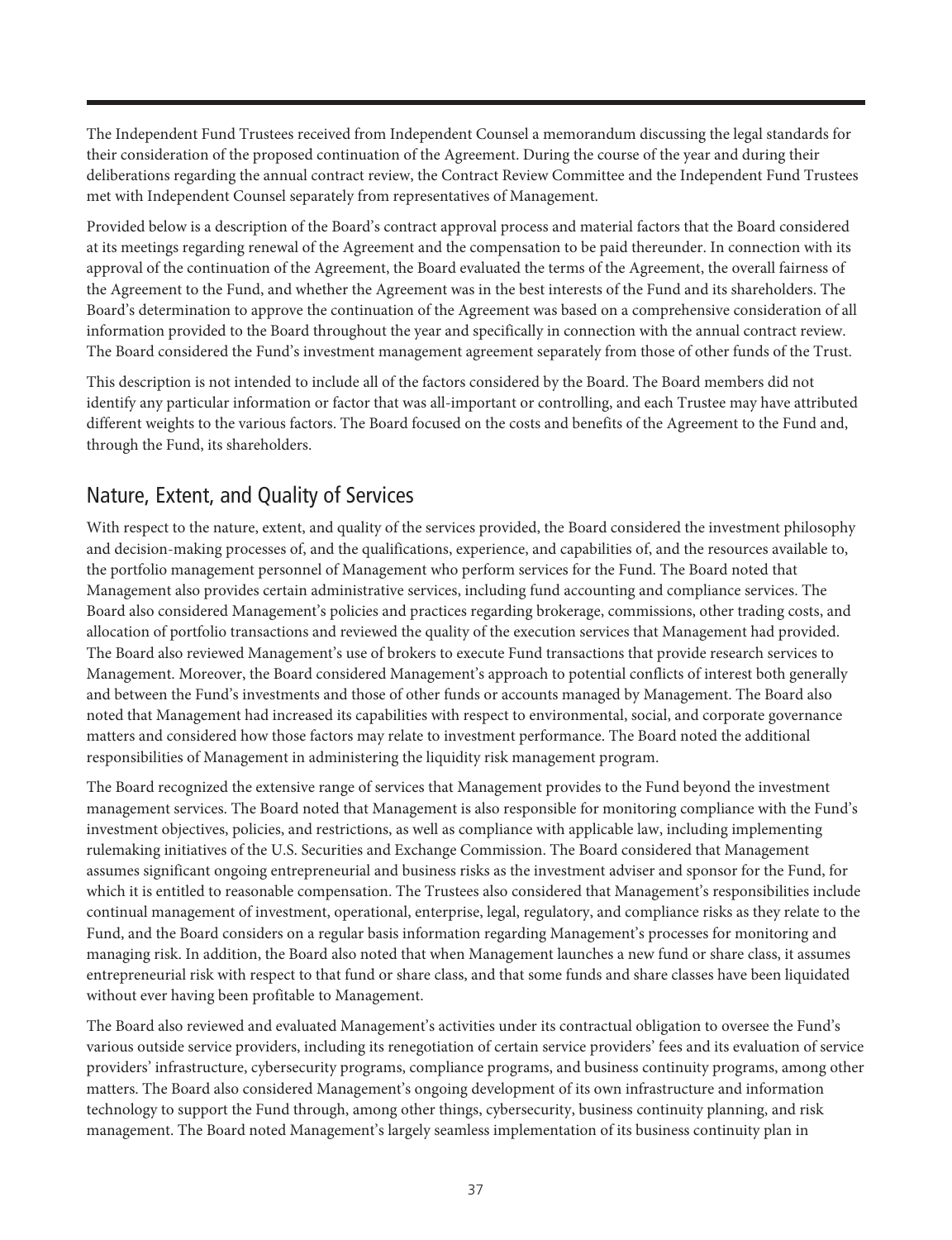response to the COVID-19 pandemic and its success in continuously providing services to the Fund notwithstanding the disruptions caused by the pandemic. In addition, the Board noted the positive compliance history of Management, as no significant compliance problems were reported to the Board with respect to Management. The Board also considered the general structure of the portfolio managers' compensation and whether this structure provides appropriate incentives to act in the best interests of the Fund. The Board also considered the ability of Management to attract and retain qualified personnel to service the Fund.

As in past years, the Board also considered the manner in which Management addressed various matters that arose during the year, some of them a result of developments in the broader fund industry or the regulations governing it. In addition, the Board considered actions taken by Management in response to recent market conditions, such as the economic dislocation and rise in volatility that accompanied shutdowns related to the efforts to stem the spread of COVID-19, and considered the overall performance of Management in this context.

### Fund Performance

The Board requested a report from an outside consulting firm that specializes in the analysis of fund industry data that compared the Fund's performance, along with its fees and other expenses, to a group of industry peers ("Expense Group") and to a broader universe of funds pursuing generally similar strategies with the same investment classification and/or objective ("Performance Universe"). The Expense Group and Performance Universe were composed of two types of funds: proprietary funds that are operated by insurance companies or their affiliates, and non-proprietary funds, such as the Fund, operated for insurance company investors by independent investment managers. The Board considered the Fund's performance and fees in light of the limitations inherent in the methodology for constructing such comparative groups and determining which investment companies should be included in the comparative groups, noting differences as compared to certain fund industry ranking and rating systems. The Board also considered the impact and inherent limitation on the comparisons due to the small number of funds included in the Fund's Expense Group and Performance Universe.

With respect to investment performance, the Board considered information regarding the Fund's short-term performance, net of the Fund's fees and expenses, on an absolute basis, relative to a benchmark index that does not deduct the fees or expenses of investing, and compared to the performance of the Expense Group and Performance Universe, each constructed by the consulting firm. The Board also reviewed performance in relation to certain measures of the degree of investment risk undertaken by the portfolio managers.

The Performance Universe referenced in this section was identified by the consulting firm, as discussed above. For any period of underperformance, the Board considered the magnitude and duration of that underperformance relative to the Performance Universe, and/or the benchmark (e.g., the amount by which a Fund underperformed, including, for example, whether the Fund slightly underperformed or significantly underperformed its benchmark).

With respect to performance quintile rankings for the Fund compared to its Performance Universe, the first quintile represents the highest (best) performance and the fifth quintile represents the lowest performance. For investment performance comparisons, the Board looked at the Fund's Class S as a proxy for both of the Fund's classes.

With regard to performance, the Board considered that the Fund adopted an entirely new investment strategy in May 2017. The Board considered that, for its new investment strategy since May 2017, based on performance data for the periods ended December 31, 2020: (1) as compared to its benchmark, the Fund's performance was higher for the 1- and 3-year periods; and (2) as compared to its Performance Universe, the Fund's performance ranked first out of two funds for the 1- and 3-year periods. The Board noted the Fund's outperformance versus its benchmark during the 7-month period ending July 31, 2021. The Board also noted the Fund's ranking was in the first quintile of its Morningstar peer category and in the second quintile of its Lipper peer category for the 7-month period ending July 31, 2021. In addition, the Board met with the portfolio management team in June 2021 to discuss the Fund's performance.

The Board recognized that the performance data reflects a snapshot of a period as of a particular date and that selecting a different performance period could produce significantly different results. The Board further acknowledged that long-term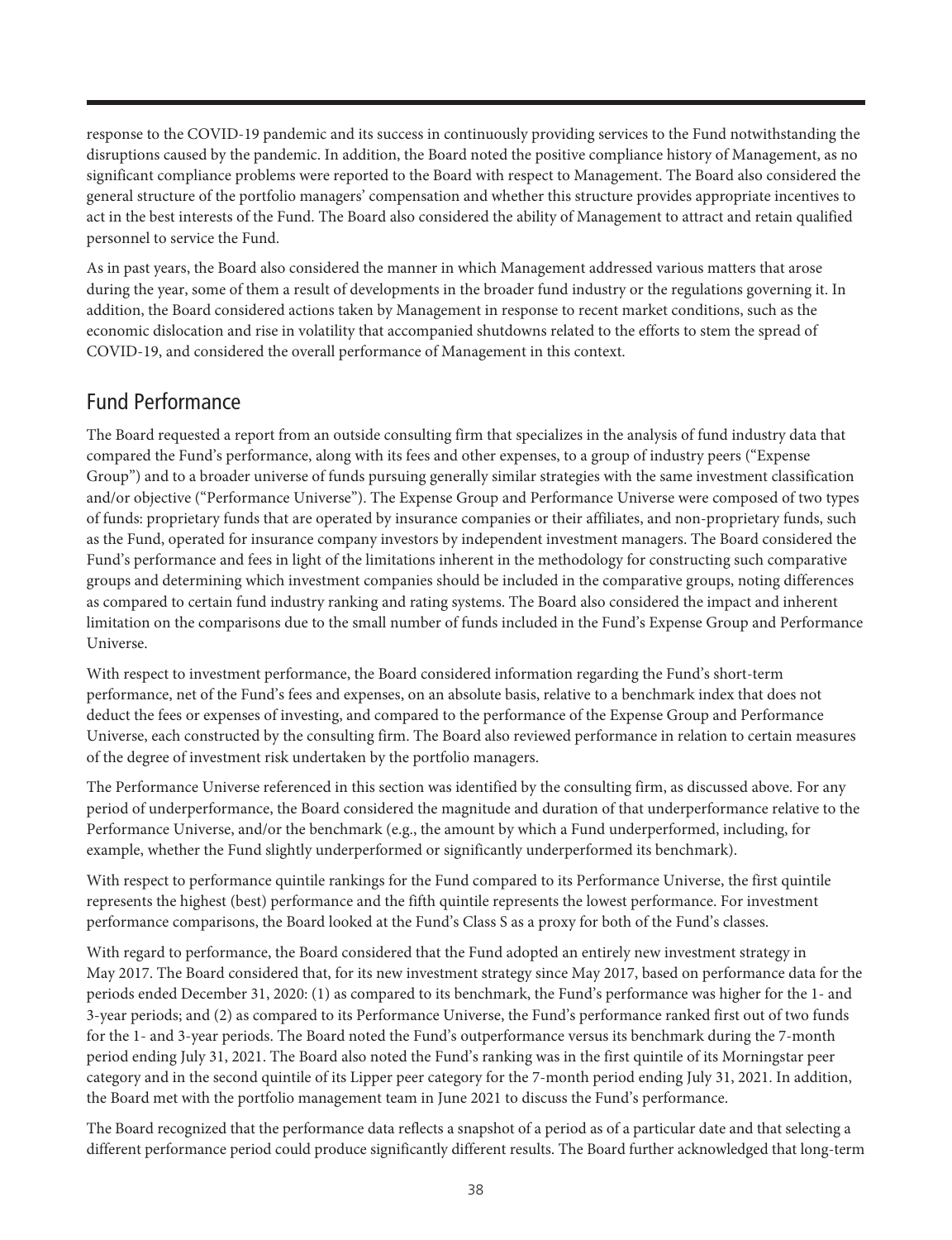performance could be impacted by even one period of significant outperformance or underperformance, and that a single investment theme could disproportionately affect performance. The Board also considered Management's responsiveness to the Fund's relative performance. In this regard, the Board noted that performance, especially short-term performance, is only one of the factors that it deems relevant to its consideration of the Agreement and that, after considering all relevant factors, it determined to approve the continuation of the Agreement.

## Fee Rates, Profitability, and Fall-out Benefits

With respect to the overall fairness of the Agreement, the Board considered the fee structure for the Fund under the Agreement as compared to the Expense Group provided by the consulting firm, as discussed above. The Board reviewed a comparison of the Fund's management fee to its Expense Group. The Board noted that the comparative management fee analysis includes, in the Fund's management fee, the separate administrative fees paid to Management. However, the Board noted that some funds in the Expense Group pay directly from fund assets for certain services that Management covers out of the administration fees for the Fund. Accordingly, the Board also considered the Fund's total expense ratio as compared with its Expense Group as a way of taking account of these differences.

The Board compared the Fund's contractual and actual management fees to the median of the contractual and actual management fees, respectively, of the Fund's Expense Group. (The actual management fees are the contractual management fees reduced by any fee waivers or other adjustments.) The Board also compared the Fund's total expenses to the median of the total expenses of the Fund's Expense Group. The Board noted that the Fund's total expenses were higher than the Expense Group median, and considered whether specific portfolio management, administration or oversight needs or the Fund's relatively small size contributed to the Fund's total expenses. With respect to the quintile rankings for fees and total expenses (net of waivers or other adjustments, if any) for the Fund compared to its Expense Group, the first quintile represents the lowest fees and/or total expenses and the fifth quintile represents the highest fees and/or total expenses. For fee comparisons, the Board looked at the Fund's Class S as a proxy for both of the Fund's classes.

The Board considered that, as compared to its Expense Group, the Fund's contractual management fee and total expenses each ranked in the third quintile and the actual management fee net of fees waived by Management ranked in the second quintile. In addition to considering the above-referenced factors, the Board took note of its ongoing dialogue with Management regarding the dynamics of the insurance/annuity marketplace. The Board considered, among other matters, tax-related restrictions and the unique challenges facing that market generally, which assisted the Board in understanding the context for the Fund's expense ratio and performance.

In concluding that the benefits accruing to Management and its affiliates by virtue of their relationship with the Fund were reasonable in light of the costs of providing the investment advisory and other services and the benefits accruing to the Fund, the Board reviewed specific data as to Management's estimated loss on the Fund for a recent period on a pre-tax basis without regard to distribution expenses, including year-over-year changes in each of Management's reported expense categories. (The Board also reviewed data on Management's estimated loss on the Fund after distribution/servicing expenses and taxes were factored in, as indicators of the health of the business and the extent to which Management is directing its profits into the growth of the business.) The Board considered the cost allocation methodology that Management used in developing its estimated profitability figures. In recent years, the Board engaged an independent forensic accountant to review the profitability methodology utilized by Management when preparing this information and discussed with the consultant its conclusion that Management's process for calculating and reporting its estimated loss was not unreasonable.

Recognizing that there is no uniform methodology regarding the allocation of firm-wide or complex-wide expenses within the asset management industry for determining profitability for this purpose and that the use of different reasonable methodologies can give rise to different profit and loss results, the Board, in recent years, requested from Management examples of profitability calculated by different methods and noted that the estimated profitability levels were still reasonable when calculated by these other methods. The Board further noted Management's representation that its estimate of profitability is derived using methodology that is consistent with the methodology used to assess and/or report measures of profitability elsewhere at the firm. In addition, the Board recognized that Management's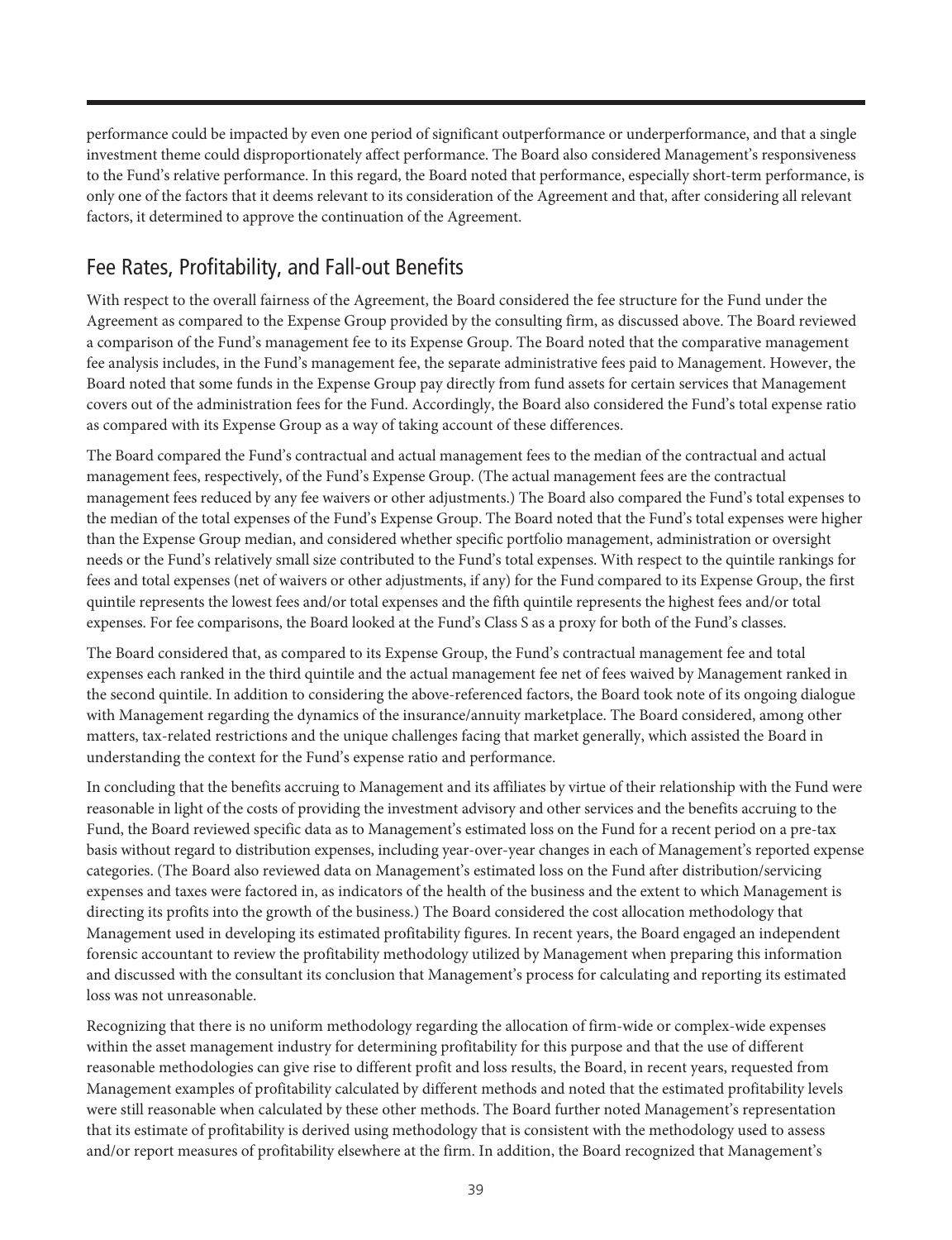calculations regarding its costs may not reflect all risks, including regulatory, legal, operational, reputational, and, where appropriate, entrepreneurial risks, associated with offering and managing a mutual fund in the current regulatory and market environment. The Board also considered any fall-out (i.e., indirect) benefits likely to accrue to Management or its affiliates from their relationship with the Fund, such as research it may receive from broker-dealers executing the Fund's portfolio transactions on an agency basis. The Board noted that Management incurred a loss on its management of the Fund during the review period even before consideration of distribution expenses and taxes.

### Information Regarding Services to Other Clients

The Board also considered other funds and separate accounts that were advised or sub-advised by Management or its affiliates with investment objectives, policies and strategies that were similar to those of the Fund, and compared the fees charged to the respective Fund to the fees charged to such comparable funds and separate accounts. The Board considered the appropriateness and reasonableness of any differences between the fees charged to a Fund and such comparable funds and/or separate accounts, and determined that differences in fees and fee structures were consistent with the differences in the management and other services provided. The Board explored with Management its assertion that although, generally, the rates of fees paid by such accounts, except other Neuberger Berman mutual funds, were lower than the fee rates paid by the corresponding Fund, the differences reflected Management's greater level of responsibilities and significantly broader scope of services regarding the Fund, the more extensive regulatory obligations and risks associated with managing the Fund, and other financial considerations with respect to creation and sponsorship of the Fund.

### Economies of Scale

The Board also evaluated apparent or anticipated economies of scale in relation to the services Management provides to the Fund. The Board considered that the Fund's fee structure does not provide for a reduction of payments resulting from the use of breakpoints, and concluded that the lack of breakpoints was reasonable based on the consideration that setting competitive fee rates and pricing the Fund to scale are other means of sharing potential economies of scale with shareholders. In addition, the Board considered the expense limitation and/or fee waiver arrangements that reduces Fund expenses at all asset levels which can have an effect similar to breakpoints in sharing economies of scale with shareholders and provide protection from an increase in expenses if the Fund's assets decline. The Board also considered that Management has provided, at no added cost to the Fund, certain additional services, including but not limited to, services required by new regulations or regulatory interpretations, services impelled by changes in the securities markets or the business landscape, and/or services requested by the Board. The Board considered that this is a way of sharing economies of scale with the Fund and its shareholders.

## **Conclusions**

In approving the continuation of the Agreement, the Board concluded that, in its business judgment, the terms of the Agreement are fair and reasonable to the Fund and that approval of the continuation of the Agreement is in the best interests of the Fund and its shareholders. In reaching this determination, the Board considered that Management could be expected to continue to provide a high level of service to the Fund; that the performance of the Fund was satisfactory over time; that the Board retained confidence in Management's capabilities to manage the Fund; that the Fund's fee structure appeared to the Board to be reasonable given the nature, extent, and quality of services provided or the Fund's relatively small size; and that the benefits accruing to Management and its affiliates by virtue of their relationship with the Fund were reasonable in light of the costs of providing the investment advisory and other services and the benefits accruing to the Fund. The Board's conclusions may be based in part on its consideration of materials prepared in connection with the approval or continuance of the Agreement in prior years and on the Board's ongoing regular review of Fund performance and operations throughout the year, in addition to material prepared specifically for the most recent annual review of the Agreement.